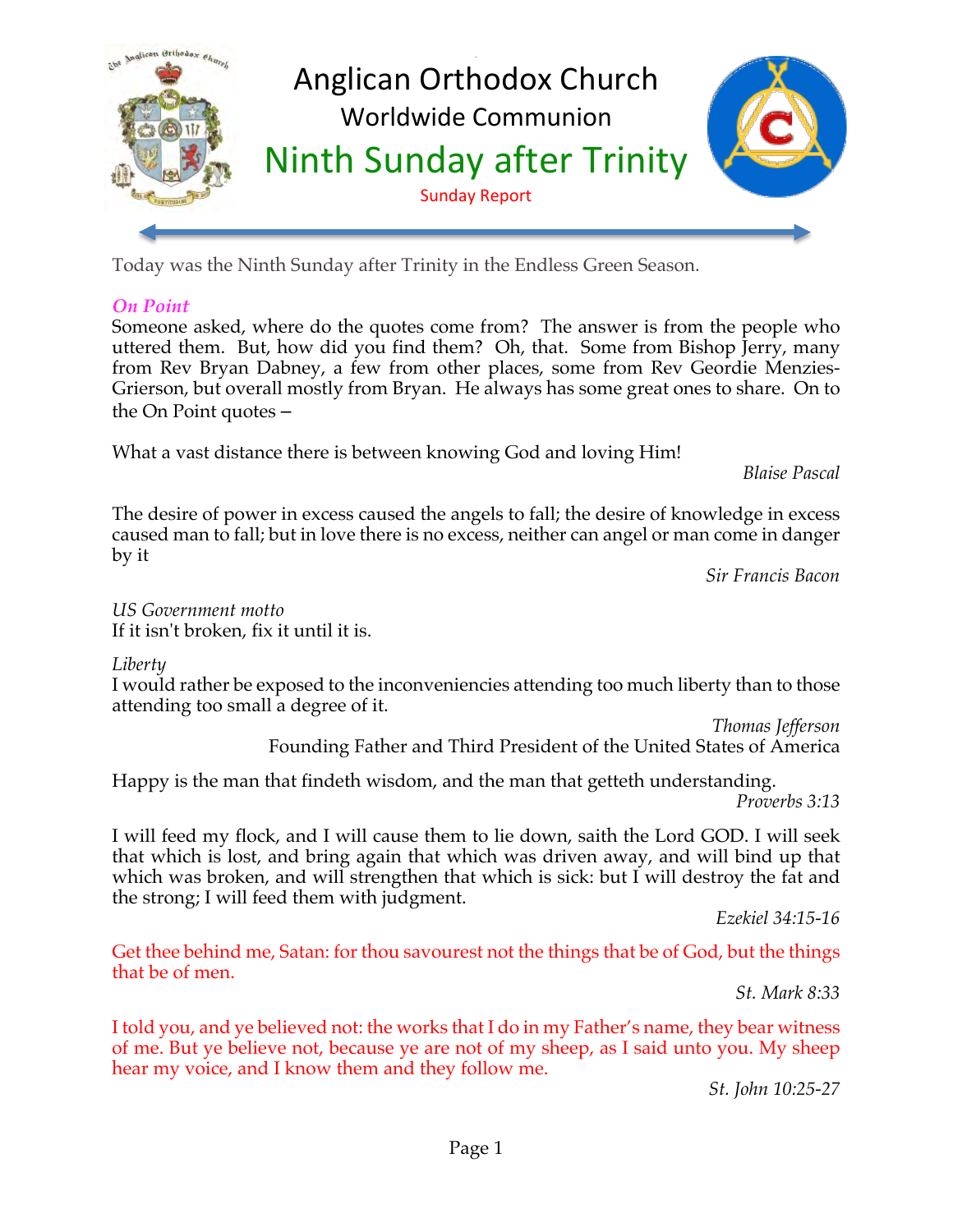The gospel will not cause peace and agreement wherever it comes. We are not to think it strange if the gospel rends families asunder and causes estrangement between near relations. It is sure to do so in many cases because of the deep corruption of man's heart. So long as one man believes and another remains unbelieving, so long as one is resolved to keep his sins and another desirous to give them up, the result of the preaching of the gospel must be division. For this the gospel is not to blame, but the heart of man. There is a deep truth in all this which is constantly forgotten and overlooked. Many talk vaguely about unity and harmony and peace in the church of Christ as if they were things we ought always to expect and for the sake of which everything ought to be sacrificed. Such persons would do well to remember the words of our Lord [in St. Matthew 10:34- 38].

*JC Ryle*

19<sup>th</sup> century Anglican bishop and author

When a man ceases to believe in God, he does not believe in nothing. He believes in anything.

*GK Chesterton*  $19<sup>th</sup>$  and  $20<sup>th</sup>$  century English writer and commentator

Stand your ground. Don't fire unless fired upon, but if they mean to have a war, let it begin here.

> *Captain John Parker* American militia commander at Lexington Common 19 April 1775

The past is another country. They do things differently there.

*Leslie P. Hartley*  $20<sup>th</sup>$  century British novelist The Go-Between

#### *Propers*

Each Sunday there are Propers: special prayers and readings from the Bible. There is a Collect for the Day; that is a single thought prayer, most written either before the refounding of the Church of England in the 1540s or written by Bishop Thomas Cranmer, the first Archbishop of Canterbury after the re-founding.

The Collect for the Day is to be read on Sunday and during Morning and Evening Prayer until the next Sunday. The Epistle is normally a reading from one of the various Epistles, or letters, in the New Testament. The Gospel is a reading from one of the Holy Gospels, Matthew, Mark, Luke and John. The Collect is said by the minister as a prayer, the Epistle can be read by either a designated reader (as we do in our church) or by one of the ministers and the Holy Gospel, which during the service in our church is read by an ordained minister.

The propers are the same each year, except if a Red Letter Feast, that is one with propers in the prayerbook, falls on a Sunday, then those propers are to be read instead, except in a White Season, where it is put off. Red Letter Feasts, so called because in the Altar Prayerbooks the titles are in red, are special days. Most of the Red Letter Feasts are dedicated to early saints instrumental in the development of the church, others to special events. Some days are particularly special and the Collect for that day is to be used for an octave (eight days) or an entire season, like Advent or Lent.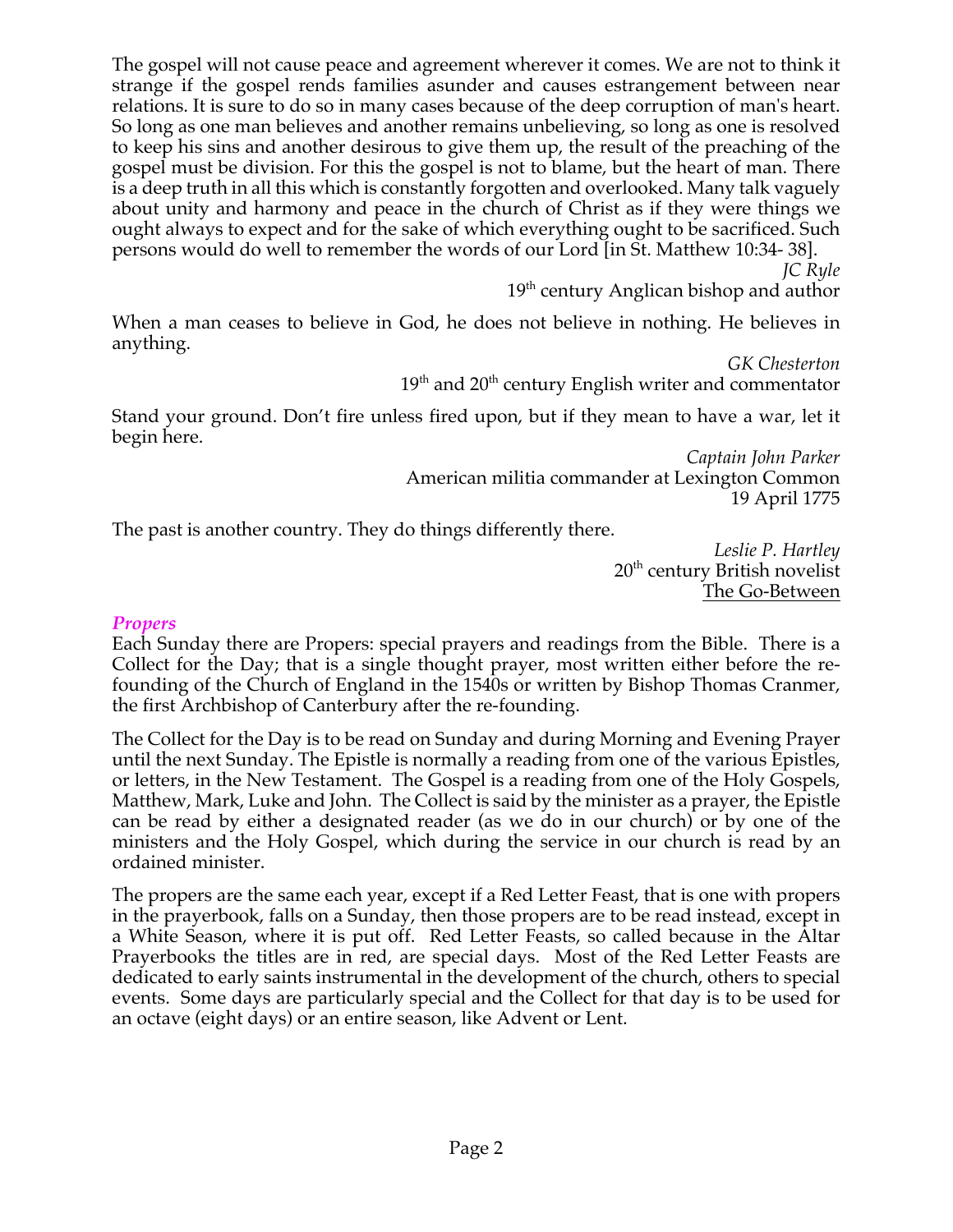The Propers for today are found on Page 200-203, with the Collect first:

## The Ninth Sunday after Trinity.

#### *The Collect.*

**RANT** to us, Lord, we beseech thee, the spirit to think and do always such things as **GRANT** to us, Lord, we beseech thee, the spirit to think and do always such things as are right; that we, who cannot do any thing that is good without thee, may by thee be enabled to live according to thy will; through Jesus Christ our Lord. *Amen.*

The Epistle came from Paul's First Letter to the Corinthians, the Tenth Chapter beginning at the First Verse. Paul reminds us we have a common past, regardless of our actual lineage. Spiritually, we are descended from the Jews of the Exodus. Their God is our God, their actions were directed by our God, the same God. He was a Trinity then as He is today. Their reality it our reality, whether we choose to understand or accept it. Our forefathers drank of "the same spiritual drink; for they drank of that spiritual Rock that followed them: and that Rock was Christ." Those who have gone before provide examples, both good and bad. In this letter Paul addresses the bad and suggest we should see what their ill behavior gained them before we set our course and not after. And, let we think ourselves ever so special, he reminds us that we are subjected to no special temptations, only those "as is common to man." This is another example of the adage, *Those who are ignorant of history are doomed to repeat it.*

**RETHERN**, I would not that ye should be ignorant, how that all our fathers were under the cloud, and all passed through the sea; and were all baptized unto Moses in the cloud and in the sea; and did all eat the same spiritual meat; and did all drink **THERN**, I would not that ye should be ignorant, how that all our fathers were under the cloud, and all passed through the sea; and were all baptized unto Moses in the cloud and in the sea; and did all eat the same spiritu that Rock was Christ. But with many of them God was not well pleased: for they were overthrown in the wilderness. Now these things were our examples, to the intent we should not lust after evil things, as they also lusted. Neither be ye idolaters, as were some of them; as it is written, The people sat down to eat and drink, and rose up to play. Neither let us commit fornication, as some of them committed, and fell in one day three and twenty thousand. Neither let us tempt Christ, as some of them also tempted, and were destroyed of serpents. Neither murmur ye, as some of them also murmured, and were destroyed of the destroyer. Now all these things happened unto them for ensamples: and they are written for our admonition, upon whom the ends of the world are come. Wherefore let him that thinketh he standeth take heed lest he fall. There hath no temptation taken you but such as is common to man: but God is faithful, who will not suffer you to be tempted above that ye are able; but will with the temptation also make a way to escape, that ye may be able to bear it.

Today's Holy Gospel started in the Fifteenth Chapter of the Gospel according to St. Luke, beginning at the Eleventh Verse and recounts the story of the prodigal son. A man has two sons, the older is a wonderful young man who strives to please his father in everything he does. The younger son asks for his inheritance, now rather than later, and sets off to spend it wastefully in a far off land. In dire straits, he decides to go home to his father and beg to be allowed to live as one of his servants. He decides to tell his father, "Father, I have sinned against heaven, and before thee, and am no more worthy to be called thy son…" Before he can get the words out of his mouth, his father welcomes him, gives him new clothing and calls the servants to prepare a fatted calf for a big party. The elder son is very angry and hurt. He asks his father what he did wrong; he followed his instructions every day to the best of his ability, worked hard, and yet his father had never even given a small party for him. The father answered, saying, "Son, thou are ever with me, and all that I have is thine." "It was meet that we should make merry, and be glad: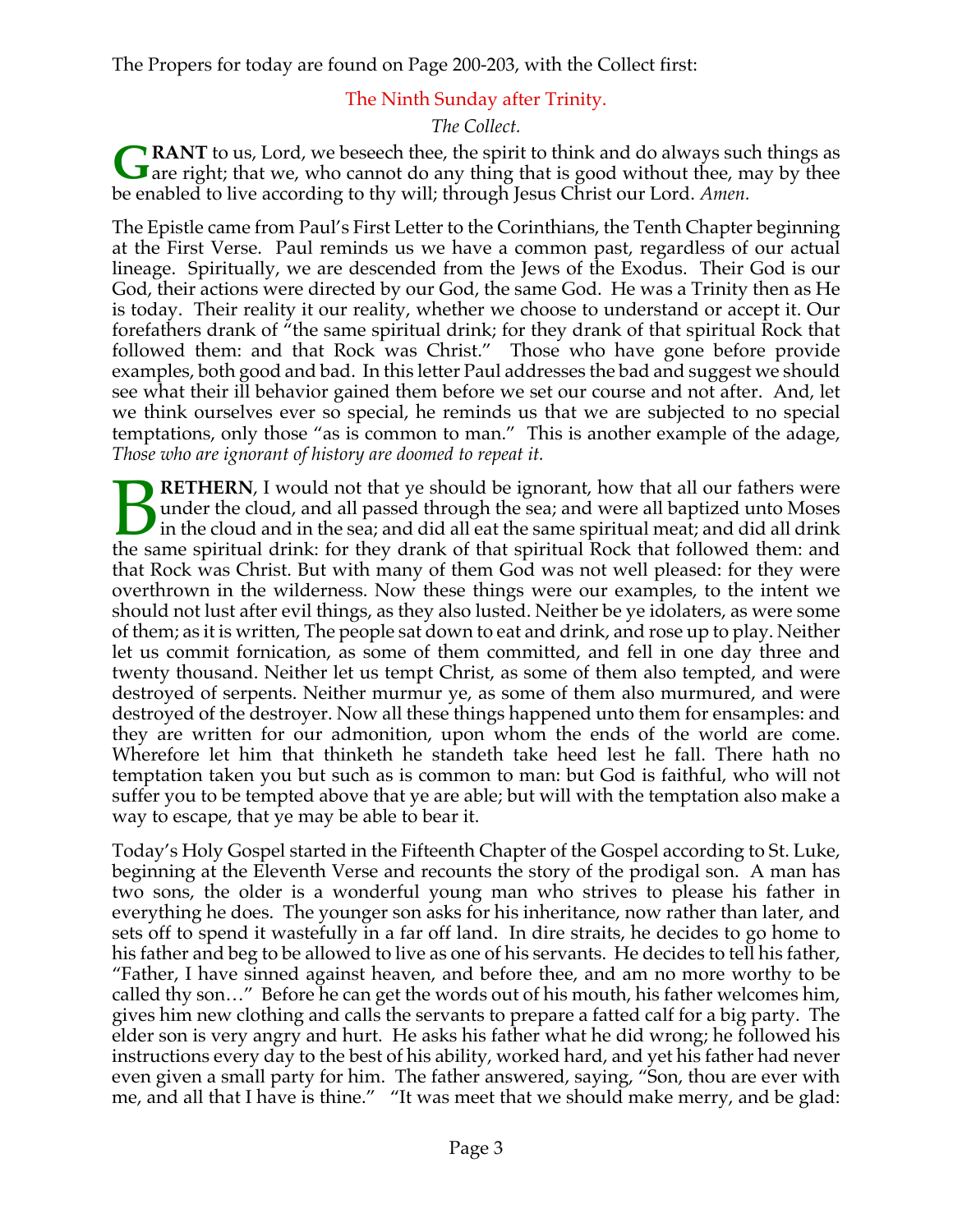for this thy brother was dead, and is alive again; and was lost and is found." This story, like that of the workers in the vineyard has a number of meanings. Like the father in the story, God wants us to be His faithful child, but rejoices when we return to Him. Like the prodigal son, we should be grateful to live long enough to return to Him. If we are like the oldest son, let us learn from his mistake and be joyful when our brothers and sisters come home to our family. Let us join in the celebration and not begrudge the fatted calf.

**ESUS** said, A certain man had two sons: and the younger of them said to his father, Father, give me the portion of goods that falleth to me. And he divided unto them his **JESUS** said, A certain man had two sons: and the younger of them said to his father, Father, give me the portion of goods that falleth to me. And he divided unto them his living. And not many days after the younger son ga journey into a far country, and there wasted his substance with riotous living. And when he had spent all, there arose a mighty famine in that land; and he began to be in want. And he went and joined himself to a citizen of that country; and he sent him into his fields to feed swine. And he would fain have filled his belly with the husks that the swine did eat: and no man gave unto him. And when he came to himself, he said, How many hired servants of my father's have bread enough and to spare, and I perish with hunger! I will arise and go to my father, and will say unto him, Father, I have sinned against heaven, and before thee, and am no more worthy to be called thy son: make me as one of thy hired servants. And he arose, and came to his father. But when he was yet a great way off, his father saw him, and had compassion, and ran, and fell on his neck, and kissed him. And the son said unto him, Father, I have sinned against heaven, and in thy sight, and am no more worthy to be called thy son. But the father said to his servants, Bring forth the best robe, and put it on him; and put a ring on his hand, and shoes on his feet: and bring hither the fatted calf, and kill it; and let us eat, and be merry: for this my son was dead, and is alive again; he was lost, and is found. And they began to be merry. Now his elder son was in the field: and as he came and drew nigh to the house, he heard musick and dancing. And he called one of the servants, and asked what these things meant. And he said unto him, Thy brother is come; and thy father hath killed the fatted calf, because he hath received him safe and sound. And he was angry, and would not go in: therefore came his father out, and intreated him. And he answering said to his father, Lo, these many years do I serve thee, neither transgressed I at any time thy commandment: and yet thou never gavest me a kid, that I might make merry with my friends: but as soon as this thy son was come, which hath devoured thy living with harlots, thou hast killed for him the fatted calf. And he said unto him, Son, thou art ever with me, and all that I have is thine. It was meet that we should make merry, and be glad: for this thy brother was dead, and is alive again; and was lost, and is found.



Page 4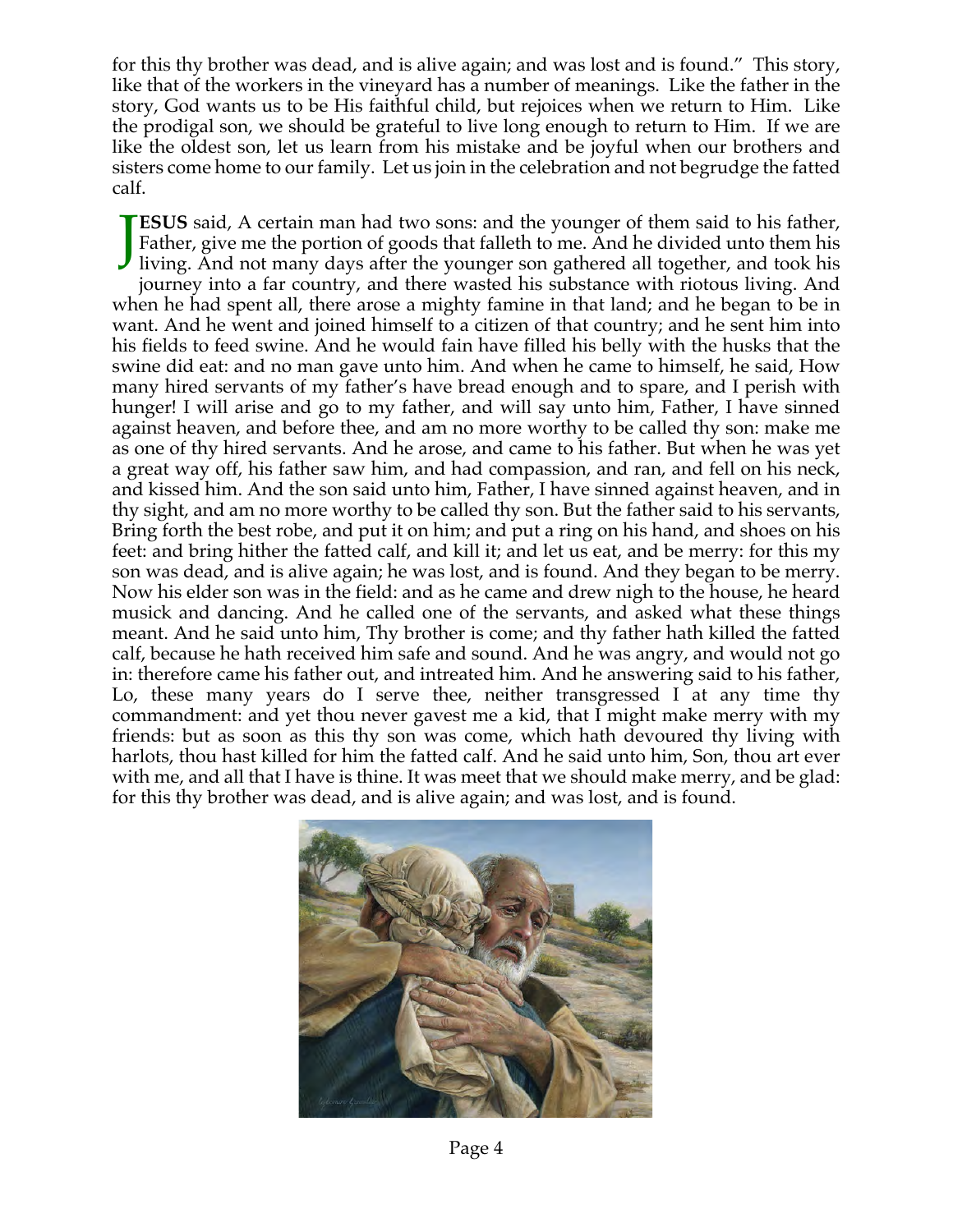#### *Bishop Ogles' Sermon*

We are oft fortunate to get copies of Bishop Jerry's sermon notes. Today is one of those

Sundays. Today's sermon starts off with the collect, and like always, it will give you a lot to consider in your heart.

#### **Sermon Notes**

Ninth Sunday after Trinity Saint Andrew's Anglican Orthodox Church 13 August 2017, Anno Domini

#### The Ninth Sunday after Trinity.

*The Collect.*

**RANT** to us, Lord, we beseech thee, the spirit to think GRANT to us, Lord, we beseech thee, the spirit to think and do always such things as are right; that we, who cannot do any thing that is good without thee, may by thee be enabled to live according to thy will; through Jesus Christ our Lord. *Amen.*



**ND** *he said, A certain man had two sons: <sup>12</sup> And the younger of them said to his father,* **A** Father, give me the portion of goods that falleth to me. And he divided unto them his living.<br>
A Father, give me the portion of goods that falleth to me. And he divided unto them his living. *<sup>13</sup> And not many days after the younger son gathered all together, and took his journey into a far country, and there wasted his substance with riotous living. 14 And when he had spent all, there arose a mighty famine in that land; and he began to be in want. 15 And he went and joined himself to a citizen of that country; and he sent him into his fields to feed swine. 16 And he would fain have filled his belly with the husks that the swine did eat: and no man gave unto him. 17 And when he came to himself, he said, How many hired servants of my father's have bread enough and to spare, and I perish with hunger! 18 I will arise and go to my father, and will say unto him, Father, I have sinned against heaven, and before thee, 19 And am no more worthy to be called thy son: make me as one of thy hired servants. 20 And he arose, and came to his father. But when he was yet a great way off, his father saw him, and had compassion, and ran, and fell on his neck, and kissed him. <sup>21</sup> And the son said unto him, Father, I have sinned against heaven, and in thy sight, and am no more worthy to be called thy son. 22 But the father said to his servants, Bring forth the best robe, and put it on him; and put a ring on his hand, and shoes on his feet: 23 And bring hither the fatted calf, and kill it; and let us eat, and be merry: <sup>24</sup> For this my son was dead, and is alive again; he was lost, and is found. And they began to be merry.* (Luke 15:11-24)

This is the last of a trilogy of parables the Lord offers for the comfort of the lost sinner and the dismay of the scribes and Pharisees.

As you will recall, each of these three parables is addressing the issue of being lost – the lost sheep, the lost coin, the lost son. Each cast a different light on the state of lostness.

The sheep is like a little child with no means to direct its path, but must be led by a parent, or shepherd. It has no foresight, no self control, no bad or evil intent. It wanders away due to a lack of knowledge and vision. The Shepherd will leave the ninety and nine to go in search of this little lost lamb. It becomes His great obsession to find it. Thank God that Christ will never leave us for the greater numbers. He cares deeply for each of His own.

The second parable describes a woman who has lost one silver coin out of the ten she possesses. It seems a small loss compared with the nine remaining; however, this one lost coin becomes the center of her attention. She takes a candle and searches into the late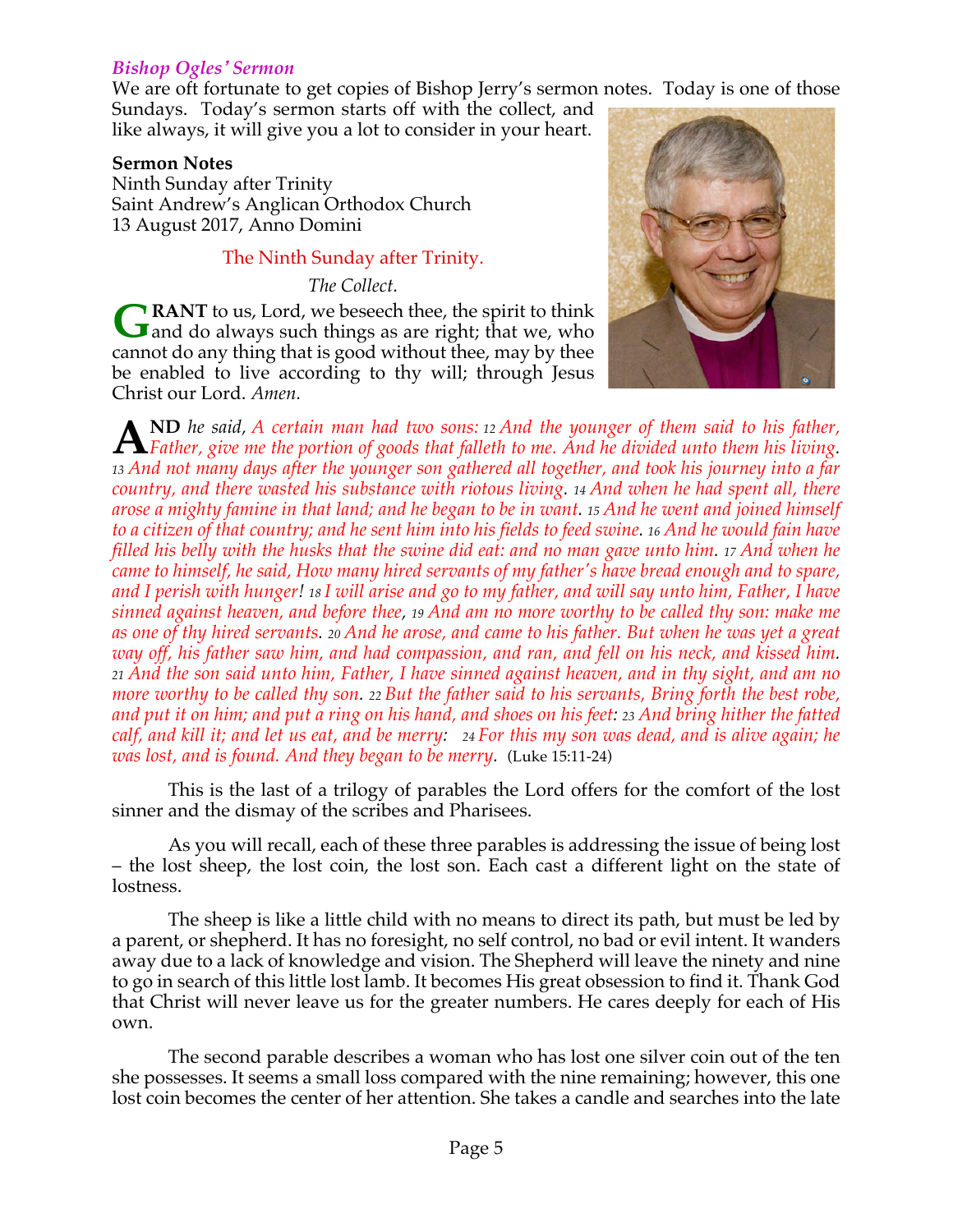hours of the night, she sweeps and garnishes her home in a desperate search for this lost coin.

This coin can represent those who are ignorant of their lost estate. They have no mind of their own, and are unable to think clearly. They are as good as dead:

*And you, being dead in your sins and the uncircumcision of your flesh, hath he quickened together with him, having forgiven you all trespasses;* (Col 2:13)

*And you hath he quickened, who were dead in trespasses and sins; 2 Wherein in time past ye walked according to the course of this world, according to the prince of the power of the air, the spirit that now worketh in the children of disobedience: 3 Among whom also we all had our conversation in times past in the lusts of our flesh, fulfilling the desires of the flesh and of the mind; and were by nature the children of wrath, even as others. 4 But God, who is rich in mercy, for his great love wherewith he loved us, 5 Even when we were dead in sins, hath quickened us together with Christ, (by grace ye are saved;) 6 And hath raised us up together, and made us sit together in heavenly places in Christ Jesus*: (Eph 2:1-6)

And now he gives us this third parable of the prodigal Son who was the apple of his father's eye, was owned by him as his son, and who rebels and becomes lost to his father.

He desired his inheritance early beyond the provision of the law (at death of the benefactor).

The father, being full of love for his son, overlooked his childish desire and complied with his request.

The son, not many days after, gathered his new found wealth and went off into a far country – perhaps Alexandria, Rome, or Babylon.

Material wealth became more important to this youth than the father's love.

When he had established himself in the far country, he lived lavishly, squandering his money on riotous living. When we go out of the Will of our Father in Heaven, we will likewise squander our resources on frivolity and sinfulness. When we find ourselves out of communion with the father, we have gone off into a far country – far from the father's oversight and provision.

xThe very last verse of the book of Joshua describes our state of rebellion:

**N** *those days there was no king in Israel: every man did that which was right in his own eyes.*  $\prod_{\text{(Judg 21:25)}}$ 

**NOW** it came to pass in the days when the judges ruled, that there was a famine in the land.<br>
And a certain man of Bethlehem Judah went to sojourn in the country of Moab, he, and his *And a certain man of Bethlehem Judah went to sojourn in the country of Moab, he, and his wife, and his two sons.* (Ruth 1:1)

It is clear from the above passages that the result of living according to our own desires, and not those of God, results in a famine of both spirit and sustenance.

The young man began to be in want. When we have spent all seeking joy apart from our Father, we, too, will began to be in want – in grave need.

When we become desperate, we seek help beyond ourselves even if it is from a stranger.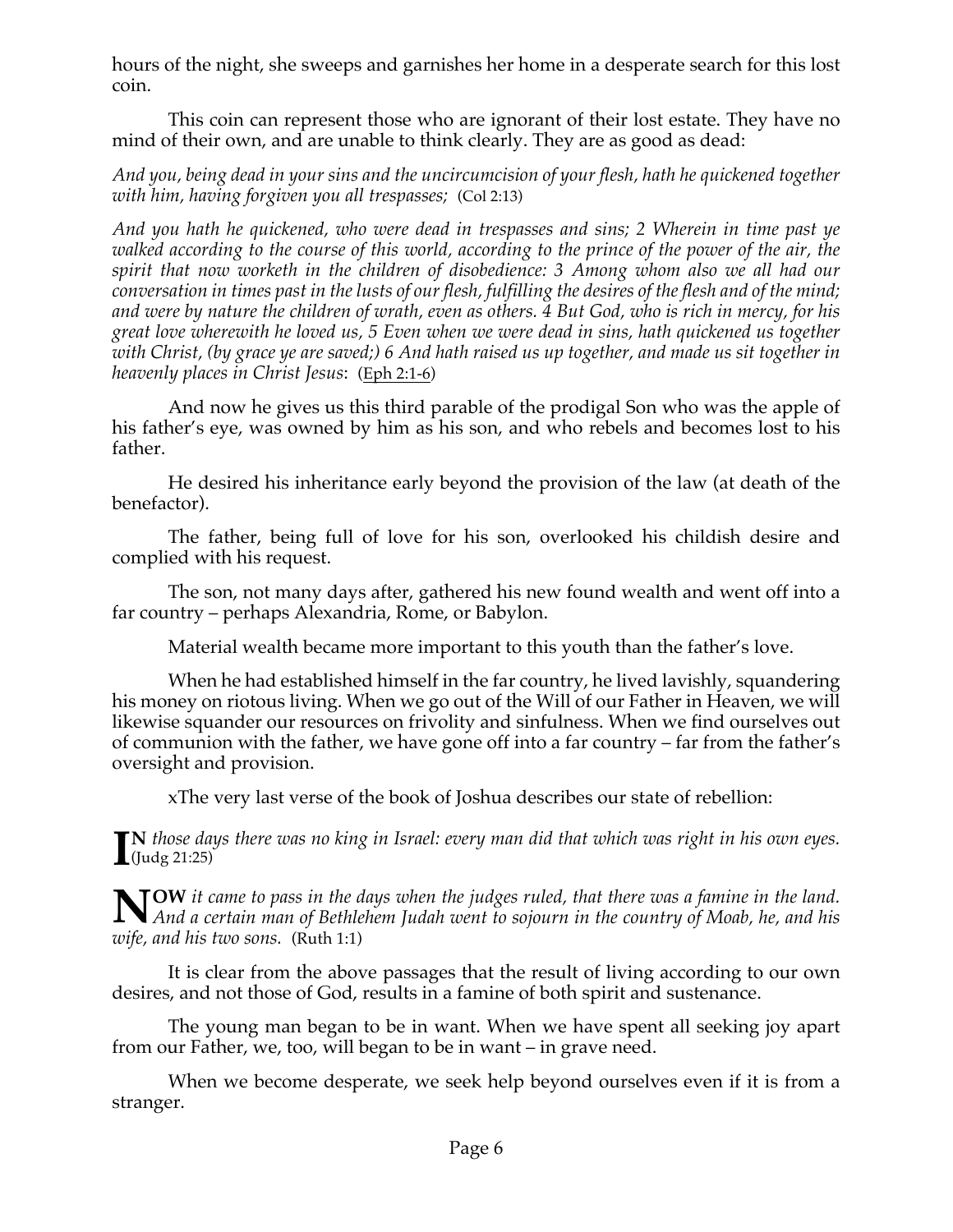A stranger cares nothing for our well-being. He will only use and abuse us. But we, like the sodium element in salt, will always be joined to something else whether it be God or mammon.

This young Jewish lad found himself feeding pigs. Pigs are classified as unclean by the Holy Bible, yet this young man lived among them and even coveted their food. What a depth of depravity to which to sink.

He was doubtless filthy and his clothes stank of the waste of pigs and dirt.

**ND** *when he came to himself, he said, How many hired servants of my father's have bread enough and to spare, and I perish with hunger!* (Luke 15:17) **A**

No child in his right mind deserts his parents and goes off into a far country. No sinner is in his right mind when he is away from God.

God calls such persons 'fools.' In Psalm 14:1 – *the fool hath said in his heart, There is no God."*

When we awaken to our lost estate – separated from loved ones, from home and hearth – we are perishing from a hunger that grips our souls and will not be satisfied with anything except a return to home.

We begin to recognize the value of love and truth. We hunger in our being for our Father.

When one awakens to his lost condition, he must resolve to make a remedy to it. Before his feet will move in the proper direction, the idea must be born in his heart, soul, and mind.

So, the young man determines what he must do, first by a mental resolution:

**WILL** *arise and go to my father, and will say unto him, Father, I have sinned against heaven, and before thee,* (Luke 15:18-19) **I**

We must repent of our great evil.

A<sup>ND</sup> *am no more worthy to be called thy son: make me as one of thy hired servants.* 

(We must recognize our depravity.)

And our new found hope and resolution must be followed by a willingness to act upon them.

**ND** *he arose, and came to his father.* (Luke 15:20) **A**

He returned to the Father who had been patiently awaiting his son's return. He had knowledge of the son's great wickedness, yet, he never gave up on his beloved son. He sat and mournfully watched the same sad road on which his son had departed – days he waited, months passed by, and finally years – yet his father sat and waited. Watched and hoped.

He knew the son must return of his own volition and not be forcefully returned to him. His heart was weary with worry. His eyes heavy with the loss of sleep in his worries, but he watched the Road.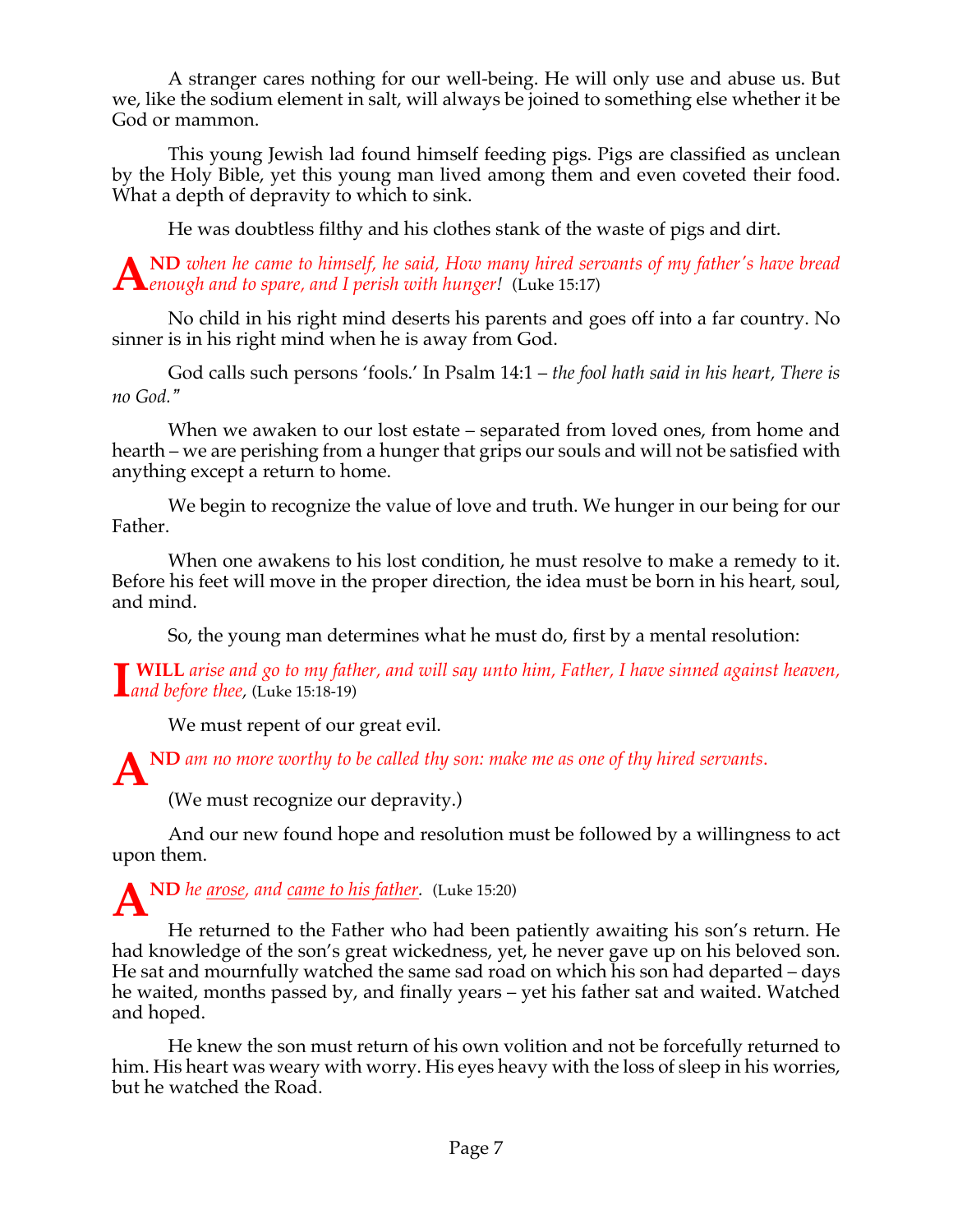## **UT** *when he was yet a great way off, his father saw him, and had compassion, and ran, and fell on his neck, and kissed him.*

One day, as the old man watched, he saw a small speck appear on the horizon where the road topped a distant hill. Something inside him leapt with hope. Could it be his son. The man was old, and his vision poor, yet, hope had made his vision keener to see his son.

Suddenly, with certainty, the old man recognized the careless gait, the casual shuffle that identified his son even though he was a great distance away. No matter how far we go out of God's Will, he watches and waits. And when he spots us returning – even though at a great distance – he knows us, and rushes to meet us.

He could not contain himself. He jumped to his feet and started to run toward the visage. Though old and failing, his great joy overcame his aged deformity.

You will remember this son was penniless and smelling of the hog pen, yet, his father fell on his shoulders, ignored the terrible odor, and even kissed his son. When love is strong, the superficials matter not.

**ND** *the son said unto him, Father, I have sinned against heaven, and in thy sight, and am no*  A *MD* the son said unto him, Father, I have sing the worthy to be called thy son. (Luke 15:21)

It is only when we are aware of our unworthiness, that the Lord can receive us – dirty and smelling as we all are.

The son followed through with his previous resolution. He repented to his father and told him that he was no more worthy to be his son.

The love of the father stopped his ears from hearing of the unworthiness of the son. That was not important to the old man. The only thing that mattered at all is that the son was home at last.

When a lost son or daughter returns to God, he doesn't ask how dirty you have been, or how far away you have gone from Him. He simply is overjoyed at your homecoming.

**UT** *the father said to his servants, Bring forth the best robe, and put it on him; and put a ring*  **b** *on his hand, and shoes on his feet: 23 And bring hither the fatted calf, and kill it; and let us eat,* $\frac{1}{2}$  **and heaven because the fatted calf, and kill it; and let us eat,**  $\frac{1}{2}$  **and let us eat,**  $\frac{1}{2}$  **an** *and be merry: <sup>24</sup> For this my son was dead, and is alive again; he was lost, and is found. And they began to be merry*. (Luke 15:22-24)

Note the gifts of the father:

## **ROBE**

A robe designates worthiness.

**WILL** *greatly rejoice in the LORD, my soul shall be joyful in my God; for he hath clothed me*  **I** WILL greatly rejoice in the LORD, my soul shall be joyful in my God; for he hath clothed me<br> *Lwith the garments of salvation*, he hath covered me with the <u>robe of righteousness</u>, as a<br>
luidences and the *salvation* o *bridegroom decketh himself with ornaments, and as a bride adorneth herself with her jewels.* (Isa  $61:10)$ 

He covered the filth of his son with a beautiful robe.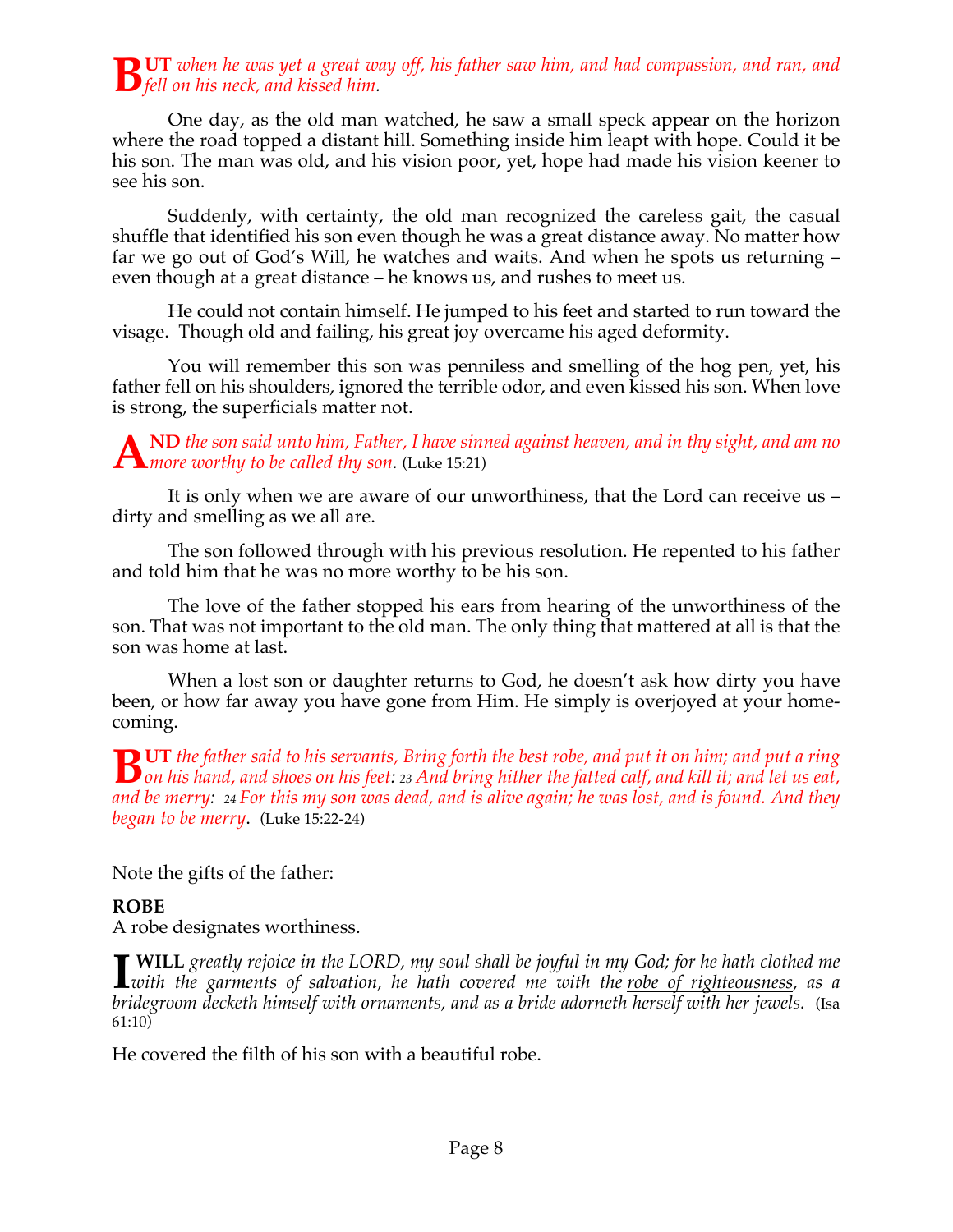## **RING**

A ring signifies authority. He gave his son his own authority to act.

**ND** *Pharaoh took off his ring from his hand, and put it upon Joseph's hand, and arrayed him*  **i**n *pharaoh* took off his ring from his hand, and put it upon Joseph's hand, and arrayed him<br>Lin vestures of fine linen, and put a gold chain about his neck; 43 And he made him to ride in<br>the account about which he had a *the second chariot which he had; and they cried before him, Bow the knee: and he made him ruler over all the land of Egypt.* (Gen 41:42-43)

**ND** *the king took off his ring, which he had taken from Haman, and gave it unto Mordecai. And Esther set Mordecai over the house of Haman.* (Esther 8:2) **A**

## **SHOES**

Shoes demonstrate liberty.

In the days of Rome, the first item taken from a captive were his shoes. This reduced his freedom to run away. When a captive was set free, his shoes were returned signifying his liberty of movement.

In Christ, our sins are covered by His white robe of righteousness. We are commissioned and given authority to preach the Gospel. We are let loose from the chains of sin that bound us and are made free.

Please remain in the house of our Lord, but if you wander away, remember He is vigilant to find you and to receive you though He will not come to you as long as you persist in a "Far Country."

## *Sermon – Rev Jack Arnold – Time and Action*

*Church of the Faithful Centurion - Descanso, California*

Today's sermon tied the Epistle and Gospel together talked, as is oft the case, of the need



for action, not simply diction, the general content is in forewords above.

Consider the words from the Collect, wherein we ask God to give us … the spirit to think and do always such things as are right; that we, who cannot do any thing that is good without thee, may by thee be enabled to live according to thy will …

This is kind of a follow-on to last week's Collect. We are asking God to give us direction so we might know right from wrong and follow the right way. If we listen to our hearts and minds, like the aviator, mariner or adventurer without a compass, we will soon be hopelessly lost. With

the compass God gives us we can find the One True Way, much like the compass always points North.

The Collect acknowledges without God's intervention through the Holy Spirit in our lives we cannot do anything that is good or right. Indeed, our own very natures prevent us from doing what is right. Our nature is inclined towards being away from God, but with the help of the Holy Spirit, we can reset our nature to be towards God. We just have to ask for His help and not just ask for it, but willingly receive it. By receiving, I mean that we have to be willing and ready listeners, ready to listen to what He wants us to do, and then act upon that. We must let His will be our will. We have to put aside what we want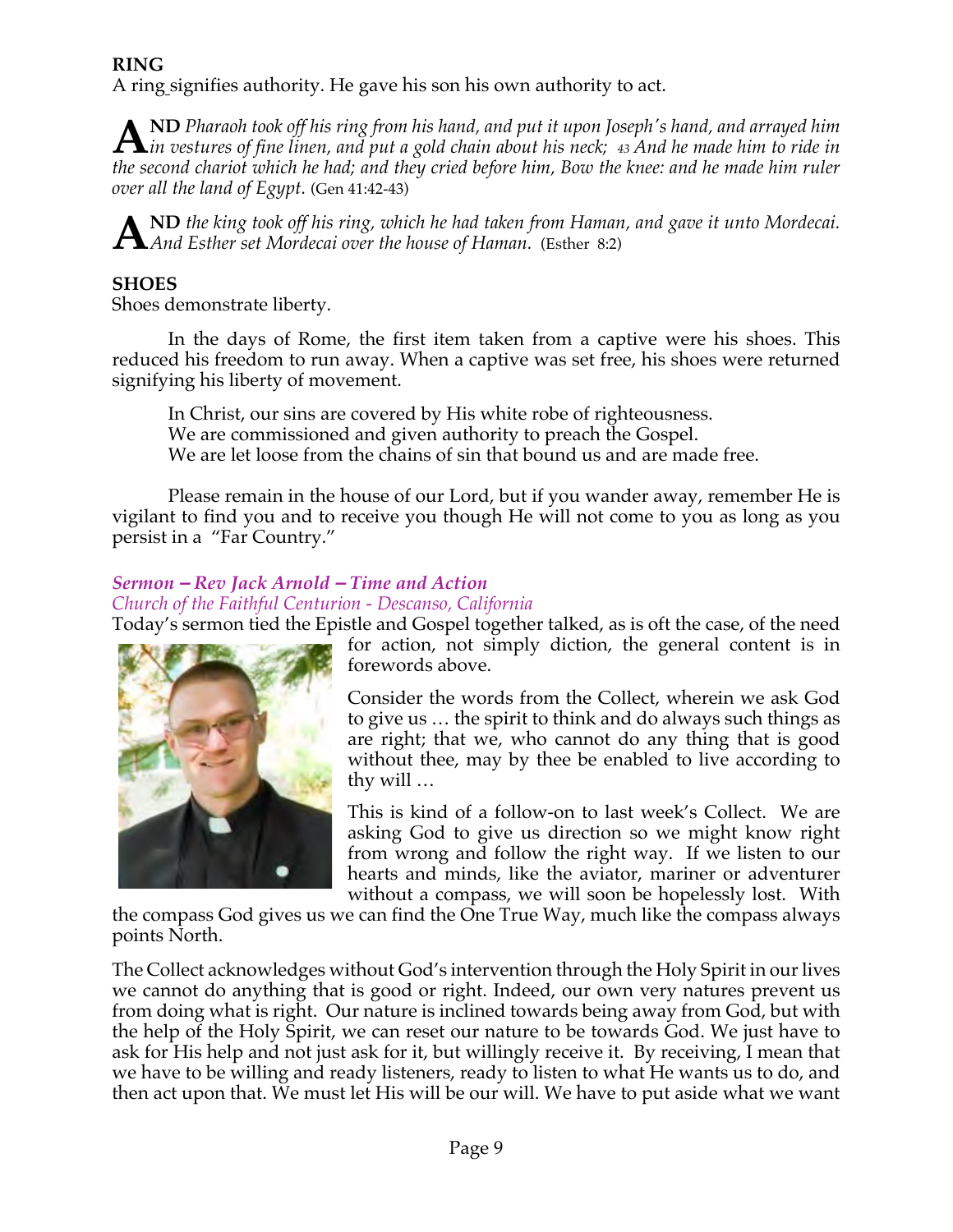to do, and put what God wants us to do in the forefront. This is a very difficult matter, a concept we have always struggled with.

This is nothing new. As Paul reminds us we have a common spiritual past, regardless of our actual lineage. Spiritually, we are descended from the Jews of the Exodus. Their God is our God; God directed their actions. He was a Trinity then as He is today. Their reality is our reality, whether we choose to understand or accept it. Our forefathers drank of "the same spiritual drink; for they drank of that spiritual Rock that followed them: and that Rock was Christ." We are like them in that we stubbornly, due to our own nature, resist His will. We murmur and grumble, when in fact we should be praising Our Father Almighty. We are also like them, in that if we do not look up to Him who was lifted up on the cross, like Moses lifted up the snake in the wilderness, we will perish. However, if we will look up to Him who was crucified on the cross, and believe on Him and His Name, we shall be saved. By looking up, we also are to believe on Him and His Resurrection and acknowledge that without this event, we would not be saved.

He also points out with God's help there is no temptation we are not able to withstand. We just have to call upon His Name and follow His Way out of it. He will always provide us with an escape route from whatever difficulty we are facing. We may not like it sometimes, but His Guidance is always the best path to follow in the end.

Those who have gone before provide examples, both good and bad. We should aspire to follow the good examples of those who have gone before and not the bad examples that they left behind. In this letter Paul addresses the bad and suggests we should see what their ill behavior gained them before we set our course and not after. We should not strive to emulate the murmurings of the people, though we may feel that way sometimes, as we can learn from their bad examples. We must see their bad examples and do not emulate those; on the other side, we must see the good examples, and strive to emulate them.

Following after the Jews, we should strive to not incorporate those bad examples, but the good examples into our lives. And, lest we think ourselves ever so special, he reminds us we are subjected to no special temptations, only those "as is common to man." Every man on this planet is a sinner who desperately needs help, every bit as much as the next, albeit likely in differing ways. In sin, all are equally lost to death, unless they accept the saving grace of Jesus Christ. Which is to say, common to everybody within the human race who is not Christ, which is all of us. This is another example of the adage, "Those who are ignorant of history are doomed to repeat it." It is an old saw, but one as valid today as the first time it was used.

That is a reason the Old Testament should be read and reviewed and compared to the New Testament, to see where we came from, how we got here and where we should go next. It works like a process flowchart, from the beginning from Adam, down through the various figures of the Old Testament, the flowchart ends at the arrival of Christ and the Holy Ghost, and in our redemption. Analyzing this flowchart, we can see our temptations and sins are nothing new, and sins are a waste of our spiritual life. We must practice continuous improvement, *kaizen* as the Japanese called it, and or Total Quality Management of our spiritual life.

Just like Total Quality Management requires each and every member of the organization work together to achieve quality and serve the needs of the customer, so too, do the Scriptures require all believers work together, to serve the needs of those we serve, namely other believers and the Church. We must continuously improve ourselves in our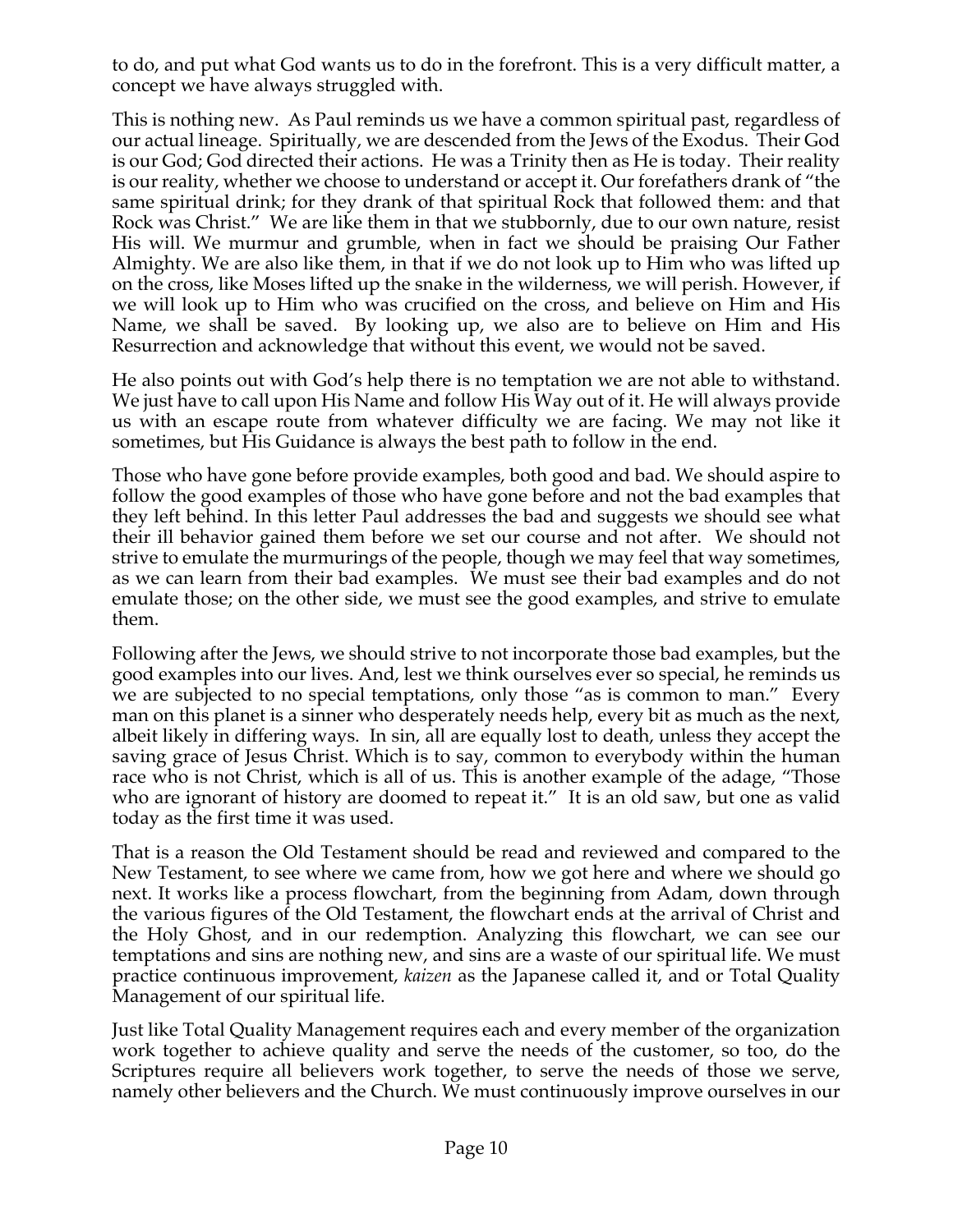day to day lives, not just in the church, but in our business and personal lives. This is the message Paul is conveying to Corinthians, we must see how our forefathers acted, emulate their good qualities and dispose of the wasteful, bad, sinful qualities. We must continually improve upon ourselves throughout our lives. We must continually work on turning our bad qualities into good qualities. Only God, the Holy Spirit, and Christ can really provide us the spiritual guidance we need to do this. We must trust that they will give us the correct guidance when needed.

Speaking of lessons, when Saint Luke recounts the story of the prodigal son we oft think ourselves as that prodigal one returning to God so late in life. Yet there is far more to be learned than the titular son.

Consider the two sons. The older is a wonderful young man who strives to please his father in everything he does. The younger son asks for his inheritance, now rather than later, and sets off to spend it wastefully in a far off land. In dire straits, he decides to go home to his father and beg to be allowed to live as one of his servants. He decides to tell his father, "Father, I have sinned against heaven, and before thee, and am no more worthy to be called thy son…" Before he can get the words out of his mouth, his father welcomes him, gives him new clothing and calls the servants to prepare a fatted calf for a big party. The elder son is very angry and hurt. He asks his father what he did wrong; he followed his instructions every day to the best of his ability, worked hard, and yet his father had never even given a small party for him. The father answered, saying, "Son, thou are ever with me, and all that I have is thine." "It was meet that we should make merry, and be glad: for this thy brother was dead, and is alive again; and was lost and is found."

This story, like that of the workers in the vineyard has a number of meanings. Like the father in the story, God wants us to be His faithful child always, but rejoices when we return to Him. Like the prodigal son, we should be grateful if we live long enough to come back to Him. We should recognize when we have erred and strayed from our ways like lost sheep; as soon as we recognize that, we should immediately return to Our Lord in prayer, asking for His forgiveness. Like the father in the story, our Lord will warmly welcome us back with open arms.

The moral of the older son's story is that we should not be jealous of those returning to Christ's flock after years away, but instead, be more like the father and rejoice when one of the lost sheep comes home to us. For jealously is something that will chip away at our hearts and make us into less kind people and more evil. But genuine love and affection can only make us into a more kind and better people. So let us learn from the older son's mistake and not be jealous or hold a grudge against the lost for having been lost, but rather, rejoice in the act that they have been saved.

The moral of the younger son's story is that God is always waiting for us, and if we are not too late, we can always return to Him. Today preferably, rather than tomorrow! He will always accept us with opening arms, but we must make sure it is not too late. Don't wait until you die! If you feel you have erred and strayed, repent now! Do not put off until tomorrow your repentance. If you are led by the Holy Spirit to repent, please do it today, you may not live to see tomorrow.

Do not let the sun go down on your sins and wrath, you may not live to see another day! On the other hand, consider the oldest son, let us learn from his mistake and be joyful when our brothers and sisters come home to our family. Let us put aside the anger and jealousy and replace those hurtful emotions with the emotions of pure love and joy! Let us join in the celebration and not begrudge the fatted calf. We should not be jealous or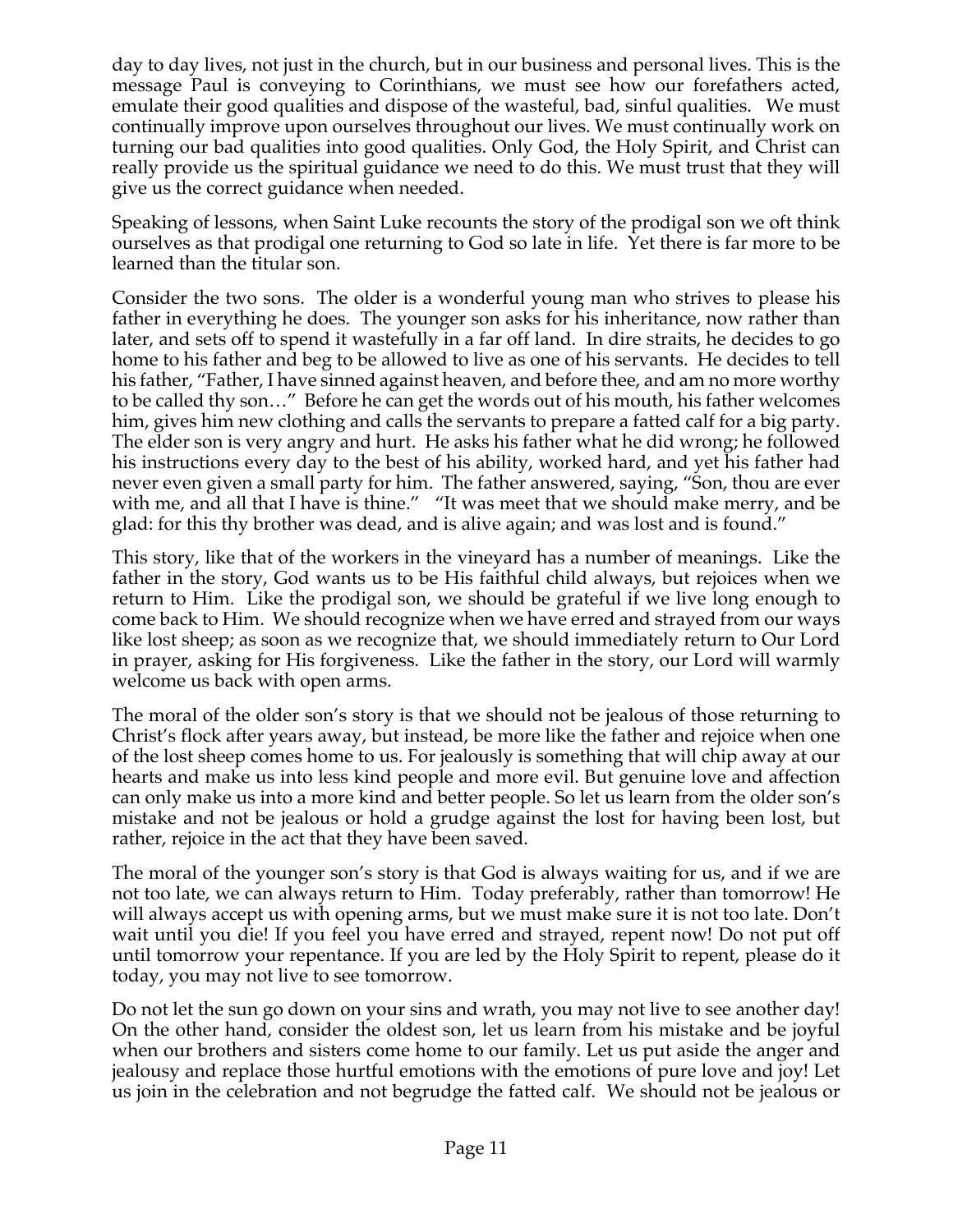angry when our long lost brethren return to the flock of Christ! We should be merry and joyful they have returned to us! Do not let your pride become anger and cloud your emotions like it does so many of us. But, rather see a sinner coming back into His flock and rejoice in he is no longer headed towards The Pit!

Action counts. For by their actions ye shall know them.

Heaven is at the end of an uphill trail. The easy downhill trail does not lead to the summit.

The time is now, not tomorrow. The time has come, indeed. How will you ACT?

It is by our actions we are known.

## **Be of God - Live of God - Act of God**

#### *Roy Morales-Kuhn, Bishop and Pastor - St. Paul's Anglican Church - Anglican Orthodox Church*

Bishop Roy is pastor of the biggest AOC parish West of the Mississippi and is in charge of the Diocese of the Epiphany as well as the Missionary Diocese of South America.

Ninth Sunday after Trinity 13 August 2017, AD *A Healthy {Christian} Life* Morning Prayer Psalm 119:9-24 • Proverbs 4:1-4,20-27 • Hebrews 12:1-13

#### The Ninth Sunday after Trinity.

*The Collect.*



**RANT** to us, Lord, we beseech thee, the spirit to think and do always such things as **GRANT** to us, Lord, we beseech thee, the spirit to think and do always such things as are right; that we, who cannot do any thing that is good without thee, may by thee be enabled to live according to thy will; through Jesus Christ our Lord. *Amen.*

When Paul wrote to the church in Corinth he noted a certain health issue. He wrote about those who were sick, some even dead, in spiritual matters. What seemed to be causing all of these health issues? The folk there were not living, breathing, being Christfollowers. They were going through the motions, they were gathering together for "fun, food, and fellowship", but they weren't applying the Word to their spiritual lives. Of course, Paul gives the solution. He instructs, pleads, cajoles his readers to flee the decadent lifestyle of the city of Corinth and return to their first love, that of a spiritually healthy folk. Notice Paul doesn't tell them to leave Corinth, he just tells them to leave behind the sinful, chaotic life-style.

Let us now focus on the readings from the Psalms and Proverbs. In these two passages we read the need to cling to the Word, take heed of the Word, hide it in your heart, meditate on {His} precepts, delight himself in thy statutes, "...do not forget thy Word...". David writes all of this to make the point "...that I might not sin against thee." We need to understand the concept of preparing and equipping oneself for the battle combined with removing oneself from the danger zone, then we can see what will help us in our spiritual journey.

It is most important to understand that these actions, these spiritual exercises are to be taken by those who have been redeemed. One cannot be saved (redeemed) by doing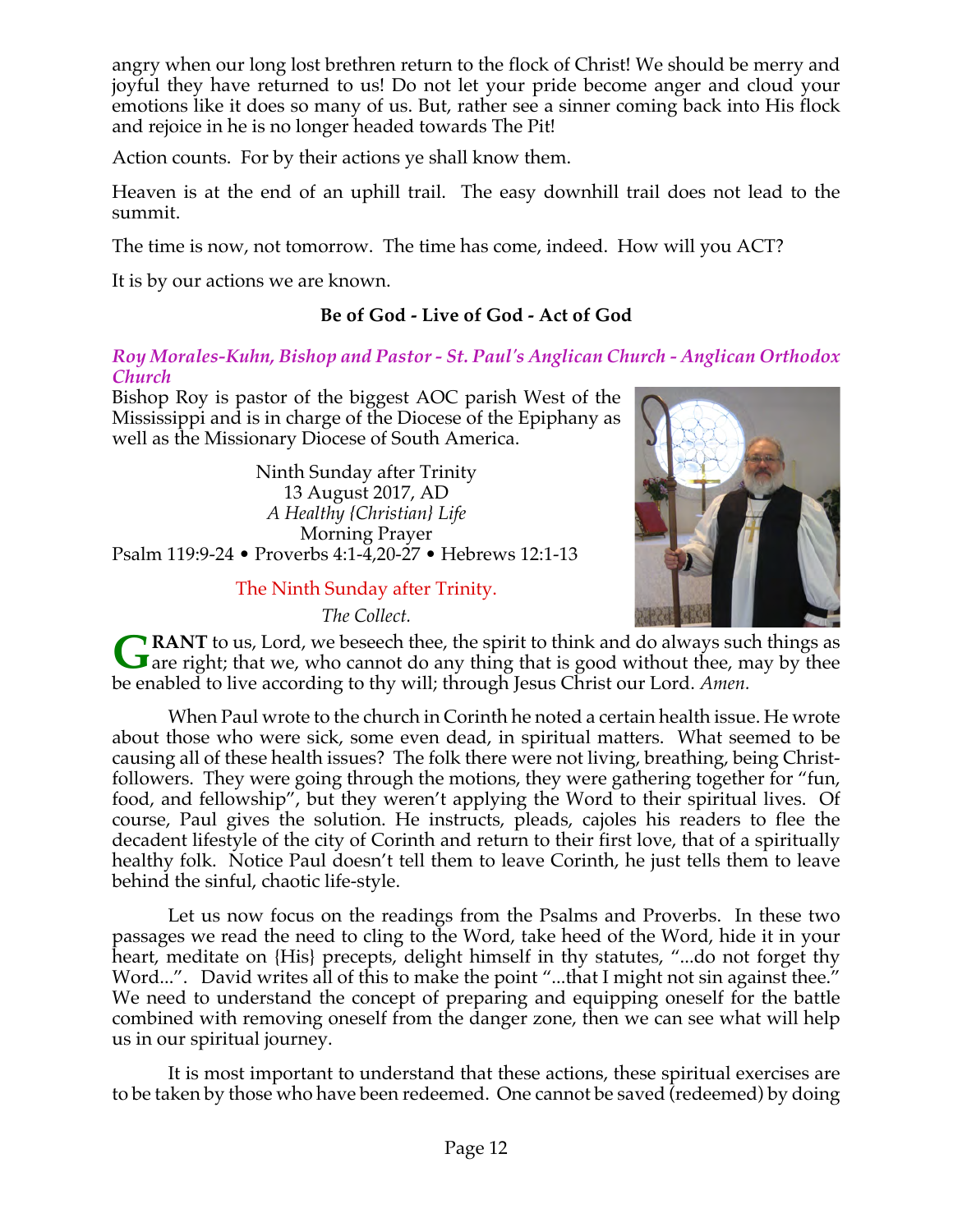these things, they are fully dependent on the saving power of the Holy Spirit. Once a reader understands that concept, then they can move forward in their spiritual journey. We know this to be true in both instances; David writes of his burning desire to seek the Word of God. He writes of his need to heed the Word of God. He writes that he knows that he must also rejoice and praise God for all that He has revealed to David. The biggest clue that this behavior is post salvation can be found in the following passage. "....My soul breaketh for the longing that it hath unto thy judgments..." The unredeemed will not seek God. I liken it to turning on the light in the kitchen of your rented apartment only to observe the cockroaches flee from the light in all directions. Mankind is just like that. They will flee from the Light of the Gospel as it is shined in their direction. Over and over again we read in the Word that mankind is totally dead to the Word. He seeks the darkness, he flees the light.

I venture to say there is enough evidence in the Word of God that man will run from the Word unless they are spiritually made alive by the Holy Spirit. Otherwise they will do the proverbial roach move and head back into the darkness.

We read the equip part of our Spiritual journey in the passages from Proverbs. Again, I make the case that the author is writing to those who are already on the spiritual journey to heaven. He isn't writing to those who are dead, dulled, or spiritually unredeemed. He is writing to those who understand what he is saying:

**FIFAR**, ye children, the instruction of a father, and attend to know understanding. 2 **FOR**, ye children, the instruction of a father, and attend to know understanding. 2<br>For I give you good doctrine, forsake ye not my law. 3 For I was my father's son, tender and only beloved in the sight of my mother. 4 He taught me also, and said unto me, Let thine heart retain my words: keep my commandments, and live. … <sup>20</sup> My son, attend to my words; incline thine ear unto my sayings. 21 Let them not depart from thine eyes; keep them in the midst of thine heart. 22 For they are life unto those that find them, and health to all their flesh. *[obtain spiritual health]* 23 Keep thy heart with all diligence; for out of it are the issues of life. *[all about daily life]* 24 Put away from thee a froward mouth, and perverse lips put far from thee. *[flee from evil]* 25 Let thine eyes look right on, and let thine eyelids look straight before thee. *[stay on the straight and narrow]* 26 Ponder the path of thy feet, and let all thy ways be established. 27 Turn not to the right hand nor to the left: remove thy foot from evil. *[be careful little eyes what you see, be careful little ears what you hear, be careful little hands what you do...]*

Let me remind you beloved. The lesson today is NOT about legalism. We are not talking about adhering to a strict code of conduct, thereby ensuring our salvation. NO. We are talking about what a believer, a Christian, one who is redeemed, is supposed to do in their spiritual journey. Beloved, we are to live the life of Christ. We are to seek His face daily. We are to not stray off the path and do evil. Yes it does happen to a believer. We daily must seek forgiveness, we must daily as the Lord to seek Him. And here in these two passages, one from David's psalm and one from his son Solomon's proverbs are the formula for doing the right thing as far as our conduct is here on earth.

One of the most damning things to hear is what many unsaved say about those whom they perceive as Christians<sup>1</sup>. "...well if they act like that outside of church...why should I wake up early and waste my time going to church when I act the same way..." Pretty damning stuff my friend. Does the world see us mirroring Christ? Does the world see us living our lives as those who are redeemed? Does the world see any difference in our lives and actions as compared to those around them?

 $1$  Action, not diction, is what counts. You may wish to remember that.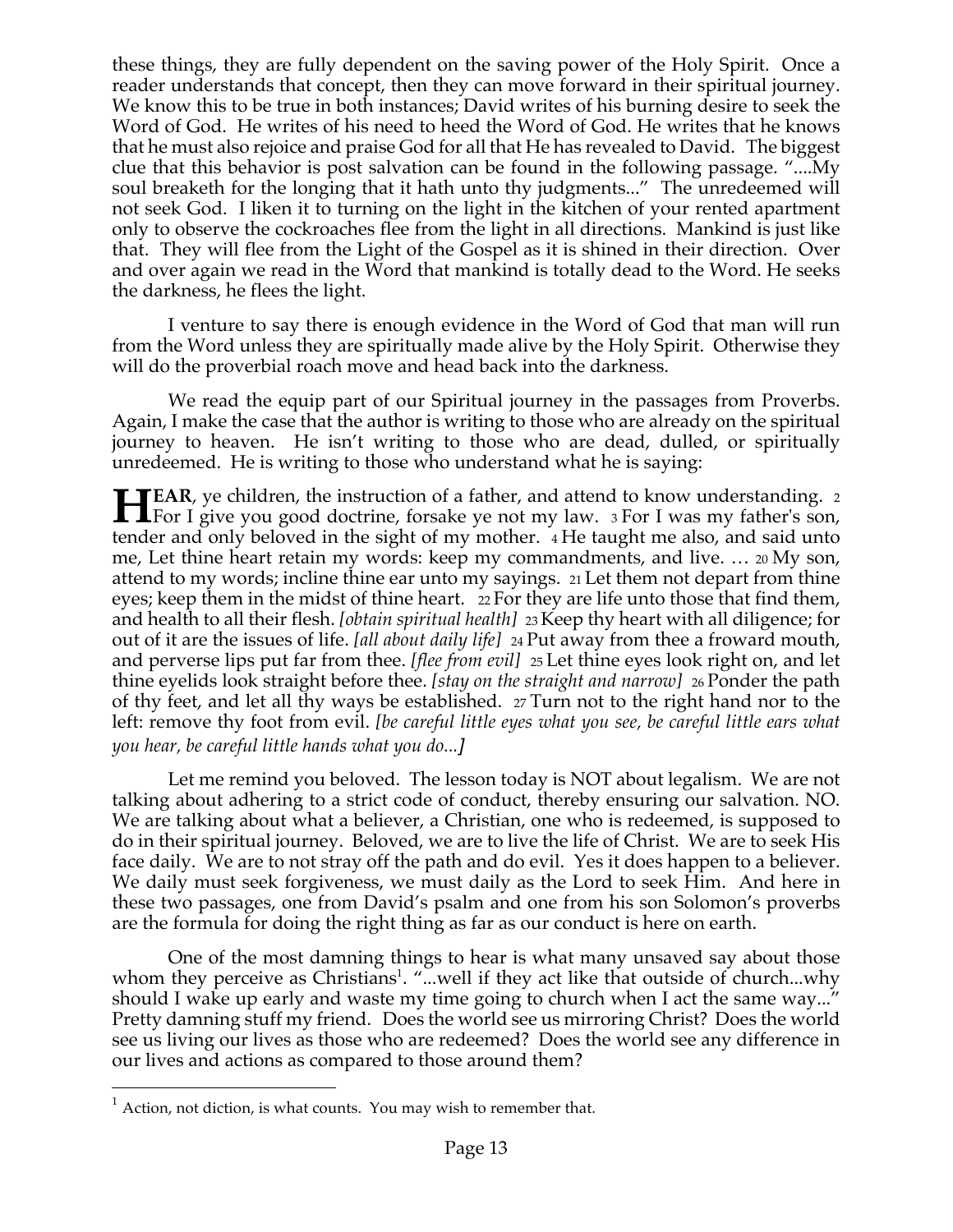Beloved, let us take heed and seek the face of the Lord. Let us live for the Lord, daily.

Let us pray:

**GOD**, merciful Father, who despisest not the sighing of a contrite heart, nor the desire of such as are sorrowful; Mercifully assist our prayers which we make before thee in all our troubles and adversities, whensoever they oppress us; and graciously hear us, that those evils which the craft and subtilty of the devil or man worketh against us, may, by thy good providence, be brought to nought; that we thy servants, being hurt by no persecutions, may evermore give thanks unto thee in thy holy Church; through Jesus Christ our Lord. *Amen*. **O**

**WE** humbly beseech thee, O Father, mercifully to look upon our infirmities; and, for the glory of thy Name, turn from us all those evils that we most justly have **V** the glory of thy Name, turn from us all those evils that we most justly have deserved; and grant, that in all our troubles we may put our whole trust and confidence in thy mercy, and evermore serve thee in holiness and pureness of living, to thy honour and glory; through our only Mediator and Advocate, Jesus Christ our Lord. *Amen*.

**LORY** be to the Father, and to the Son, and to the Holy Ghost; As it was in the **GLORY** be to the Father, and to the Son, and to the Holy Ghost beginning, is now, and ever shall be, world without end. Amen. From our enemies defend us, O Christ. Graciously look upon our afflictions. With pity behold the sorrows of our hearts. Mercifully forgive the sins of thy people. Favourable with mercy hear our prayers. O Son of David, have mercy upon us. Both now and ever vouchsafe to hear us, O Christ. Graciously hear us, O Christ; graciously hear us, O Lord Christ.

O Lord, let thy mercy be showed upon us; As we do put our trust in thee.

**HE** Lord bless us, and keep us. The Lord make his face to shine upon us, and be THE Lord bless us, and keep us. The Lord make his face to shine upon us, and be gracious unto us. The Lord lift up his countenance upon us, and give us peace, both now and evermore. *Amen*.

# ✟

## *Rev Bryan Dabney of Saint John's Sunday Sermon*

We are fortunate to have Bryan's Sunday Sermon. If you want people to come to The Truth, you have to speak the truth, espouse the truth and live

the truth. This is really a good piece and I commend it to your careful reading.

## **Ninth Sunday after Trinity**

In Ezekiel 14, a group of Israelite elders came to the prophet seeking the LORD's advice  $(v.1)$ . The LORD then gave the prophet the following message: *Son of man, these men have set up their idols in their heart, and put the stumblingblock of their iniquity before their face: should I be enquired of at all by them?* (vv.2-3) *Therefore speak unto them, and say... Thus saith the Lord GOD; Every*



man of the house of Israel that setteth up his idols in his heart, and putteth the stumblingblock of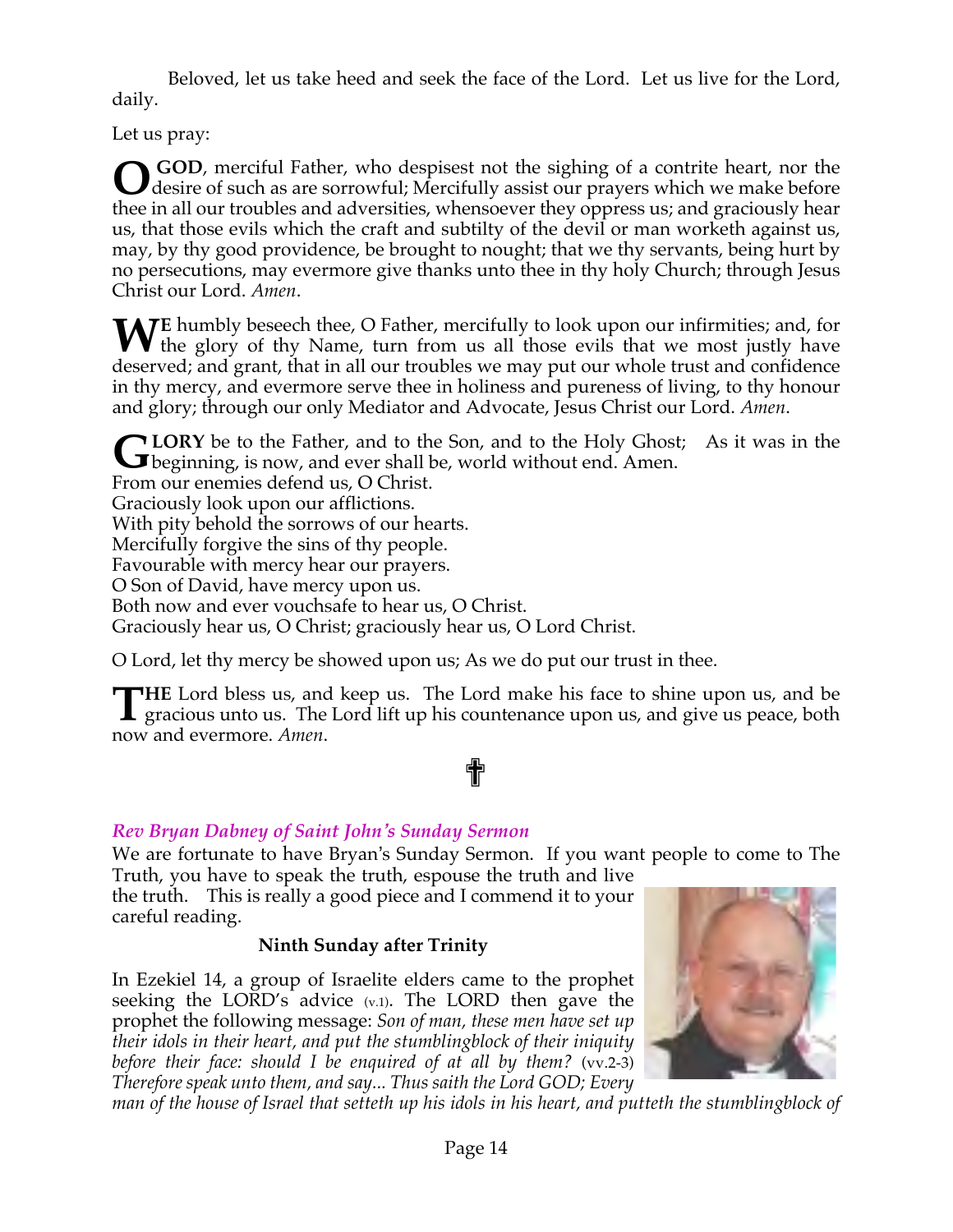*his iniquity before his face, and cometh to the prophet; I the LORD will answer him that cometh* according to the multitude of his idols; that I may take the house of Israel in their own heart, *because they are all estranged from me through their idols* (vv.4-5).

To begin with, God questioned the prophet on whether he should even answer those men on account of their deceitfulness. He then described their idolatry as being a stumblingblock. That word is derived from the Hebrew word *mikshowl* and can denote an offense, an incitement to go astray, or a cause of failing or falling. God's message here is that the sin of idolatry makes plain the worshiper's state of being with God. Ergo, he cannot realize the love of God, or enjoy his benefits as he has chosen to worship and serve that which is false. For in that error, the idolater has fallen away from the true faith. And yet here they came to enquire of the LORD concerning a particular matter. We call that being "two- faced" down here in the South, as it refers to someone who tells you one thing but will do another. A "two-faced" person cannot be trusted. Our Lord said, *No* man can serve two masters: for either he will hate the one, and love the other; or else he will hold *to the one, and despise the other. Ye cannot serve God and mammon* (St. Matthew 6:24). For the duplicitous, it is a matter of who can do them the most good at that moment. It might be termed "religious opportunism" as the person so moved is simply looking for "a better deal" or arrangement.

These "opportunists" had come to the prophet Ezekiel thinking he would not know their hearts. In the ordinary scope of things, the prophet would not have possessed such knowledge. But the LORD gave him that insight as part of his message to those men wherein he stated plainly, *Every man... that setteth up his idols in his heart, and putteth the stumblingblock of his iniquity before his face, and cometh to the prophet; I the LORD will answer* him that cometh according to the multitude of his idols; that I may take the house of Israel in their *own heart, because they are all estranged from me through their idols* (vv.4-5).

Those who worship idols and then come to God's prophets for his counsel will be counseled, according to the multitude of his idols. Matthew Henry noted that, "the counsel... given them [was] for the preventing of this fearful doom." God was doing them a favor by advising them to come clean and remove their idols from their heart. He called on them to, *Repent, and turn yourselves from your idols; and turn away... from all your abominations* (v.6). And this applied to not only the house of Israel, but to the *stranger that sojourneth among them* (v.7).

As with every warning, there was a consequence— a judgment that God would carry out if his will was not obeyed— which the prophet proclaimed: *And I will set my face against* that man, and will make him a sign and a proverb, and I will cut him off from the midst of my *people; and ye shall know that I am the LORD* (v.8). God will be against any person who will not be obedient to his word and commandment, and will also make him an example in word as well as remove him from among those who are his own. God's omniscience permits him to know the secret things of men's hearts. Even as those men thought that they might deceive the prophet, they could not deceive him who is above deception.

But what if they had gone to a false prophet instead of Ezekiel? God had an answer for that as well: *And if the prophet be deceived when he hath spoken a thing, I the LORD have deceived that prophet, and I will stretch out my hand upon him, and will destroy him from the midst of my people Israel. And they shall bear the punishment of their iniquity: the punishment of the prophet shall be even as the punishment of him that seeketh unto him* (vv.9-10). The judgment would have been the same regardless.

In our world today, there are a sizable number of false prophets and false teachers. Some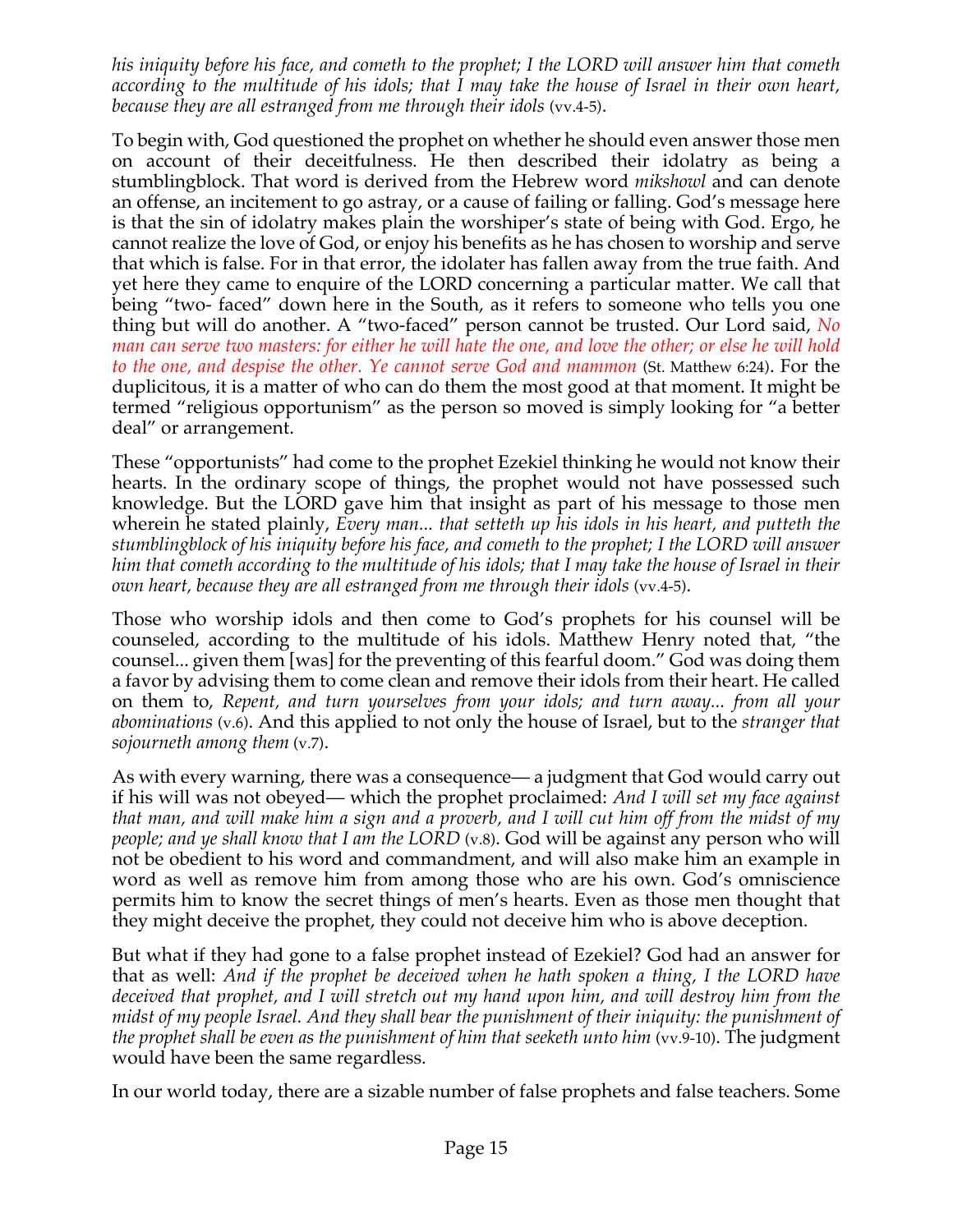travel about like the snake oil salesmen of old, while others broadcast their nefarious doctrines on various networks both over the airwaves or on cable. Quite a number are in schools and seminaries where they teach the young to reject the truth of God's word written in favor of the "traditions of men". Many have written volumes concerning their questionable doctrines which they sell at their pay-for-view gatherings, as well as on the internet. Sad to say, their followers know more about their false teachings than what's in the Bible.

God's word written contains all that is necessary for salvation and for living the Christian life. My question is, "Why re-invent the wheel when you don't have to?" Our heavenly Father offers every person the opportunity to know of him, and what he desires from each of us. The Bible tells us about those things that God regards as good and acceptable as well as those things which he regards as sinful and abominable. All that is required of us is that we read and heed his prescriptions for life. Reading the works of men or women who are commenting on Scripture is secondary. Only by using the Bible as the rule and guide of our faith and practice can we truly discern the difference between God's truth and the falsehoods of the evil one.

The false prophets of Ezekiel's day were notorious for telling the people what they wanted to hear. Their modern-day counterparts are no different. And God's message to those in the Old Testament— that they would become signs and proverbs as well as being cut off from among the people— should serve as a warning to us that he will deal with the false teachers and ministers of our day. St. Peter tells us that there were false prophets also among the people*, even as there shall be false teachers among you, who privily shall bring in damnable heresies, even denying the Lord that bought them, and bring upon themselves swift destruction. And many shall follow their pernicious ways; by reason of whom the way of truth shall be evil spoken of. Through covetousness shall they with feigned words make merchandise of you*... (II St. Peter 2:1-3).

The apostle noted that false teachers would bring in damnable heresies, even denying the Lord that bought them. Think for a moment about the various the false teachers in today's world. Consider those "faith healers" who actually heal no one; or the "name-it-andclaim-it" pastors who say if God does not give you what you asked for, then you really do not have enough faith in God. Or, maybe you should step up your contributions? Or buy their new book?

Folks, God does not charge a membership fee to be a Christian neither does he command a fee for any healing he extends to a believer. If these so-called healers and evangelists were true to the faith, they would not sell their gifts. Did St. Paul charge for his ministry? Did St. Peter or the other apostles do so as well? Absolutely not! They gave what they had freely. It is one thing to ask for offerings or donations; but to scoop up bucket-loads of money from those who are the least able to contribute, and then lie to them about their condition is twisted and evil. St. Peter reminded the faithful concerning such persons that *The Lord knoweth how to deliver the godly out of temptations, and to reserve the unjust unto the day of judgment to be punished*... (II St. Peter 2:9).

And what about those false teachers who possess certificates and degrees from a seminary or university? Are they to be believed and accepted based upon their earthly credentials? The discerning Christian will judge them based upon the Word of God and not the word of man. If such a person comes to your fellowship with a message that conflicts with the expressed words of Scripture, reject that person and their message. Our Lord expects us to keep ourselves from the camp of the world, the flesh and the devil.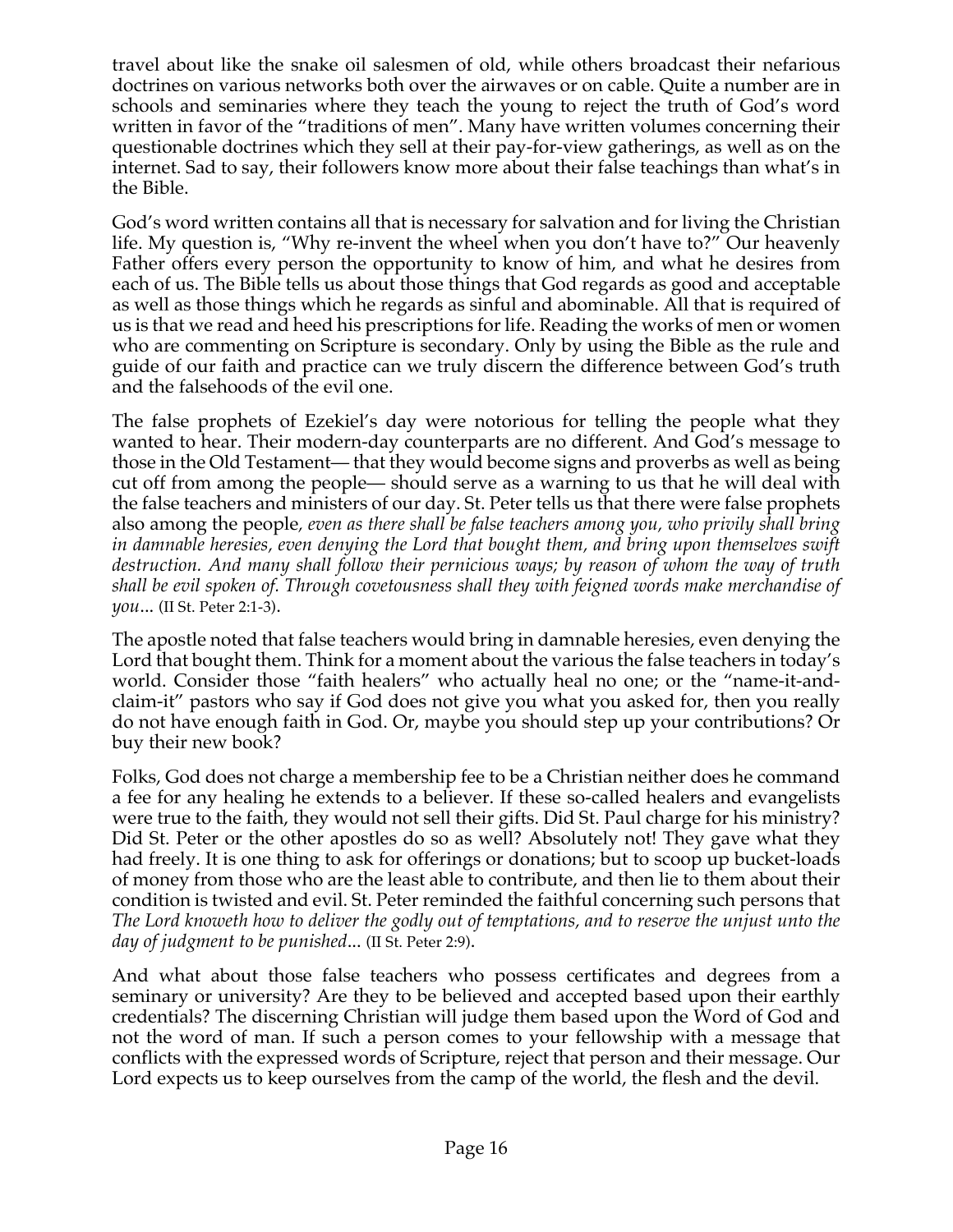We are expected to limit our fellowship to those who truly believe and accept the Lord Jesus Christ and follow his commandments.

God will one day deal with all who have twisted his word for their gain at the expense of his sheep. We would do well to remember his words to Ezekiel and admonish those around us to avoid the smooth and soothing words of those who would make merchandise of you for their gain in this life but who will forfeit eternal life in God's coming kingdom.

Let us pray,

**TATHER** we pray that thou would fill us with thy most blessed Spirit, so that in all **th** TATHER we pray that thou would fill us with thy most blessed Spirit, so that in all things we will seek to properly discern the truths of Scripture and avoid the snares of the space of the space of the space of the sn the world, the flesh and the Devil; and this we ask in the name of our Lord and Saviour Jesus Christ. Amen.

Have a blessed week, Bryan+

#### *People in our Prayers* - http://faithfulcenturionprayerteam.blogspot.com/ **Why? Prayer is an extremely important activity.**

It is not that God knows not our needs, for He surely does. Yet, Jesus commanded us to ask God for those same needs. In addition to the obvious of asking God for help, offering thanksgiving and the like, prayer helps us focus our thoughts on how we might do God's work.

The Prayer Team of the Anglican Orthodox Church was established to help our members and fellow Christians pray for those in need and to give thanks as well for the blessings we have been granted.

#### **Who can be on the list? Do I have to be a member of the Anglican Orthodox Church to be prayed for?**

No! The only qualification to be on the list is that you want our prayer team to pray for you. We are Christians and are happy to pray for you, no matter who you are. If you want help from God, you are our kind of people.

## **What is the commitment from the prayer team?**

Each member of the team will pray for the desired outcome at last once per day.

## **How do I get myself or someone else on the prayer list?**

You can email one of the prayer team leaders: Jack - jack@faithfulcenturion.org or Dru dru@ faithfulcenturion.org, or call the office at (619) 659-3608 or fill out a prayer card at your church.

## **What should I ask for?**

Depends on what you want. Some people merely want God to be asked to heal their ills and be mentioned by their first name, others want a specific outcome and / or have more of their personal information known to the team. Ask for what you want. It is your desire and need for prayer the team is attempting to meet. For typical examples, see the list below.

## **Updating the Team**

If you are on our prayer list, or if you have submitted a person that you have asked us to pray for, please update one of the team members or Hap in person, by telephone or email. It helps to be able to pray specifically for these individuals including their specific needs; plus if they get better, it is our happy duty to give thanks!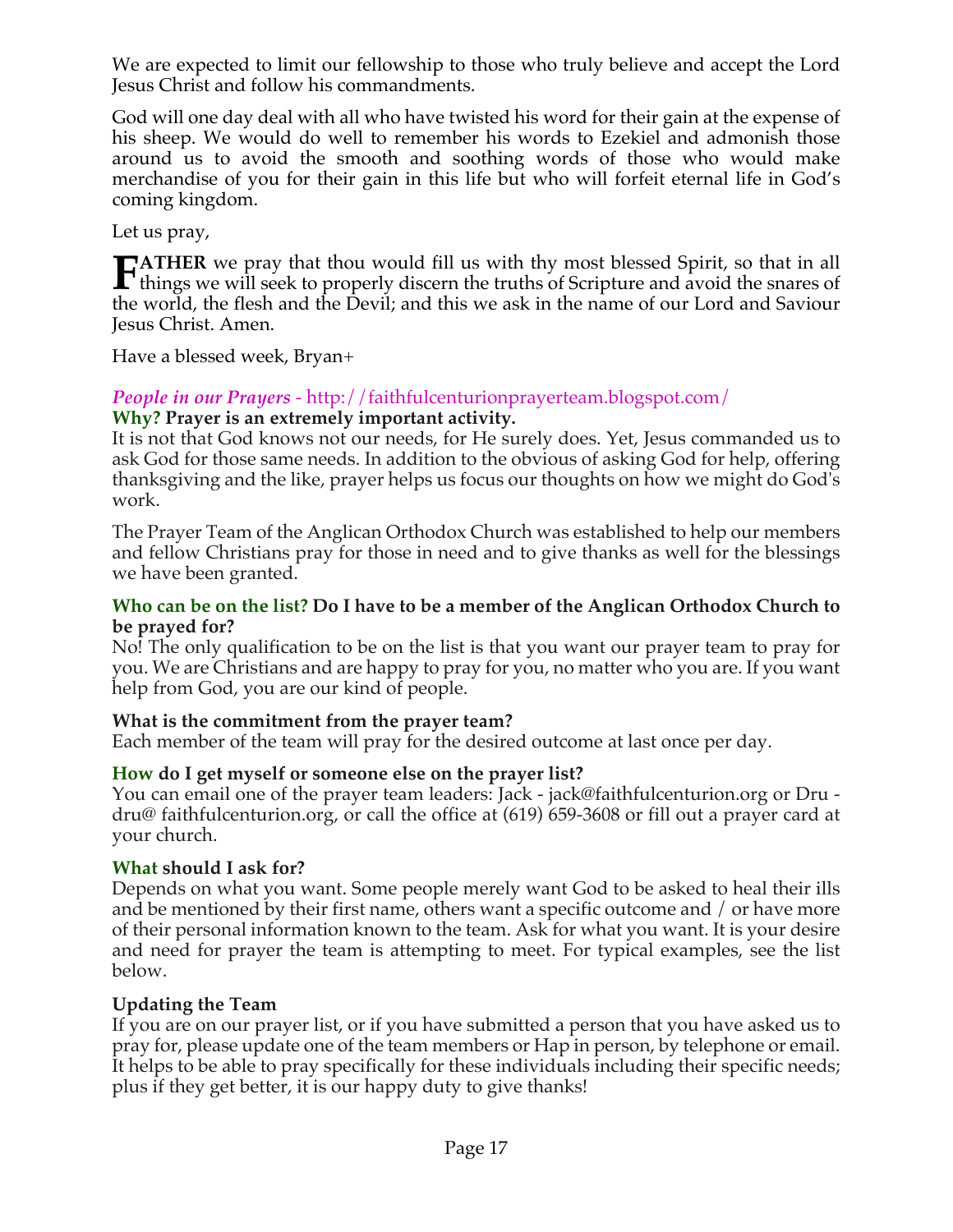Please note that on the yellow (maybe green or orange if you get an old one) cards at church, you can ask that those to be prayed for have their names disseminated to the prayer team. Those names will be said in church and appear here. Or, you can ask that their names and purpose be kept confidential, then only Hap will know to pray for them.

## *Prayer List Notice – If you have someone on the prayer list and their needs have changed, please let us know. We'd like to update our prayers to reflect the need and most important to give thanks!*

## *Immediate Prayer Please*

- *Rufus Glyn Martin* (good friend of Bishop Jerry) is in a coma in ICU and in need of our prayers.
- *A Marine V-22 Osprey* was lost yesterday off Australia during operations. Three of the 23 marines aboard are still missing and presumed dead. Please pray for their families, in particular for *Molly* and *Ayva* whose husband and father *Ryan* is among the missing.
- *Chief Mike Wysocki* finally had heart valve surgery June 2017. He was back in the hospital with a bleeding ulcer, but made it home. Please give thanks for that and pray for the medical team treating Mike that they might pay attention, do their very best and be open to God's guidance. Pray a complete recovery and peace of mind and trust in God for Mike, his lovely wife Wendy and his family.
- *Jim* was admitted to the hospital 18 July 2017, due to fluid in the lungs and possible congestive heart failure. Please pray the medical team treating Jim might pay attention, do their very best and be open to God's guidance. Pray a complete recovery and peace of mind and trust in God for Jim and his family.
- *Ron Cole Klages* is a patriotic former Marine who has debilitating blood clots pursuant to cancerous growths on his liver and unknown other places. His doctors will inform of clinical findings on Monday for further treatment. Please pray for the medical team treating Ron that they might pay attention, do their very best and be open to God's guidance.
- *Jill* was on life support; her family members traveled a great distance to see her and returned home safely. Jill's condition improved to critical, but needs your prayers to continue her recovery.
- *Kurt Thomas* is now home after undergoing open heart surgery in Richmond, Virginia as the result of a life threatening bacterial blood infection which settled in his heart and other places. The infection resulted in a hole in his heart. Kurt. They successfully replaced about half his heart with donor parts. Kurt had a permanent pacemaker installed on 26 March 2017 and he returned to work the first of June! But, now he is having problems with fluid retention. It is a God given miracle Kurt made it through all this. Please join Kurt and Mary, his family and friends in giving thanks. There is still a long and rocky road ahead; please pray for spiritual and physical strength for Kurt, his wife Mary and their family. Please pray for the medical team treating Kurt that they might pay attention, do their very best and be open to God's guidance. Pray also for Kurt to accept what he cannot do at present and concentrate on what he can do. This is a very foreign situation for this Christian warrior. He needs God's help to adapt and prosper.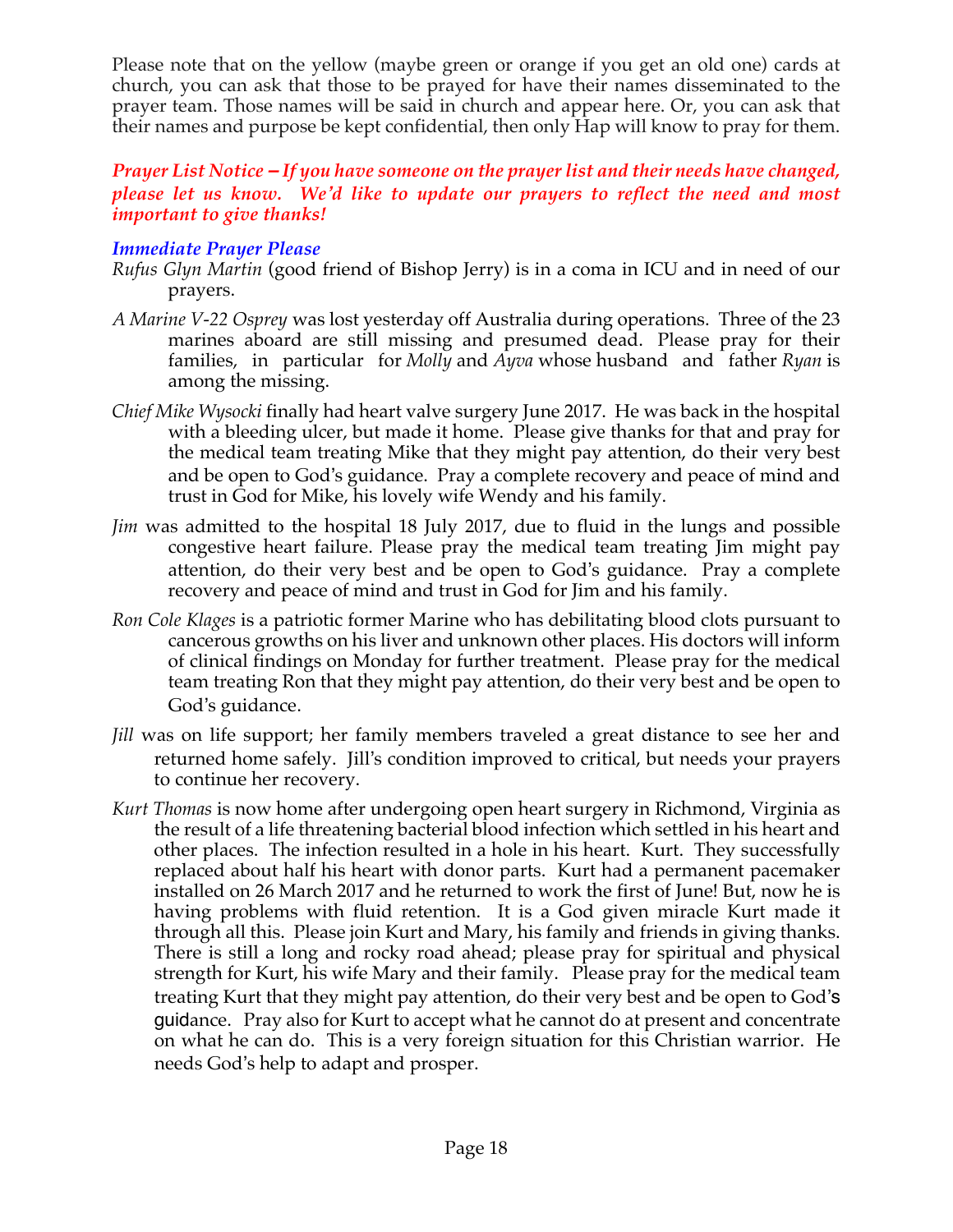- *Cindy,* Bishop Jerry's cousin, may need to undergo brain surgery if medication is not effective. Please pray the Lord will extend a hand of mercy and healing to Cindy.
- *Samson Hendrik* has prostate cancer and his kidneys are not working. Pray our Lord Jesus Christ will be close to him and his family of friends during this illness.

## *Travel*

*Shamu, Lee, Zachary, Aaron and Nadia* are on travel to London to see Shamu's family, in particular her mum. Pray for safe travel and a good trip.

## *Birthdays*

- *St. John's Anglican Orthodox Church* Vicksburg, Mississippi, Rev Bryan Dabny, Rector, celebrated their tenth birthday on 16 July 2017.
- Sara Simmons celebrated her 65<sup>th</sup> birthday 2 July 2017.
- *Bishop Jerry Ogles* celebrated his 74<sup>th</sup> birthday 3 June 2017.
- *Bob Reisor* celebrated his 71st birthday 3 June 2017.

## *Move*

*The Thomas Family* are now in Virginia on what was to be a headquarters tour. Pray for peace of mind for Kurt and for Mary and the kids.

## *Departed*

*Colonel Jon Proehl, USAF Retired,* died in a motorcycle crash Friday 28 July 2017, near Carson City, Nevada. Please give thanks for his time here on earth and pray for comfort for his family and friends, in particular his wife Cari and their two children.

## *Nearing the end of their time here on earth*

- *Neal* has heart problems and is very weak, he also has COPD, kidney problems, his potassium is too high, he came back from the point of death. He is now home and permanently on oxygen. He is doing well, for that he and his family are grateful and ask your thanksgiving prayers. More importantly, please pray Neal will accept salvation through our Lord and Savior.
- *Paul* is in hospice and ready to meet His Lord. Please pray for Paul as he prepares to go home to be with his family who have gone before him. Pray for the faith of his family to build and the transition to be good.
- *Dot* is an elderly woman with liver cancer. Please pray for Dot as she prepares to go home to be with her family who have gone before her. Pray for the faith of her family to build and the transition to be good.
- *Mrs. Tiffany (90)* has chosen to refuse extraordinary care as it will not gain much earthly time. The Tiffanys have been together for a long, long, long time. Pray for Mrs. Tiffany and her husband as together they begin this Journey to be with their Lord.
- *Saundra* is in ICU with congestive heart failure after a heart operation. She is aged and frail. Saundra is near the end of her time here on earth. Please pray for comfort, understanding, strength and guidance for Saundra and her family who will of necessity remain behind. Pray for the love of God to stay foremost in their hearts.
- *Polly* is in hospice care with dementia and spinal stenosis. Please pray for her as she prepares to go home to be with her family who have gone before her. Pray for the faith of her family to build and the transition to be good.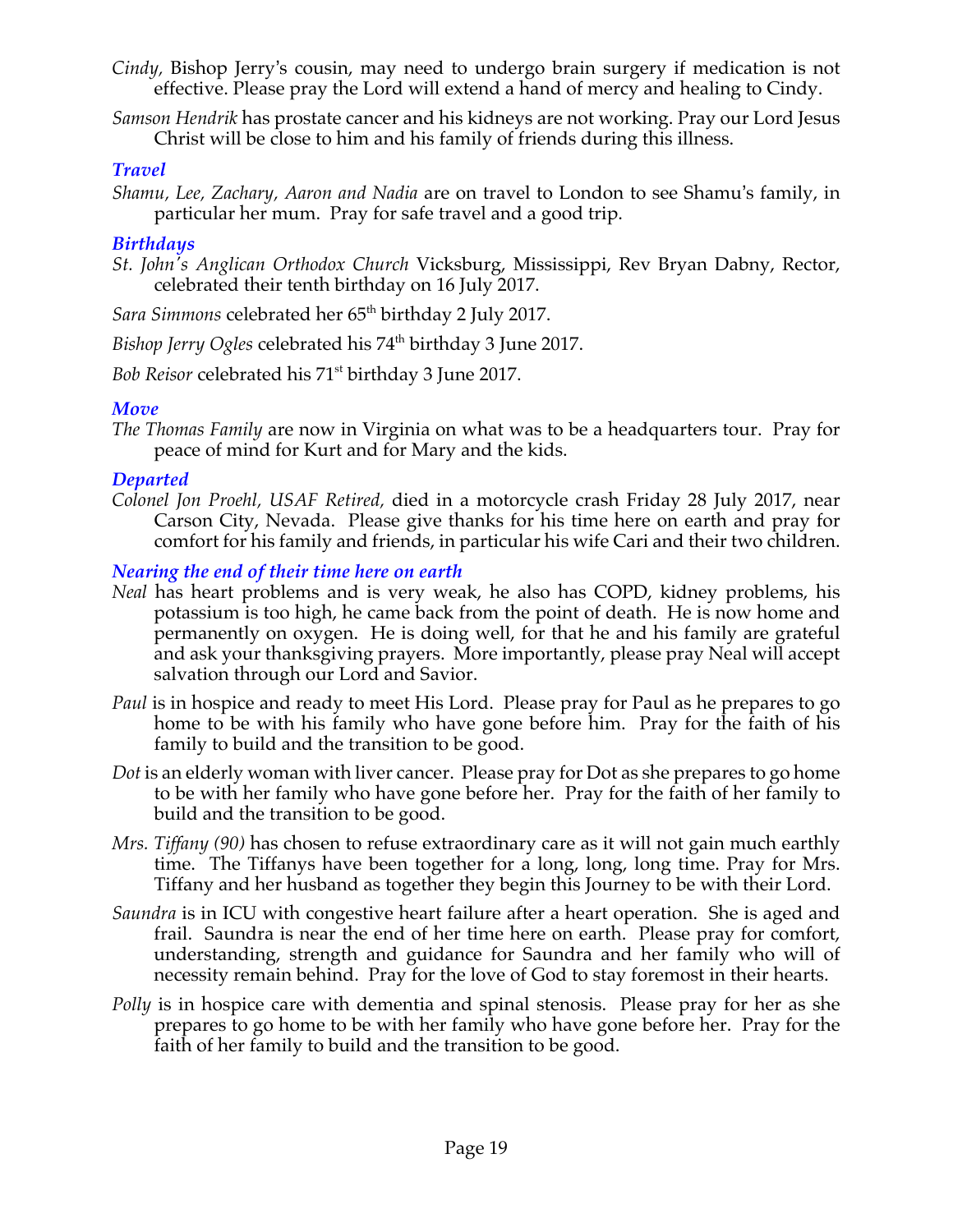## *In need of a miracle or understanding of God's Plan*

- *Kathy Cox Merritt* has been receiving Chemo and 12 November 2016, had bowel resection surgery and was given a very bad prognosis. Kathy just retired as an RN in Orthopedics at a local hospital; sometimes a little medical knowledge can be dangerous to the patient but she remains positive. Please pray for Kathy's healing and peace and comfort for her and her family, both spiritually and physical
- *Krysti* is off life support and able to talk, please give thanks for the good news. She is still unable to feel her legs. When that comes back she will go to a rehabilitation facility. Krysti has used drugs, has high blood pressure, is diabetic and has organ failure. Her families are with her and will appreciate your prayers.
- *Pat* has metastatic osteosarcoma; there is little that can be done. Please pray for a miraculous remission; that Pat's remaining time here on earth might be good. Help Pat and family put their trust in the Lord and let Him carry their sadness, fear, worry and terror.
- *Amy* has been diagnosed with metastatic melanoma and has cancer all over her body, and in one of her kidneys which are no longer functioning. Amy and her family have asked for prayer to stop the growth and to aid the family financially with the medical bills. At present she has to have surgery every two months to place stents. Pray Jesus will be close to all.
- *Gemma Dillinger* has been treating for breast cancer for over a year now, after surgeries, radiation and chemotherapy, she is reaching the limit of her tolerance with no end in sight. Please pray for her to gain strength and ground on the cancer. Help her to continue with her faith in our Lord, she is not afraid to go home, but wants to make sure it is time. Pray she will be encouraged to not give up until it is her time to go and that her time here on earth with her family will be good.
- *Janet* has had a blood borne cancer for several years. Her faith in the Lord is great and she is ready to be with Him. Pray she will be encouraged to not give up until it is her time to go.
- *Holly* has had Colon Cancer, Breast Cancer and now it is in her spine. Please pray for guidance for the medical personnel treating Holly, for a miraculous remission; that Holly's remaining time here on earth might be good. Help Holly and her family put their trust in the Lord and let Him carry their sadness, fear, worry and terror. Pray for strength and courage for Holly.
- *Tim* was on a kidney transplant list and started dialysis and was taken off the transplant list for a heart problem that required stents, while putting in stents a leaking valve was found. A port was put in and something happened and it has to be redone. In several days he will have a valve replaced, after heart surgery and recover he will go back on the transplant list. Please remember him in prayer in the days and weeks ahead. Pray he will put his worry on God's shoulders so he might be at peace and rest. Pray for those treating him that they might pay attention and do their best.
- *Marilyn* has been diagnosed with non-operable pancreatic cancer. Please pray for a miraculous remission; that Marilyn's remaining time here on earth might be good. Help Marilyn and her family put their trust in the Lord and let Him carry their sadness, fear, worry and terror.
- *June* found she has a recurrence of colon cancer, which is now Stage Four, that is it has spread. Please pray for a miraculous remission; that June's remaining time here hon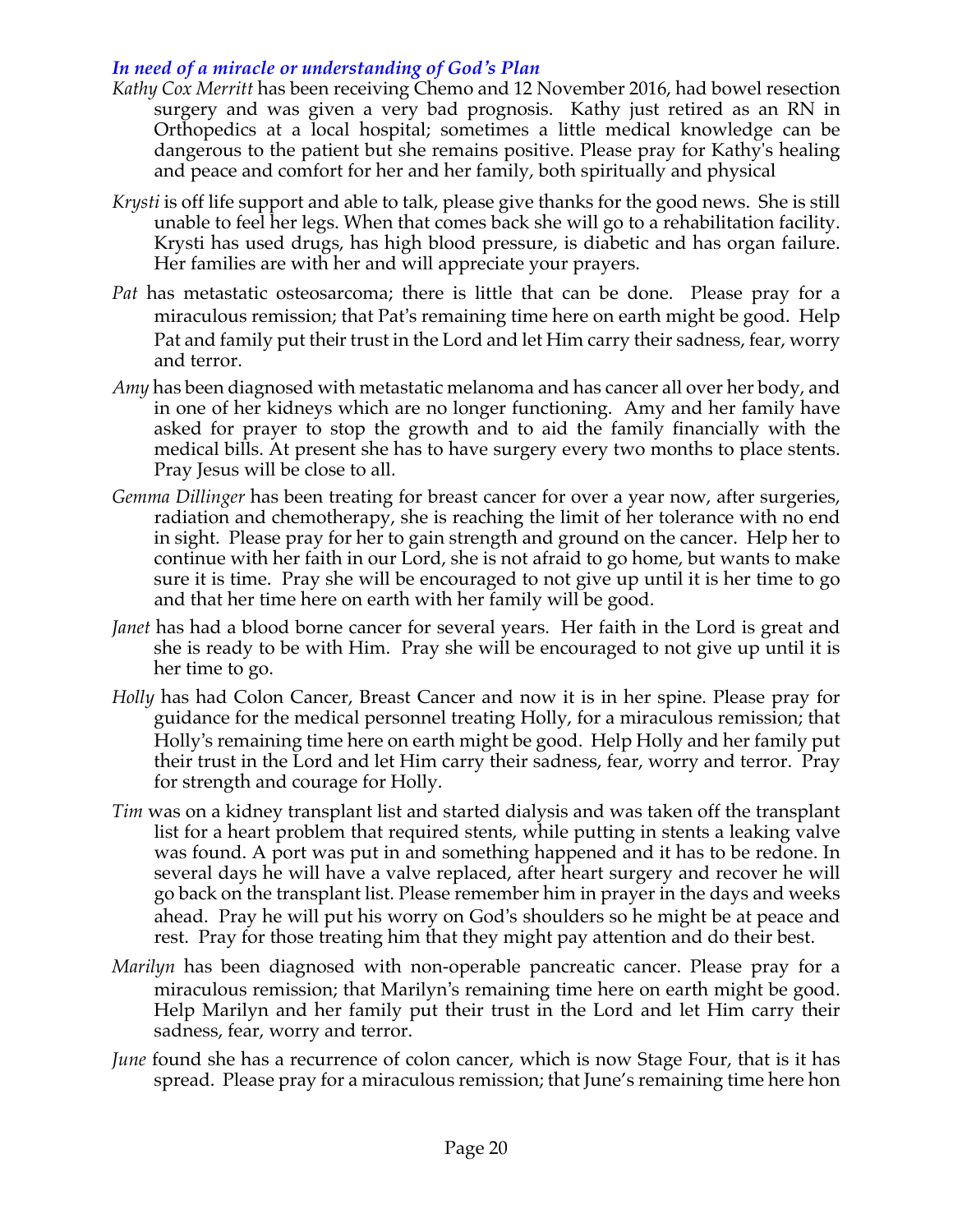earth might be good. Help June and her family put their trust in the Lord and let Him carry their sadness, fear, worry and terror.

- *Cindy* has been diagnosed with two aggressive malignant brain tumors. We have been praying for a miraculous remission; one shrank and the other disappeared; now the shrinking one has started to grow again. Please pray for a miraculous remission; that Cindy's remaining time here on earth might be good. Help Cindy and and her family will continue to put their trust in the Lord and let Him carry their sadness, fear, worry and terror.
- *Leon McKay* suffered a stroke a few weeks back that has left him unable to speak and while undergoing evaluation the doctors also found he has a very aggressive cancer. Please pray for a miraculous remission; that Leon's remaining time here on earth might be good. Help Leon and his family put their trust in the Lord and let Him carry their worry.
- *Rev. Thomas Brooks* is not improving and being kept alive by artificial machines. Please pray for a miraculous recovery and if that not be God's Will, a rapid passing to home. Help Thomas' family put their trust in the Lord and let Him carry their worry.
- *Ronnie* has kidney cancer that has spread and the surgeons are very concerned. Please pray the medical team to formulate a successful treatment plan and for a miraculous remission; that Ronnie's remaining time here on earth might be good. Help Ronnie and family put their trust in the Lord and let Him carry their worry.
- *Levi* was cancer free for 4 years and just discovered he has kidney cancer. Levi has a great deal of faith and said whether he is healed or God takes him home he will be fine. Please pray for the medical team to pay attention and to their best and for a good outcome. Pray also that Levi and family will be able to put their worry on God's shoulders. In particular, please pray for pain relief; Levi is 22 years old.
- *Ray Daley* is a member of the Royal Canadian Legion and served his country during the Korean War era. Ray is taking chemotherapy treatments for cancer. Meanwhile his son Trevor is in the hospital in a coma and seems to have lost the will to live.
- *Pat* has been under treatment for colon cancer for sometime. He has had major complications the last few days and your prayers will be appreciated by family and friends.
- *Dorothy* had pneumonia, on checking her lungs they found tumors which permeated the lung area. Further investigation found a primary site in the colon, with the lung being secondary. It would appear there is no viable treatment at this time. Please pray for a miraculous remission; that her remaining time here on earth might be good. Help Dorothy and her family put their trust in the Lord and let Him carry their worry.
- *Becky* has fourth stage metastasized lung cancer and is not doing well with chemotherapy treatments. Please pray for Becky and her husband as they are together during this difficult time in their lives.
- *Jane* has fourth stage cancer and is not doing well. Please pray for Jane and her family as they are together during this difficult time in their lives.
- *Colleen* has been battling pancreatic cancer over the last year and it has now spread to one of her lungs. Please keep her and her family in your prayers.
- *Christine* has cancer of the colon, which spread to her liver; she is receiving chemotherapy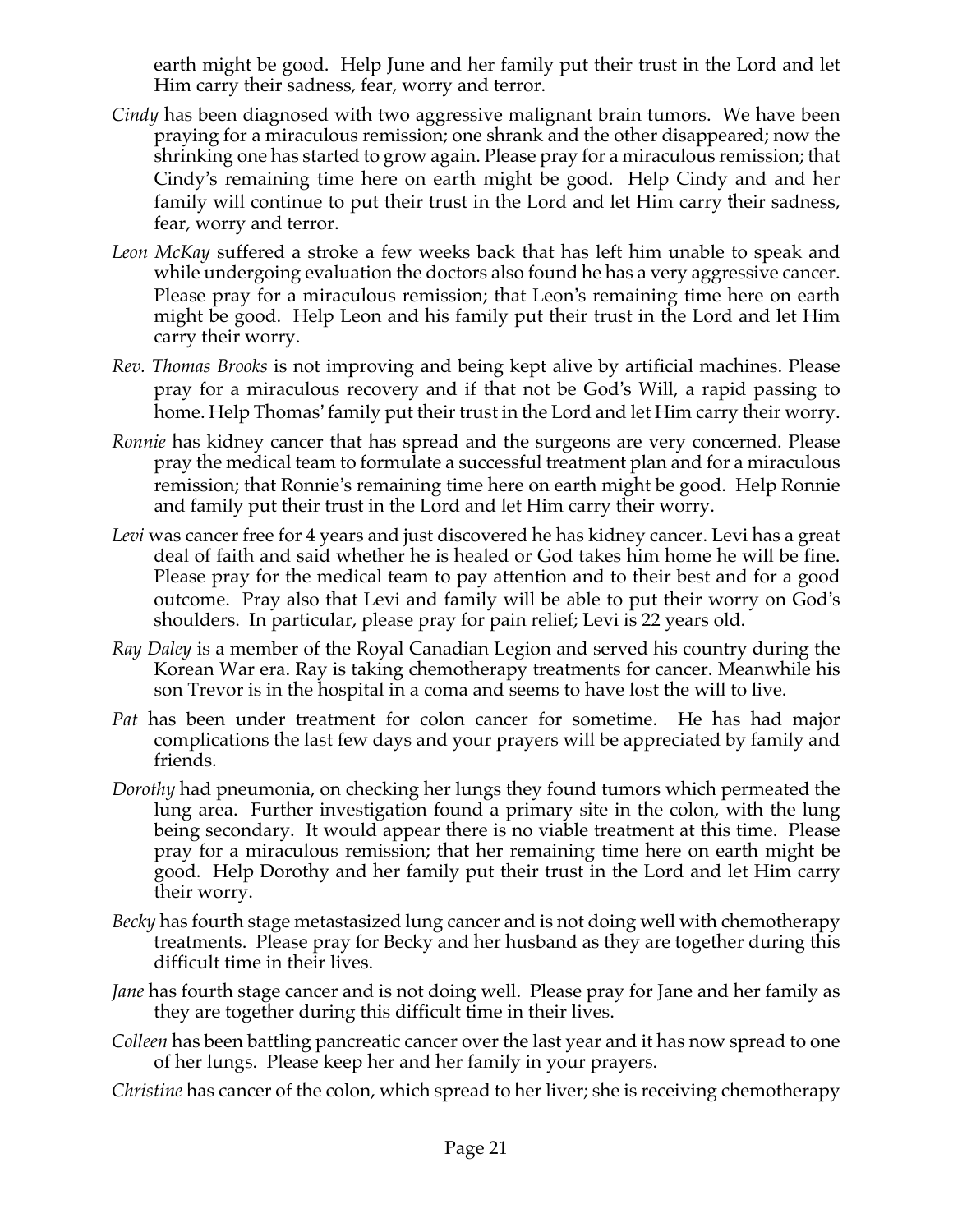and is having difficulty eating. Please pray for the medical team treating her to pay attention and do their very best; pray also for confidence in our Lord for Christine and her family.

*Todd* and *Kenny* have both been fighting osteocarcinoma for over five years and have been told their time here on earth is nearing its end, absent a miracle from God. Both are ready to go home and leave the pain, but would like to stay. Please pray for them and their families.

## *Homebound or Infirm*

- *Sarah* had to move to an Assisted Living Home and has found the adjustment very difficult. Please pray she will come to terms with the situation and that her Lord Jesus will be close to her. She recently lost 30 pounds and her eyesight is deteriorating. Pray her appetite will improve and her eyesight will return to normal. Most of all, please pray our Lord Jesus Christ will be close to her at this difficult time.
- *Larry H* has general weakness as the result of extreme fatigue. Larry is now up and about, walking without assistance. The depression is still a part of his life. Due to several chronic illnesses, he will never be able to live on his own. On the other hand, he has been transferred to a facility near his former home so he will be nearer his friends. Larry has difficulty with the lack of what he considers fairness in the Word. Please pray for help for Larry to put his trust in the Lord, relax and build strength and give Pastor Roy guidance on helping him.
- *Laurel Bessessen* (95) has begun to lose her mental abilities to recall people, places and things around her. Her family is no longer able to care for her at home and she is in a skilled care facility. She is the last of that family's generation. Please pray for the mental degradation to stop or for her to leave for home. Pray for her family who do their best to care for her, visiting every day; for her children Cookie, John and Bill, as well as the other members of the family.
- *Judith Clingwall* is afflicted with Multiple Sclerosis (MS). She is currently in Laurel Place, an extended care facility in Surrey, British Columbia. Please pray for remission of the disease so she might return home to her family. Pray also for strength for her husband Martin as he deals with all the problems and stress of Judith's situation.
- *John* has Alzheimer's pray he will call on God to help him as he deals with this.
- *Steve,* brother in law of Paul Martin, appears to have early onset dementia. Steve had teenage children and is very concerned for them. Please pray for the disease to stall or abate and for peace of mind for Steve and his family.
- *James* is on oxygen all the time, this is bothersome to him and terrifying as well. Please pray for James to put his worry, his bother and his terror on the Lord. Pray for strength and guidance for James and his family. They suggest this verse, I am thine, save me, for I have sought thy precepts.
- *Joan* has had serious medical problems that have kept her confined. Please pray her health will remain stable.
- *Norma, Sara's* mother is in a state of deteriorating health, both physically and mentally, with both dementia and Alzheimer's She is slowly drifting away, though she still recognizes Sara and prayer gives her a sense of peace. Please pray for both Sara and her mother to put their cares and worries on God's shoulders so they can deal with the many problems involved.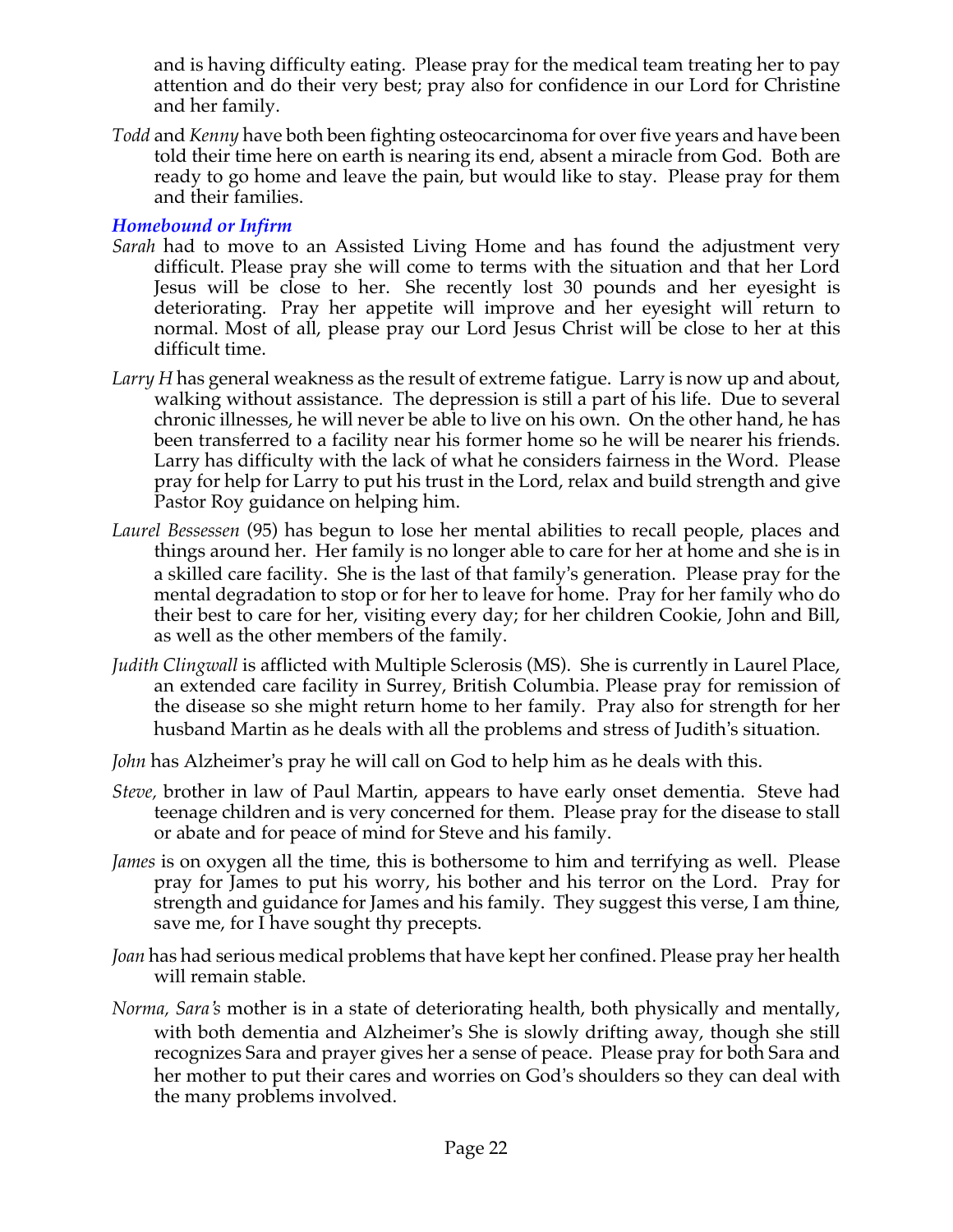## *Surgery*

- *Maria Carla* is going to the hospital for corrective surgery. Pray our Lord Jesus Christ will be close to her as she has this operation. Pray for her father who will be taking her a long distance for the operation.
- *Bob Apple* is having surgery for a squamous cell carcinoma. Pray the surgical team will be open to guidance, pay close attention and do their very be Pray for peace of mind and trust in God for Bob and his family.
- *Marcia* has had a biopsy of a mass in her breast which indicated a tumor that must be removed. Pray the surgical team will be open to guidance, pay close attention and do their very be Pray for peace of mind and trust in God for Marcia and her family.
- *Edware* is having his fourth back surgery (in the last four years) Please pray for the medical team to pay attention and to their best and for a good outcome. Pray also that Edware and his family will be able to put their worry on God's shoulders.
- *Jeff* has been undergoing surgery, chemo and radiation since October for pancreatitis and Pancreatic cancer. Please pray for the medical team to pay attention and to their best and for a good outcome. Pray also that Jeff, his wife and family will be able to put their worry on God's shoulders.
- *Albert* had a pacemaker installed recently. He will require surgery soon for a leaking heart valve and has just been told he has esophageal cancer. Pray he will turn to God and come to know Him on a more personal basis as the days go by.
- *Mario* has early-diagnosed prostate cancer and had surgery. Pray for complete remission and that Mario and his family will be able to put their worry on God's shoulders.
- *Eddie* has upcoming bladder surgery. Please pray for the surgical team to pay attention and to their best and for a good outcome. Pray also that Eddie and family will be able to put their worry on God's shoulders.

## *Testing and Treatment*

- *April and her husband* ask you prayers for the Lord to guide them and lead them both to the correct medical care; and that the family may receive comfort in the process.
- *Michael Moriarty* has been diagnosed with upper duodenal cancer which is the upper section of the small intestine. It is fairly rare and they have not decided how to treat him. Pray with Michael, his family and friends that the medical insurance people will fulfill their obligations and the physicians treating him will be guided in their assessment and treatment plan, for a full and speedy recovery to good health and for continued trust in the Lord for Michael, his family and friends in this worrisome time.
- *Chloe Mayo*, granddaughter of Justice Roy and Kayla Moore, good friends of Bishop Jerry, suffered a serious kidney attack possibly resulting from strep. Pray her family and friends the physicians treating her will be guided in their assessment and treatment plan, for a full and speedy recovery to good health and for continued trust in the Lord for Chloe, her family and friends in this worrisome time.
- *Josh* has two little children and just discovered he has a rare form of Cancer. Please keep him and his family in your prayers in the days ahead.
- *Ross* an elderly gentleman has been diagnosed with Leukemia. Ross has had good health until now, your prayers at this time will be appreciated by his family and friends.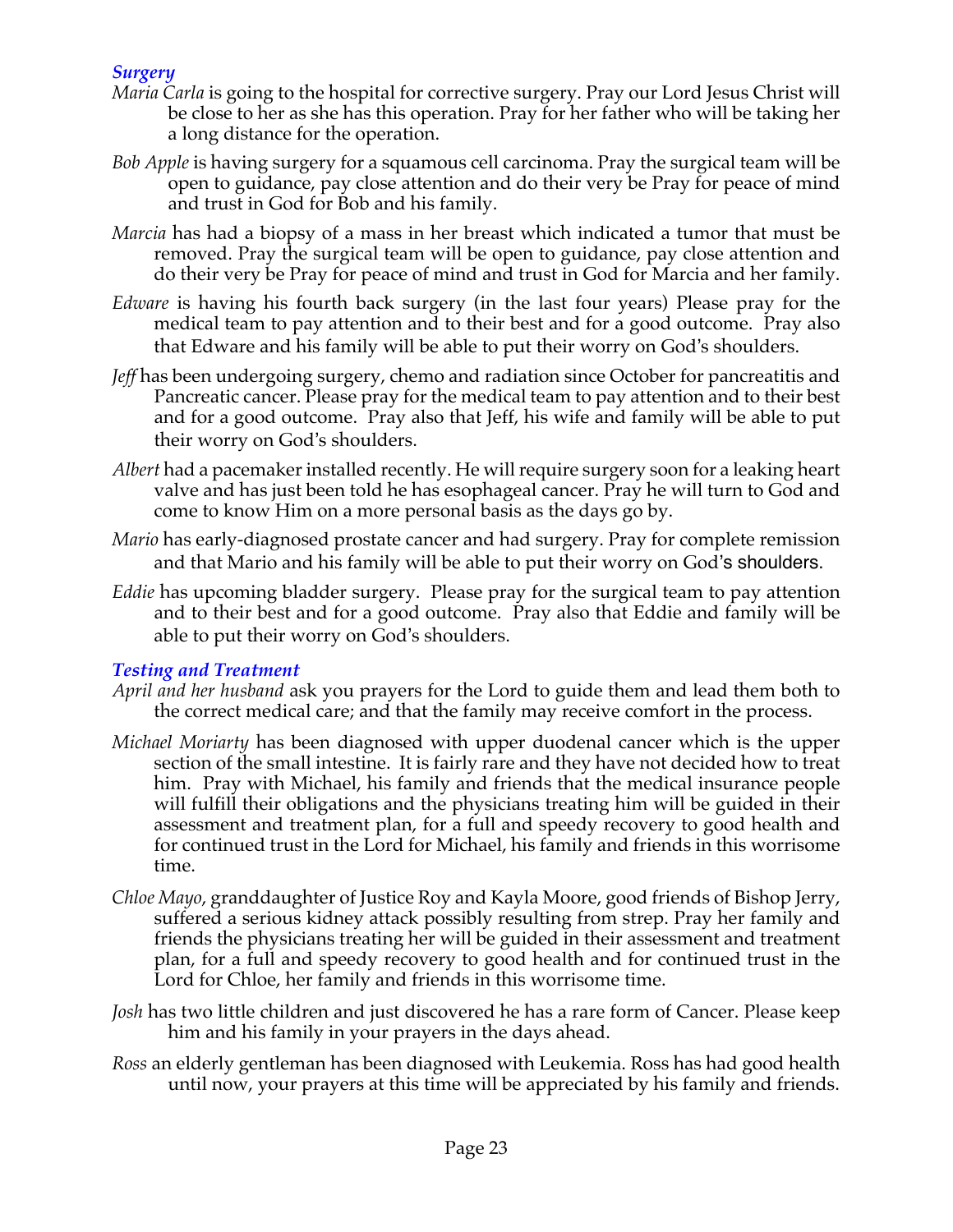- *Carman* was just diagnosed with breast cancer. Pray for her family as they continue to help her get the proper care. Pray with Carman, her family and friends that the physicians treating her will be guided in their assessment and treatment plan, for a full and speedy recovery to good health and for continued trust in the Lord for Carman, her family and friends in this worrisome time.
- *Kathie Lynn Holter* sister of Rev Phil Ternahan, was just diagnosed with Stage Four lung cancer (never smoked) which spread to the brain. She was operated on 26 June 2016. Please pray with Kathie, her family and friends that the physicians treating her will be guided in their assessment and treatment plan, for a full and speedy recovery to good health and for continued trust in the Lord for Kathie, her family and friends in this worrisome time.
- *Tina* just found out she has cancer on her left kidney. Please pray for guidance for the people treating her and for trust in our Lord for Tina and her family.
- *Martha* is now home after testing and she does not have cancer, but she does have bad kidneys and is adjusting and getting ideas to work with that. Please pray for guidance for the people treating her and for trust in our Lord for her.
- *Spencer* has been diagnosed with Autism. Please pray for guidance for the people treating him and for trust in our Lord for him and his mother Lorna.
- *Jane* has Multiple Myeloma and is set for back surgery on Monday 9 May2016. Please pray with Jane, her family and friends the physicians treating her will be guided in their assessment and treatment plan, for a full and speedy recovery to good health and for continued trust in the Lord for Jane, her family and friends in this worrisome time.
- *Michael* has cancer of the blood and is starting chemotherapy. Please pray for the physicians treating him to be guided in their assessment and treatment plan, for a full and speedy recovery to good health and for trust in the Lord for Michael.
- *Clay* has a large gallstone; he is in poor health and not currently a surgical candidate. Please pray for the physicians treating him to be guided in their assessment and treatment plan, for a full and speedy recovery to good health and for trust in the Lord for Clay.
- *Jim Sevier* has been in the hospital for heart related troubles. Please pray with Jim and his family the physicians treating him will be guided in their assessment and treatment plan, for a full and speedy recovery to good health and for trust in the Lord for Jim and his family in this worrisome time.
- *Claude* has been falling and he does not know why. Pray doctors will discover what the problem is and he can continue without any more difficulties.
- *Gretchen* has been diagnosed with severe osteoporosis and is now being treated with exercise, nutrition and vitamins. Please pray with Gretchen and her family the physicians treating her will be guided in their assessment and treatment plan, for a full and speedy recovery to good health and for trust in the Lord for Gretchen and her family in this worrisome time.
- *Pete* has not been well and is back in the hospital with another stroke. Please pray for the physicians treating him to be guided in their assessment and treatment plan, for a full and speedy recovery to good health and for trust in the Lord for Pete and his family in this worrisome time.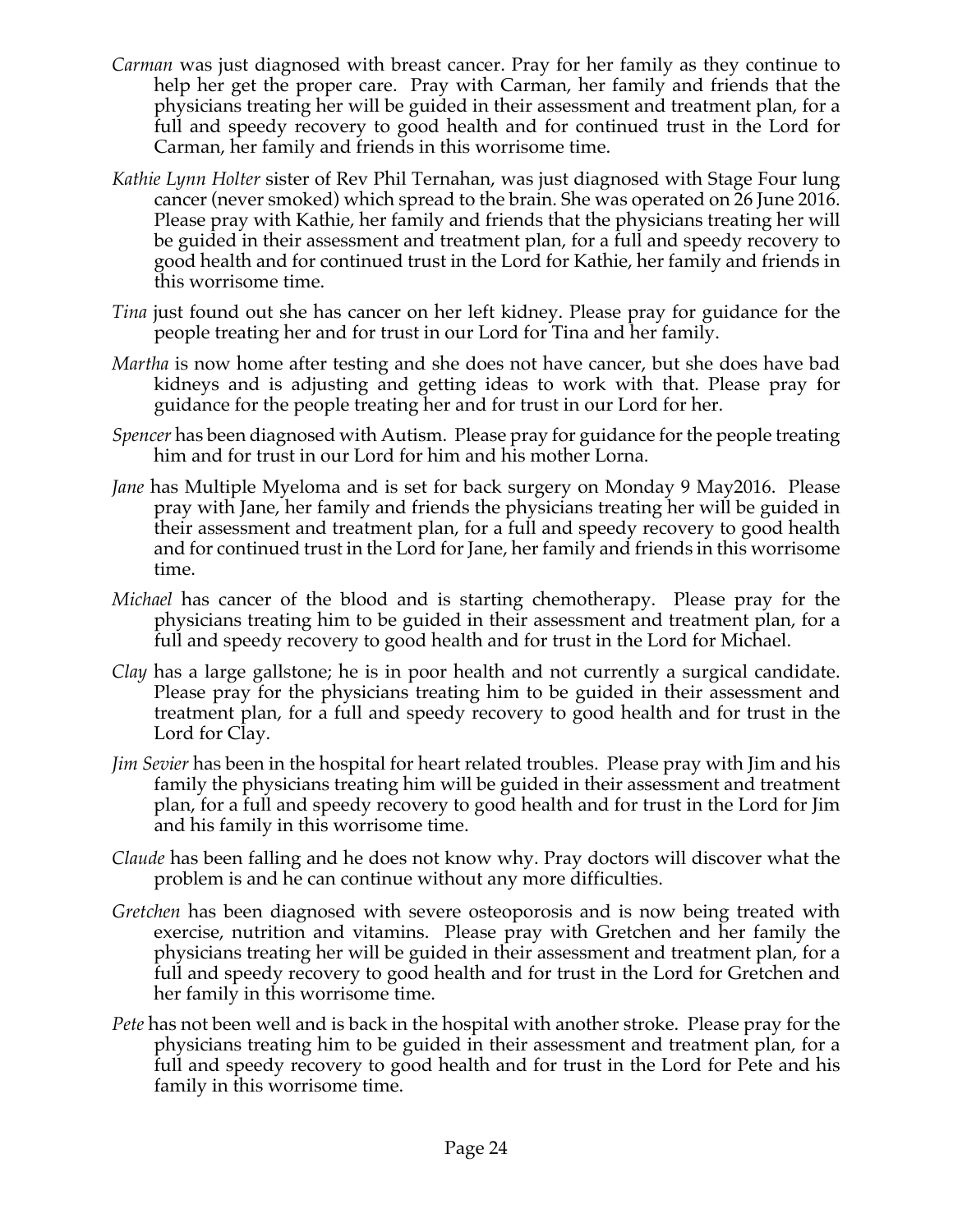- *Kamil* has heart problems and they are trying to stabilize his medication, now he been admitted to the hospital because of breathing problems. Please pray for the physicians treating him to be guided in their assessment and treatment plan, for a full and speedy recovery to good health and for trust in the Lord for Kamil and his family in this worrisome time.
- *Mary Lee* has bleeding into her stomach and they cannot find the sources. Mary Lee is in CCU and her husband *Maurice* is not eating until she returns home for is so upset. Please pray for the physicians treating her to be guided in their assessment and treatment plan, for a full and speedy recovery to good health and for trust in the Lord for her, Maurice, as well as the rest of the family in this worrisome time.
- *Glenn Porter, MAJ USMC Retired,* has Interstitial Pulmonary Fibrosis, which causes him to be unable to get enough oxygen into his system without supplemental oxygen all the time. The only real treatment is a lung transplant, without a transplant he has between two to five years here on earth. Please pray for him to continue in his faith and for a set of lungs to become available.
- *Pat* has an aneurism of the brain, pray she will make the right decision on how to treat this problem and it will be healed.
- *Dan* is very sick with cancer and is starting an experimental treatment. This treatment will take Dan away from their family business and put even more stress on him and his family. Please pray for Dan's wife who is meeting with Steve who plans to keep the family business going while Dan is ill. Pray for Steve as he has many new responsibilities.
- *Timothy* has brain cancer. He had surgery and is waiting for the pathology report to find out what kind of chemo he will need. Please pray for continued guidance for the medical team treating Timothy and patience and trust in God for Timothy and his family. Pray also for a full recovery for Timothy.
- *Helen* was admitted from her doctor's office 15 July 2015, as the result of a blood test, to the University of Pennsylvania Hospital with an extremely high white blood count. She and her husband are very active in the ministry of their church and are asking for believers to pray for them and their family, as they are facing very serious problems in the days to come. Please pray for guidance for the medical team and patience and trust in God for Helen and her family. Pray also for a full recovery for her.
- *Elma* has been suffering with headaches for a long time. Doctors have not been able to discover the reason for them. Pray for strength, courage and understanding for Elma and her family; as well as for God's guidance for the medical people caring for her that they might find the best treatment method to banish the headaches completely.
- *Barbara Apple* is bedridden after a fall which left her with two paralyzed limbs. She continues to experience pain in the effected limbs and will be totally bed bound for the remainder of her life. Your continuing prayers for her are appreciated and are great comfort to her. Please pray for Barbara to put her trust in the Lord, look to Him for strength and for her to gain energy so she does not lose the mobility she has; pray for a miraculous full and rapid recovery. Also, please continue to pray for her husband Bob who is taking care of her that he be comforted and strengthened in this time of stress.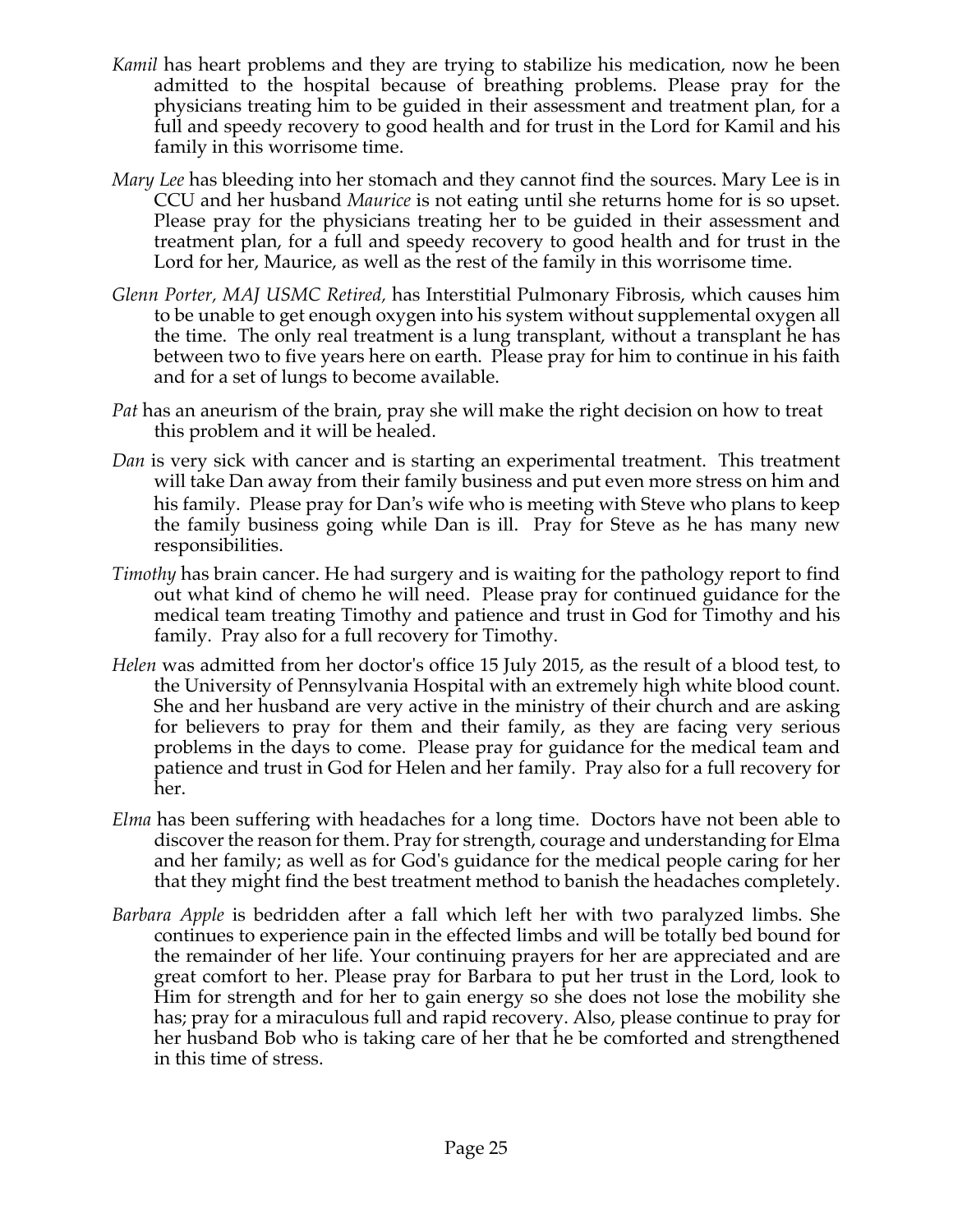- *Deborah* has had a stroke, she is doing much better and out of the hospital. She has a problem with anemia and is taking supplements for that. Pray our Lord will be close to her and her family. Pray for strength, courage and understanding for Deborah and her family; as well as for God's guidance for the medical people caring for her that they might find the best treatment method to allow her to heal completely.
- *Rev. Steve Boardman* has been diagnosed with stage 3 cancer. Pray that Jesus will be close and comfort his family and members of his congregation*.*
- *Hang So Ryu* has cancer. Please pray for medical team contemplating and evaluating the treatment that they might be guided to the correct choice and do their very best. Pray also for peace of mind and trust in God for him and his family, as well as physical strength.
- *Olivia,* age 7, has been diagnosed with Stage 3 Lymphoma. The prognosis is good at this time, please pray for medical team contemplating and evaluating the treatment that they might be guided to the correct choice and do their very best. Pray also for peace of mind and trust in God for Olivia and her family, as well as physical strength.
- *Paul* has been hospitalized recently several times because of persistent high fevers. He is being tested and checked by physicians and seems to have a slight scoliosis, a node and Schuermann's disease. Please pray it will be discovered how to treat these problems and healing will begin so he will be inspired to continue his education.
- *Carol Anne* needs God's comfort and healthy test results as she is anxiously undergoing tests related to previous hysterectomy and experiencing symptoms in the surrounding area.
- *Rick* has heart problems. Please pray for guidance for the medical people treating him that they might pay attention, do their very best and make the right recommendations regarding treatment. Pray for help for Rick and his wife Wanda to keep their trust in the Lord and let Him carry their worry.
- *Stacy* has Multiple Sclerosis and was hospitalized for what turned out to be food poisoning. Pray for trust in God for Stacy and Chris as they deal with Stacy's illness.
- *Faye* is in the hospital because she is weak has been receiving blood transfusions. Pray for strength, courage and understanding for Faye and her family; as well as for God's guidance for the medical people treating her that they might find the best course of treatment and allow Faye to heal completely.
- *Tom* has heart and kidney problems. Pray for strength, courage and understanding for Tom and his family; as well as for God's guidance for the medical people treating him that they might find the best course of treatment and allow Tom to heal completely.
- *Harold* is having surgery on 30 September 2016 to repair a hole in his aorta bleeding into the abdomen which caused stroke like symptoms.
- *Joe* has had a preliminary ALS diagnosis. Pray the final diagnosis will something that will allow him to continue taking care of his devoted young family. Pray for strength, courage and understanding for Joe and his family; as well as for God's guidance for the medical people treating him that they might find the best course of treatment.
- *Preston* is reacting poorly to recent neck surgery and now has problems with his liver count; Physicians feel that dialysis will help. There may be a blockage in the bowel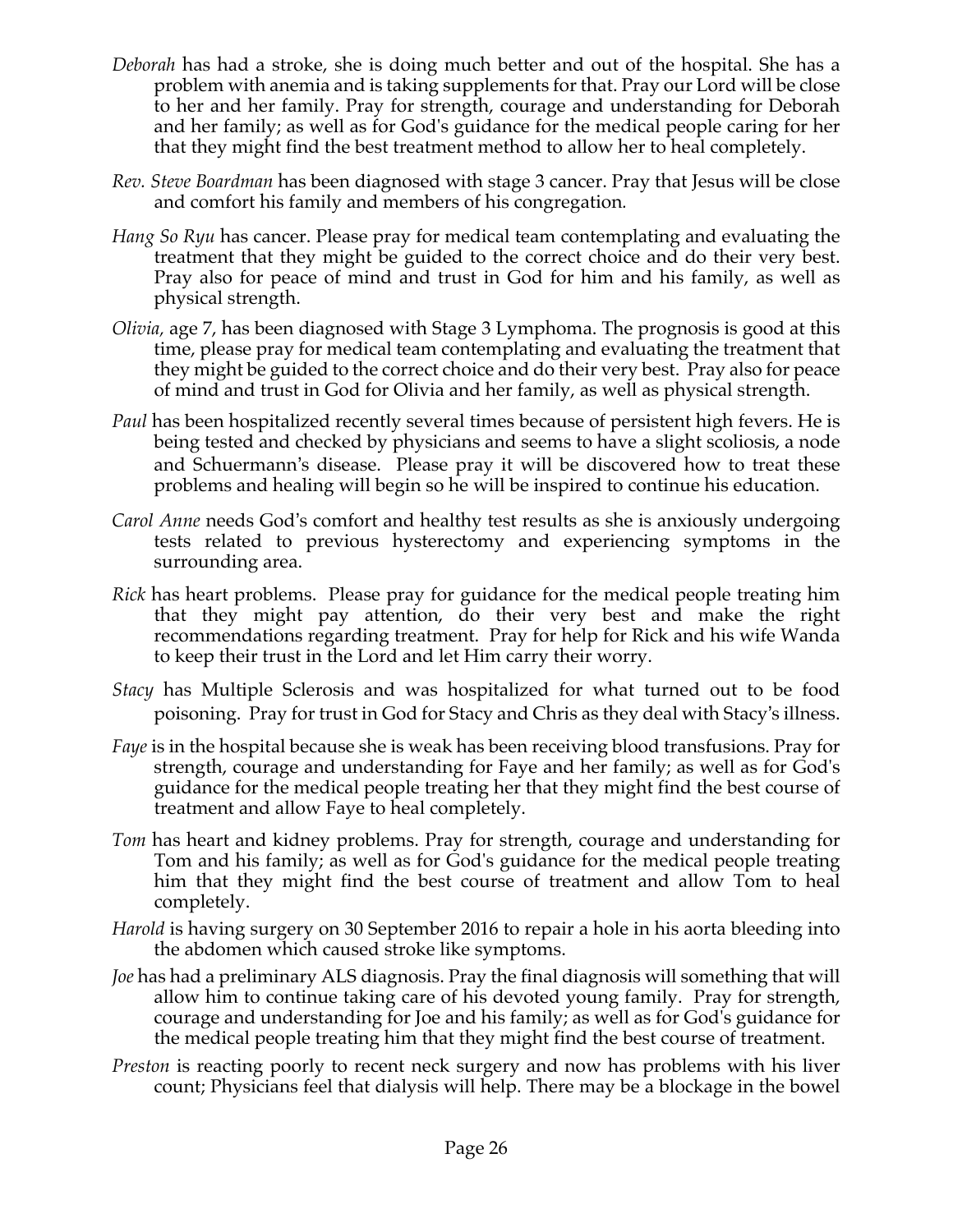and an operation might be necessary. Please pray for the medical team to pay attention and to their best to determine how to help Preston and for a good outcome. Pray also that Preston and family will be able to put their worry on God's shoulders while Preston does his best to facilitate a return to good health.

- *Erica* has a non-malignant Brain Tumor which cannot be surgically removed due to the size and location. They are going to attempt chemotherapy. Please pray for peace of mind and trust in the Lord for Erica, as well as for her family, and for God's guidance for the medical people treating her that they might find the best course of treatment.
- *Brenda* is in the hospital because of bleeding on her brain. Please pray for peace of mind and trust in the Lord for Brenda, as well as for her family, and for God's guidance for the medical people treating her that they might find the best course of treatment.
- *Mackenzie* is a young girl with leukemia. Please pray for peace of mind and trust in the Lord for Mackenzie, as well as for her family, and for God's guidance for the medical people treating her that they might find the best course of treatment.
- *Mack* has had diabetes most of his adult life. Circulation in his legs is very bad and doctors are considering amputation. Please pray his medication will help and he will not face amputation. Please pray for peace of mind and trust in the Lord for Mack and for God's guidance for the medical people treating him that they might find the best course of treatment.
- *Michael* has been diagnosed with lung cancer recently after making it through gastro intestinal cancer last year. Please pray for peace of mind and trust in the Lord for Michael and his wife Gayle; as well as for God's guidance for the medical people treating him that they might find the best course of treatment.
- *Adriano* is in the hospital due to high sugar and high blood pressure. He is very weak and will appreciate your prayers.
- *Heather* recently found out she has cancer. Please pray for peace of mind for her and for the medical team treating her will be guided to the right solution.
- *Jim* has had an aneurism and blood clots. Pray that healing will come.
- *Georgia* has liver and pancreatic cancer. The doctors are evaluating whether to do surgery and how to tackle the disease. Georgia is a faithful Christian and appreciates your prayers. Pray for God's guidance for the medical people treating her that they might find out the source of the problem and best course of treatment. Pray also for peace of mind and trust in God for Georgia and her family.
- *Lana's* doctor found something on her lymph nodes and ovaries. Pray for God's guidance for the medical people treating her that they might find out the source of the problem and best course of treatment. Pray also for peace of mind and trust in God for Lana and her family.

## *Healing*

- *Vladia* had a right knee replacement which went well, but since the operation she is experiencing very painful side effects from medicine, very low hemoglobin and also back problems. She has been transferred back to the hospital to help correct these problems. Please pray the doctors will seek God's Wisdom and come up with a plan to help her get back on her feet and have some normalcy in her life.
- *Jim Thornell (Jet)* recovered from the five stomach ulcers, then was found to have bowel cancer, that was removed and he was doing pretty well all things considered. They just found another tumor and have changed his chemotherapy at the City of Hope.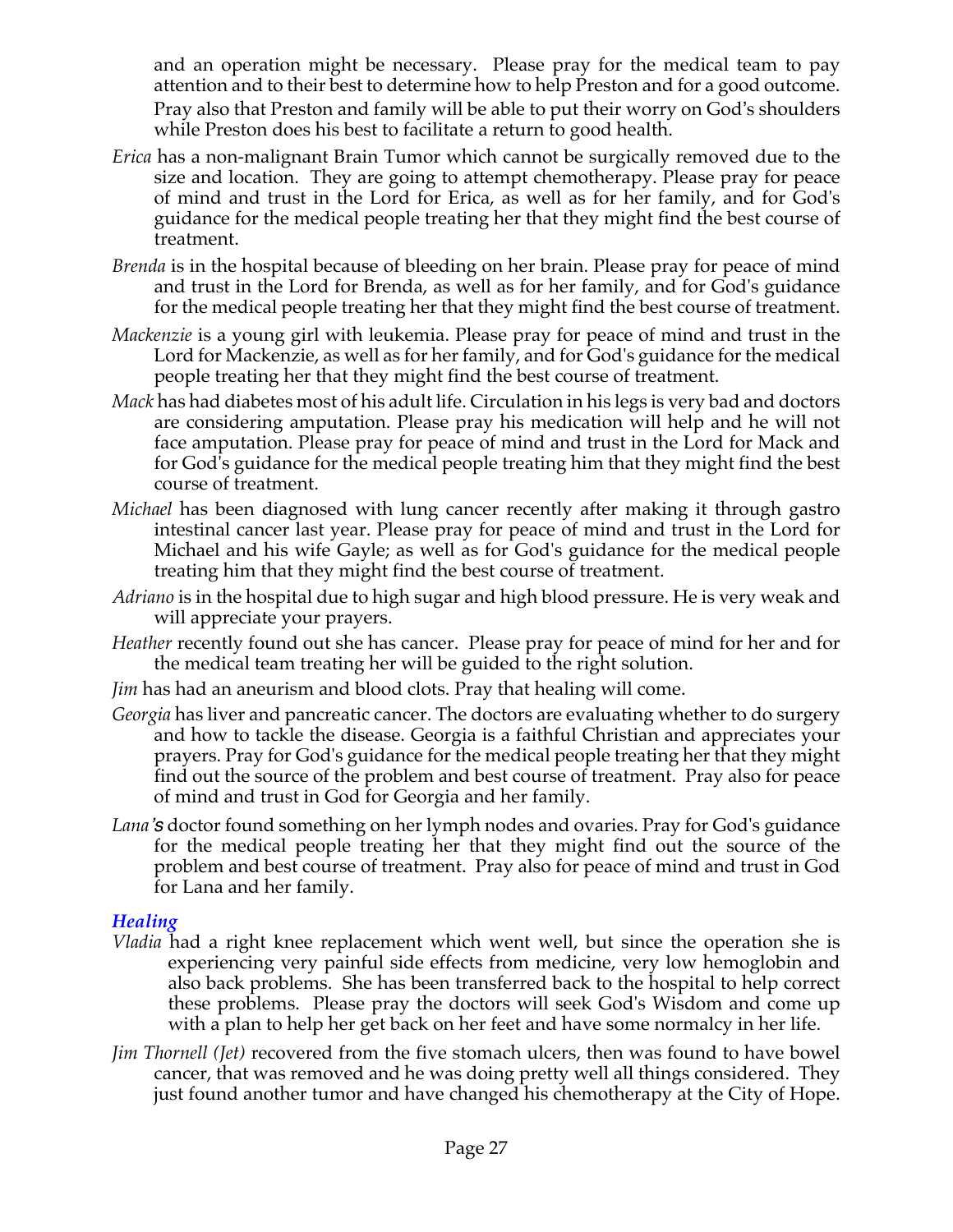He remains on the same schedule as his wife Mary; he is still dealing with blocked coronary arteries and taking care of Mary. Jim is doing considerably better with the side effects of the chemotherapy. Please pray for remission of the cancer, for tolerance of the chemotherapy and give thanks for the strength, guidance and peace of mind our Lord gives Jet and his wife Mary, as well as daughter Janice and son Jimmy, through these difficult times.

- *Madisun Hanks* (14) has Tourette's Syndrome and suffers from horrible migrane headeaches. There are various very high risk treatments which provide some relief. None of them are close and none are easy. Madisun is truly one of the most inspiring young ladies we have ever come across, her attitude and actions are almost unbelievable. No one should have to go through what she does, but she makes it through and performs incredibly when others just get by. Please pray for Madisun, her mom Hilda who guides her through all this and those treating her.
- *Linda* has a melanoma just forming and she needs to have it removed. She has had severe medical problems the last 15 years and needs help coping. Pray for all of her family at this time as new problems have come to light.
- *Chris Hill* (close friend of Jon Weston) suffered a brain aneurysm and needs your prayers. He came out of a coma he had been in since the week before Christmas 2016. He is now in a stepdown facility. Every day is a new day to him; his memory seems to have been damaged to a point where it is not recovering so far. Pray for the doctors, nurses and technicians treating him to pay attention, to be open to God's guidance and do their very best. Pray for trust in our Lord and peace of mind for Chris and his family.
- *Rev Bill* had a stroke. Pray he will stay comfortable and Jesus will be close by, please pray for a full and rapid recovery.
- *Dennis* will begin chemotherapy for an active cancer spot on his spine on 17 September 2015. Please pray for a good result and tolerance of the treatment for him.
- *Vickie* has been bothered with Migraines and all that go with the headaches. Please pray for relief from the pain for Vickie.
- *Jon* has Stage 4 mantle cell lymphoma. There is good news in that he is in remission; however the chemotherapy is producing neuropathy in his legs so it is a challenge for him to get around. Please pray that he will be as comfortable as possible; he has been a Marathoner runner so this is especially difficult.
- *Cindy* is very ill, she is young and has children, she and her family need your prayers that they might stay close to our Lord and Saviour Jesus Christ as she heals.
- *Amy* has melanoma in her lungs, liver and kidneys; they have found a treatment for her that has a high success rate however the side effects are debilitating. Please pray she will be able to tolerate the side effects and the treatment is successful. Amy has full trust in the Lord, but would still appreciate your prayers.
- *Liz* had a massive stroke at age thirty-seven. The prognosis is good but she has a long road ahead. Please pray for guidance for those treating her, for trust in our Lord for Liz and her family, for healing.
- *Ebick* is suffering from a severe ulcer but the Doctors cannot give her the proper dosage of the medicine due to her six month pregnancy. Please pray doctors will find an alternative avenue for treatment or that God will provide.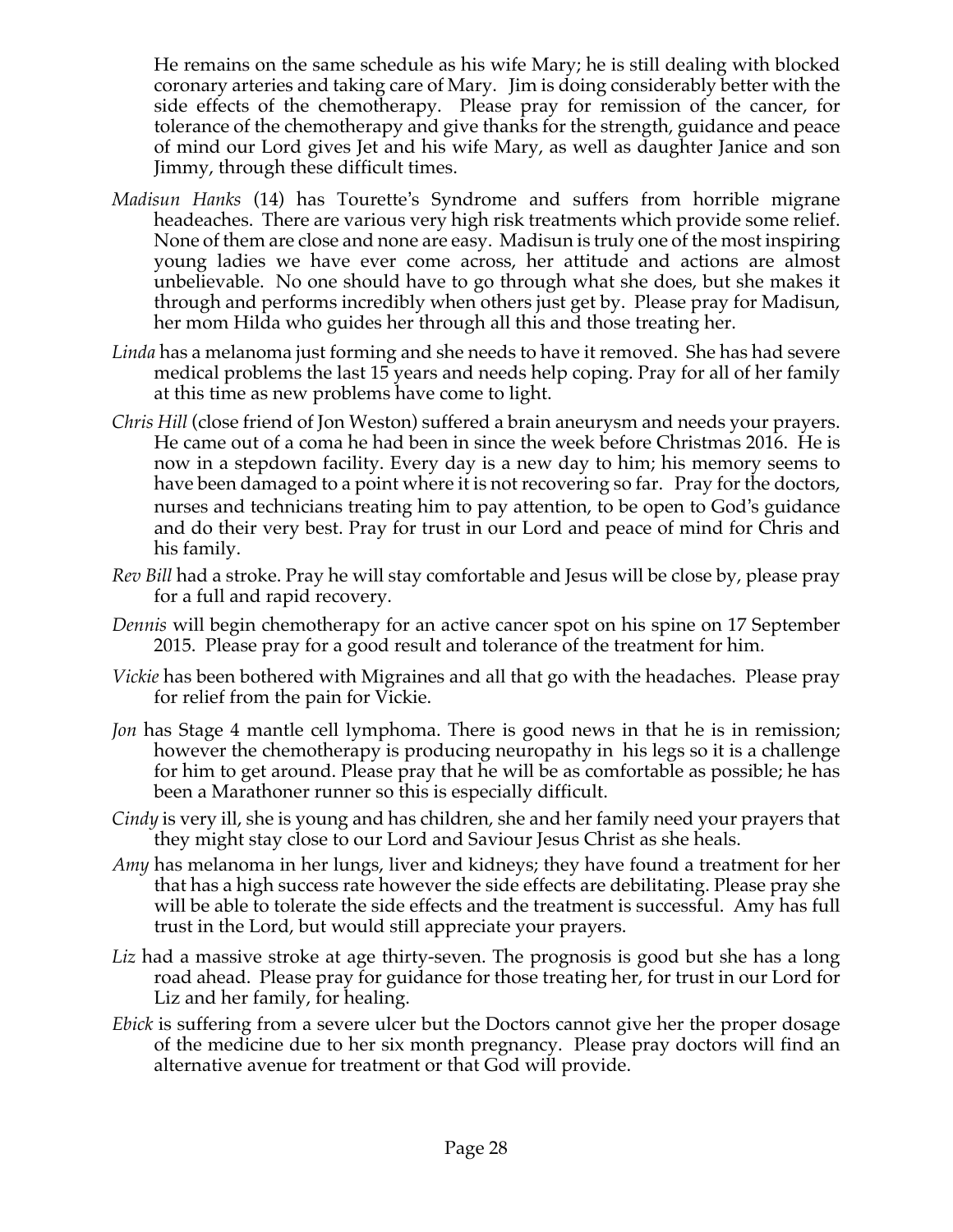- *Stan* is going through chemotherapy and radiation treatments for cancer. He is elderly and the treatments are tiring him. Please pray for his wife *Marvelene* as they do this together.
- *Donald* is in the hospital and had his leg amputated on 14 April 2014. Pray he will adjust and healing will begin.
- *David* has many concussions and unable to go to school, read books, watch TV and has headaches and migraines. He has trouble sleeping and his family will appreciate your prayers for this 10 year old young man.
- *Gladys* has breast cancer and has had a lumpectomy. She needs to take a year off of her work to have chemo treatments.
- *Alwin Jack* has had a stroke and recently has had a relapse. Please pray for those who treat Alwin that they might choose the best possible treatment and pray for peace of mind for Alwin during the recovery phase.
- *Carolyn* has Multiple Sclerosis with complications. Pray Carolyn and her children will be close to our Lord Jesus Christ as they and family members help to ease the problems.
- *Bill* had malignant growth removed from a lip last month and seems to be experiencing a re-growth of the cancer. He asks your prayer for the medical team treating him and for peace of mind for himself.
- *Hank* has osteoporosis, which has caused him a great deal of pain and inconvenience in the past few years. Pray for his healing and that his medical bills will be met.
- *Evelyn is* an elderly woman who has had problems with her eyes and is now blind. It appears some sight will return shortly, pray for that to happen!
- *Joanne* has begun kidney dialysis as a result of kidney failure due to extensive chemotherapy. Additionally she cares for an adopted drug addicted baby who is now nine years old. Please pray for her to keep her faith, to let the Lord carry her worry and concern and to give her strength. Pray also for those treating her that they might pay attention and do their best.
- *Bud and his wife* for their continued welfare and enthusiasm. Bud has been advised of an aneurism in his heart of a size not mandating immediate surgery. This comes at a time when he has sole care of his wife who recently broke two vertebrae and thereafter sustained pneumonia.
- *Dester* is suffering from unknown skin and diseases. Please guide the medical team treating him to find out what the problem is and cure it. Pray also for Dester to trust in the Lord.
- *Lee* has Arterial Fibrillation, she is doing much better and she and her family thank you for your prayers. Her pain level is high and some medications have bad side effects. Please continue her in Prayer in the weeks ahead as she heals.
- *Nell* recently adopted two children and has just been diagnosed with multiple myeloma.
- *Mary Lou* has been suffering with seizures. She was in the hospital with a 24 hour monitor and is being sent home from the hospital with two medications and orders to return in 2 months for another MRI to review whatever is going on in her brain. Please pray for guidance for the medical people treating her, as well as peace of mind and trust in God for her and her family.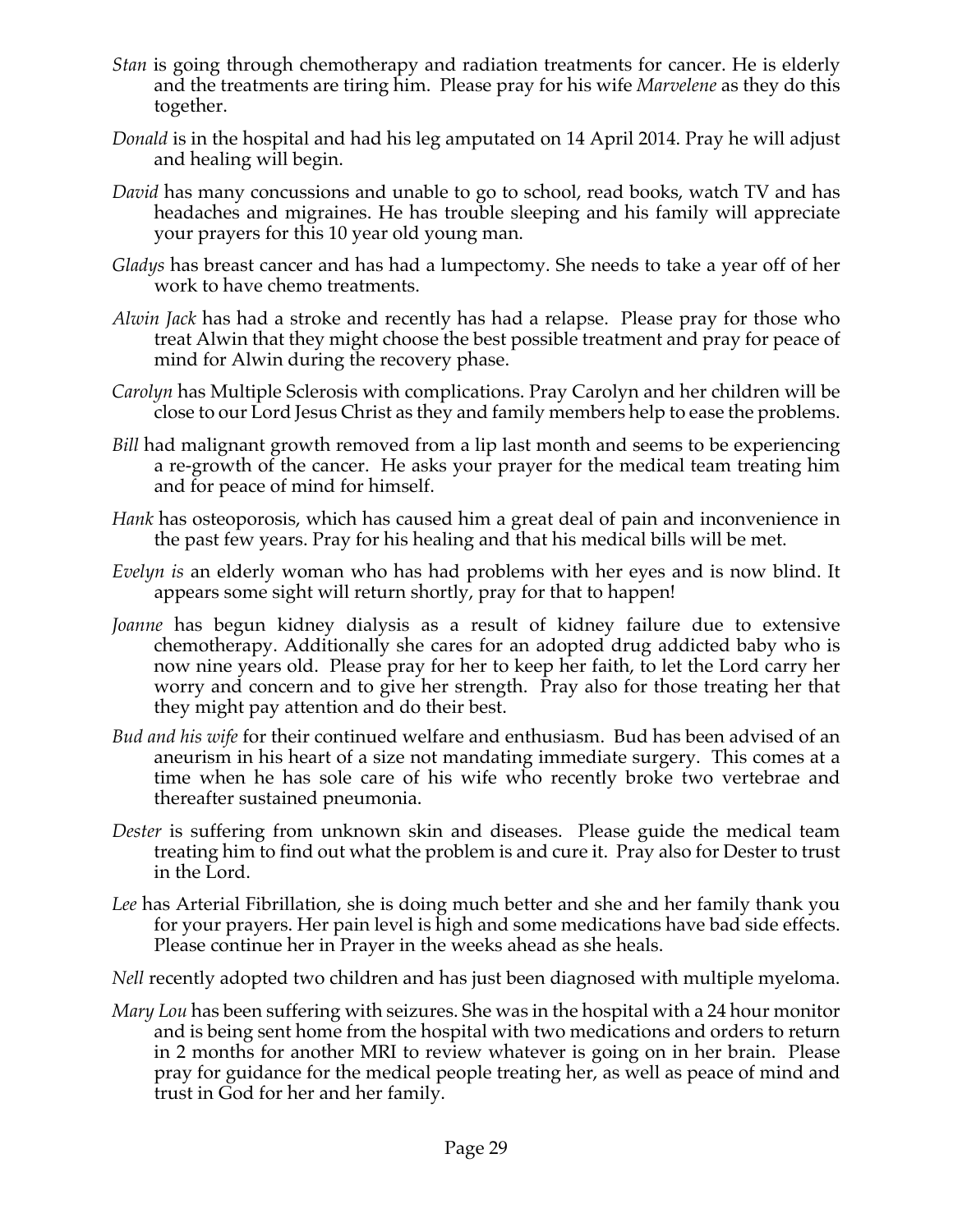- *Kathleen* has spent the last two weeks in the hospital. She has been diagnosed with colitis, shingles and possibly colon cancer. Pray she will be comfortable and begin to heal.
- *Rachel* has Mitochondrial Myopathy. This is a hereditary disease of the muscles and they do not have a cure for it. Part of her pain is her family does not believe she is indeed ill, as she appears to be just fine. Please pray her family will learn the truth and be supportive of her; pray also the medical people treating her will find the right measures to minimize the disease. Most particularly pray for Rachel's trust in God.
- *Nicolas* is in the hospital with serious symptoms of a heart disorder. Please pray for peace of mind for him and guidance for the medical team looking for the cause and cure.
- *Juanita* is a young girl who was in a coma because of a blood disease. She has not come out and is gaining strength. They are awaiting results from blood samples. Her family thanks you for your prayers and asks that you continue.
- *Lauralee Meade* underwent a lumpectomy on Friday after Thanksgiving. A further anomaly has been discovered and she had additional preventative radiation treatment. Please pray for a complete remission of the cancer. Pray also Lauralee will maintain her great attitude and trust in God.
- *Kay Denton* (Mrs. Kay) was able to get a hip replacement in spite of her heart and kidney problems and is recovering remarkably! Please give thanks for this great event and result! Please pray for continued peace of mind for Mrs. Kay and her family. Give thanks for her trust in the Lord and her positive attitude.

#### *Healing and Patience*

- *Kym* (43) has various hip problems which seems to be related to osteoarthritis. And, her mother *Ruth* is in the early stages of dementia. Pray for guidance for those treating both of them, as well as patience and trust in the Lord for both of them.
- *Christopher* has had problems with his leg for some time. Now he has to have it casted and it will stay that way for what to him seems an interminable time. Pray for patience and peace of mind for this young man who has much he wants to do.
- *James* for the Lord's healing of health issues and give a remedy for many personal challenges at the moment.

#### *Thanksgiving and Continued Healing*

- *Chief Mike Wysocki* had heart valve surgery June 2017. Pray a complete recovery and peace of mind and trust in God for Mike, his lovely wife Wendy and his family.
- *John Young* had three way heart bypass surgery on Thursday, 23 March 2017, in Alabama, which was apparently successful. Please join the Young family in thanksgiving for the good result and pray for a complete recovery and return to flight status for John.
- *Bill* had surgery November 2016 for a kidney tumor; he is one kidney short, but recovering very well for the present. It appears the cancer has spread to another spot. Please pray for Bill as he undergoes chemotherapy and perhaps other treatment. Pray Bill and his family will stay strong in their faith and draw the strength they need from our Lord.
- *Anita* had surgery on 4 November 2016 to remove what they thought were five tumors in her right lung, but turned out to be eight. They removed all eight. In addition, her lung was folded from her previous coil embolization. They removed the coils, unfolding her lower right lobe and oversewed the area. In reality she may come away with increased lung capacity. Anita, her husband Michael and family express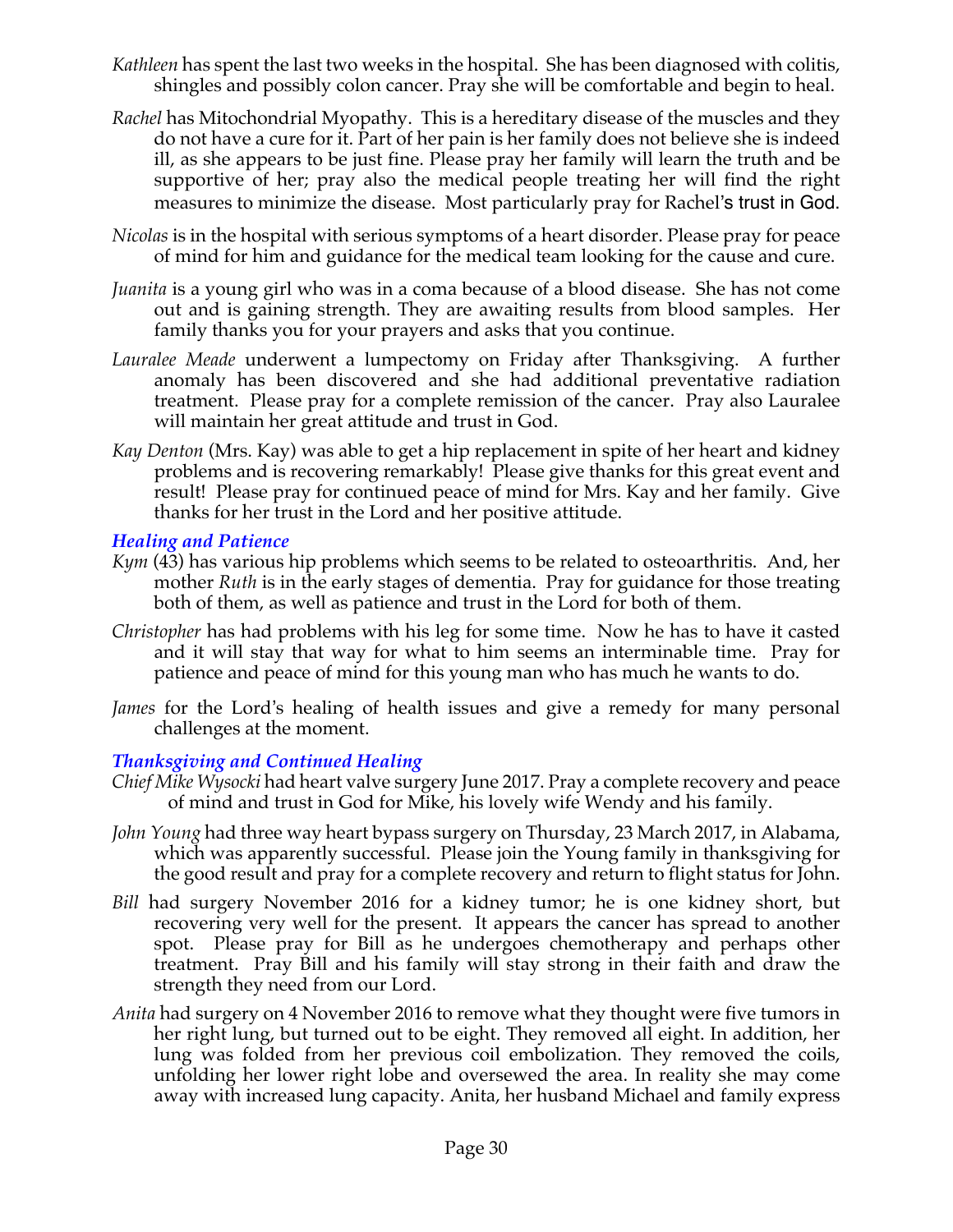for the power of your continued prayers and expressions of love. Please join them in giving thanks for God's Grace and pray for her continued healing.

- *Bob Reisor* had surgery on 19 September 2016 for a kidney tumor; he is one kidney short, but recovering very well for the present. The cancer has spread to his lung and another spot. Five years ago there was no treatment, but now it appears there is an oral medication that has shown great effectiveness on this particular cancer. As of 12 January 2017, the main spot shrank from 3.3 cm (1 1/3 inch) to 2.2 cm (7/8 inch) and the spots on his lungs have receded even more. And as of 22 June 2017, they have shrunk further. Please give thanks to the Lord for such wonderful progress. Please pray for Bob as he undergoes chemotherapy and perhaps other treatment. Pray he and his family will be drawn closer to our Lord.
- *Shamu* had surgery on 12 May 2017, her seventeenth, to reconstruct the damage done her by Walter Reed Medical Center. She now has a bacterial infection which is laying her low. Please pray for strength; physical, mental and spiritual for her. Pray for guidance for the new medical team treating her and for her to know how to proceed with regard to the damage done her by Walter Reed Medical Center. Pray also for her to continue her trust in our Lord as she goes through this difficult time.
- *Atina* has skin cancer, which is now in remission. Please give thanks for the remission, pray for continued remission of the cancer; pray also for continued faith for Atina and her family.
- *Clay* has melanoma which is now in remission. Please give thanks for the remission, pray for continued remission of the cancer; pray also for continued faith for Clay and his family.
- *Cindy (81)* had an operation to remove a cancerous growth in her stomach which was successful. She is now home, but in a bit of pain. Please give thanks for the good result, pray for full and complete healing and remission of the cancer, as well as cessation of the pain; pray also for continued faith for Cindy and her husband Les (91).
- *Brett Gregr* had surgery on Tuesday, 22 March 2016, to remove a bleeding brain lesion. The surgery, which had potential to end his life, was apparently completely successful. Please give thanks for the great outcome and great work by the surgeons and medical team and please pray for Brett's peace of mind, as well as that of his wife Karin and the rest of his family during his recovery.
- *Linda* had successful dental surgery on 15 December 2015, she is also on a course of chemotherapy and this type of surgery was not recommended for people while they are taking chemotherapy. But, it was an emergency and had to be done. Please give thanks all went well and pray for continued healing and for peace of mind and trust in God for Linda and her family.
- *Ruby* broke her hip on 10 December 2015, surgery was successful. Please give thanks for the successful surgery and pray for her full and rapid recovery.
- *Terry* was undergoing radiation treatment for cancer, which he had to stop to amputate his leg below the knee due to diabetes. The surgery was successful, he has been fitted with a prosthetic leg and foot. He is in good spirits and positive about the remainder of his treatment. Please join Terry and his family in giving thanks for the successful surgery and continue to pray for his return to radiation treatment and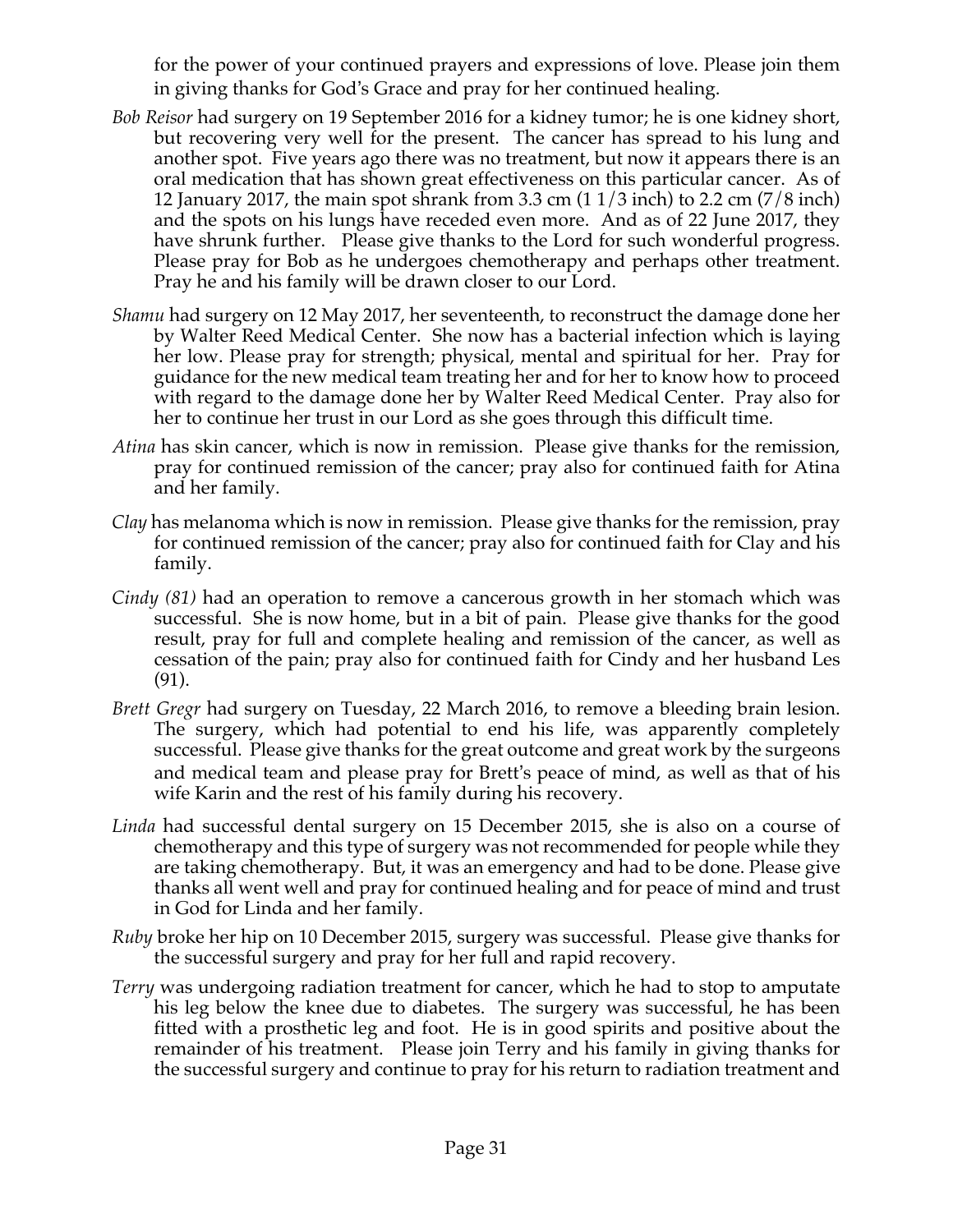then to chemotherapy, ask God to give Terry, his wife and seven year old son trust in him for peace of mind and heart, as well.

- *Janet Jessup* had a stroke and heart problems were causing huge issues for her. They seem to have gotten her stabilized and she is home. Please pray for those treating her to find the appropriate treatment and for trust in God and peace of mind for Janet and her family, in particular her husband of 45 years, Rev Roger Jessup, retired minister of Saint Joseph of Arimathea Anglican Orthodox Church.
- *Sam* had surgery on his entire large intestine that had become infected. At the time of the operation he was just hours away from a complete organ shutdown. He had had turmoil in his life over the years. Sam is now in the ICU and his Minister visited him and explained to him God had given him another chance for him to make things right with his Lord. Pray for his good health and his spiritual life with Jesus.
- *Ian* had surgery to remove excess skin rendered a nuisance by controlled lost of 200 pounds. Please give thanks for the successful result and for those treating him to have paid attention and done their very best on the lengthy surgery, taking the best possible care of him. Please pray for his continued recovery and strength for his Mother who will be in charge of his after care.
- *Jenniffer* had surgery for breast cancer on 15 October 2014, which seemingly went well; please give thanks for that. She has had other complications which preclude her from making a full recovery in particular, the reconstructive surgery seems to have gravely affected her back muscles and nerves, resulting in both very limited mobility and extreme pain, the drugs are making her terribly sick; please pray those will be overcome. Pray for help for Jenniffer to keep her trust in the Lord and let Him carry her worry and concern as she recovers. Please pray also for strength and courage for her family as they try their best to help her.
- *Mary Thornell* has been battling colon cancer for three years now, she is currently treating at the City of Hope. Things seem to be going well, the numbers seem headed in the right direction. Please pray for guidance for those treating her, as well as strength, guidance and peace of mind for Mary and her husband Jim, as well as daughter Janice and son Jimmy, as she undergoes treatment.
- *Elma* is suffering from cancer. She was taken home from the hospital on the advice of her Doctor. We were asked to pray Elma's remaining time here on earth might be good and Elma and family might put their trust in the Lord and let Him carry their worry. Since then, Elma's Bishop told us a great Miracle of the Lord is working over Elma. Doctors sent her home to die, but now she seems to be doing all right. On behalf of her, thank you for all of your prayers. Please continue praying for her complete healing.
- *Dennis* has heart problems; now the medical people treating him discovered a large mass on his liver which turned out to be a cyst! Please give thanks for this great development and pray for peace of mind and trust in the Lord for Dennis and for God's guidance for the medical people treating him that the contemplated surgery might go well.
- *Dwight* had major oral surgery, for which he gives thanks. He is recovering slowly and asks your prayers to speed the process.
- *Mike* is a veteran who has served his country when she called. Please pray he will open his heart to God so He can make Mike's crooked road straight and pull him towards the summit rather than to the pit.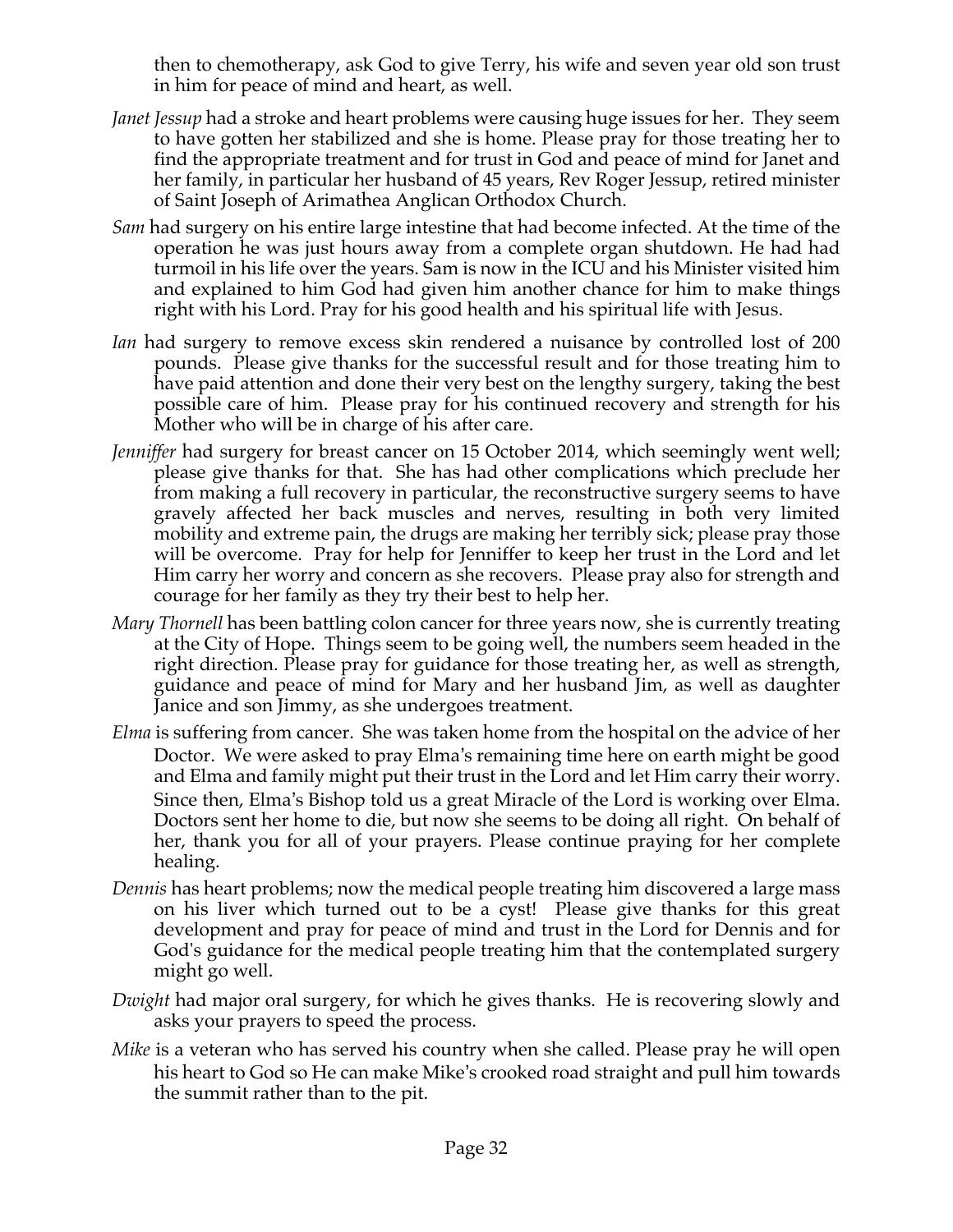#### *Business*

*James* and *Sarah* who have recently moved to a new area and have new positions in employment. They are finding much stress in the new surroundings and will appreciate your prayers as they adjust.

## *Financial Guidance and Employment*

- *Kona* is applying for a job in the hospital. Pray our Lord will find the right position for her and she will glorify Him in the work.
- *Doug* recently became unemployed from his job of 18 years. He has been applying for jobs, but unable to get one at this time. His wife is working; this is not enough for the family. Please pray he will find employment with a firm that will be able to use his considerable skill and hard work to benefit both the firm and the family.
- *Catherine and Lewis* are at a low ebb due to a struggle for employment. Your fervent prayers will be appreciated.
- *Lori* is considering a potential change in her employment. Please pray for God's guidance in considering all aspect of her potential work.
- *Sara* is concerned about the future with her company. She would appreciate prayers for her continued employment and that her firm might find more and better ways to use her considerable skills.

## *Financial Guidance and Healing*

*Clark* is in need of salvation; for God's Will to be done in his life. Pray his family will be blessed with the financial miracles that come from doing His Will.

#### *God's Strength and Peace of Soul*

- *Roger* is the caretaker for his ailing father who has been in the hospital for a week and his wife who had been declining emotionally, cognitively and in bodily health. He asks you pray for strength and peace for him and help for those he cares for.
- *Charlie McCormack* asks your prayer the Holy Ghost might fill his heart with light and drive the darkness far away.

## *Guidance*

- *Zachary* is having huge problems growing up. He has let the wrong people guide his life and thinks he is the smartest person in the world. He cannot or will not see the destructive power of drugs and lies in his life. Pray his parents Lee and Shamu will come to see what course of action that they can take to help Zachary and safeguard his brother and sister. Please pray for God's guidance for all of them and in particular for Zachary to open his heart to God and his parents help.
- *Judy* seemingly does not want to allow the Holy Ghost into her heart so she might come to know our Lord and Savior, despite the efforts of her family. Please pray for her to open her heat and for her family to be at peace with their efforts.
- *Barbara* has been recovering from cancer for the last three years. Pray for her husband Bill who has come down with a mental illness that may have been caused by much stress the last few years. Barbara and Bill will appreciate your prayers.
- *Larry* is very weak and has periods of confusion and depression. Larry has been in the hospital and recently moved to a rehab. Please keep him in prayer as he begins to gain strength in the days ahead.
- *Thomas* recently learned as the result of a parole violation he will not be allowed to return to society for the remainder of his life. He is despairing and fearful of his inability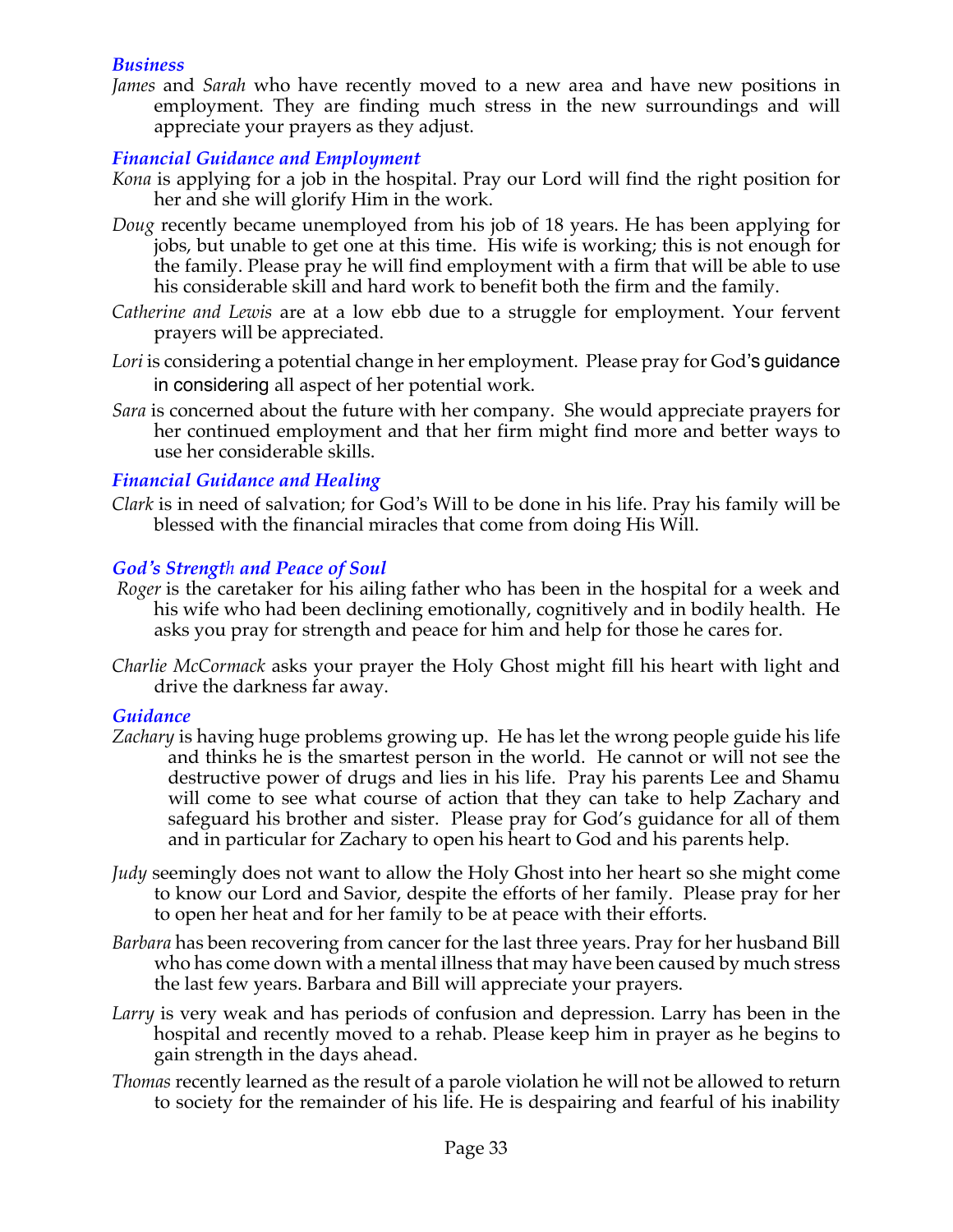to cope with this new news and God's plan for his life. Please pray he will be able to work with God to live with the choices he has made and go forward.

- *Cam* has gotten into some of the issues being with the wrong crowds, too much dinking and making the wrong decisions. Pray he will ask God to send the Holy Ghost in to straighten things out and he will listen when He speaks to him.
- *Paul* recently had his large toe amputated due to diabetes and is having a difficult recovery filled with fear about dying. He recently accepted Jesus as his savior and his family Rosie and Brenda are very grateful. Pray for strength for both Rosie and Brenda who are staying by his side through it all encouraging him on.
- *Steve* is addicted to alcohol, pain pills and gambling. Pray for wisdom, courage and strength to stick with treatment and follow God's plan for his life.
- *Eli* has some mental issues and has lost his way. He has yet to come to grips with the demons chasing him. Pray he will return to the Lord and his family. Eli's brother *Carl* has gotten little to no support from the family, he being the one to get Eli into treatment. Daughter Katie seems to be the least helpful. Pray they will ask God to send the Holy Ghost in to straighten things out and they will listen when He speaks to them. The family has been open to the Prince of Darkness and needs help.
- *Michael and his Family* ask your prayers for wisdom as they are under trial and affliction to follow the law of the land and yet honor God in so doing.
- *Flora* is in remission with cancer, but has high blood pressure and fatigue. Flora's Mother recently died and this has caused added stress. Please pray she will be able to let God carry her worry and sorrow so she can do the things she must do.
- *Elizabeth* needs your prayers for her general well being. Pray she might see the Light of the Lord and let Him guide her life.
- *Gunner* need your prayers for his general well being. Pray he might see the Light of the Lord and let Him guide his life.
- *Eli* has lost his way both spiritually and mentally, please pray for him and his parents Ed and Barb, who are having great struggles seeing their son, go through these afflictions having brought up in a Christian home. Please pray his parents can find a way to help Eli.
- *Mitten* has a Christian talking to him about Christ. Mitten does not believe and does not seem to care. Please pray Mitten will see the light.
- *Kristen, Rickey and their two children* ask you to pray for grace, wisdom and understanding as they attempt to cope with infidelity, separation and possibly divorce as a result of backsliding from the Lord into the World.
- *Helene and her family* ask your prayers for them as they deal with the loss of Alan, husband and father.
- *Stephanie* seems to be very deeply into post partum depression after her baby was born prematurely. Please pray for her Mother in Law who is going a great distance to help Stephanie and her new Grandson. Pray that Stephanie will be able to direct her attention outward, rather than inward.
- *Caitlin* is in the grip of the Prince of Darkness; she thinks there is escape from reality in drugs. The saddest part is that reality is not as she sees it. Her family is despairing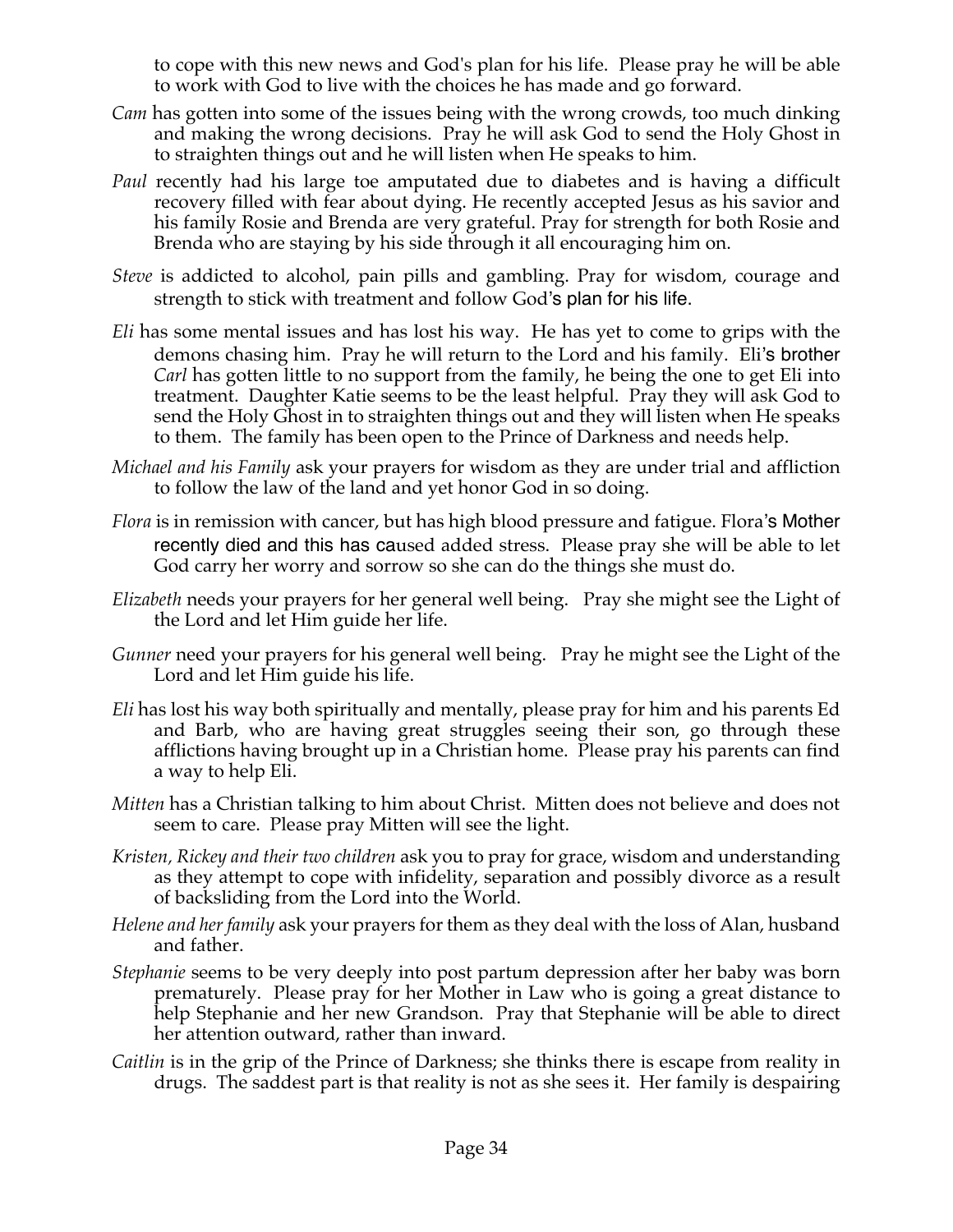as they can do nothing to help her and ask that you pray for the Holy Ghost to enter into heart and show her the need for change before it is too late.

- *Nathaniel* is in spiritual turmoil. His family and friends will appreciate it if you will keep him in your prayers for him to find the root of his trouble and accept God's help.
- *Sam* and her *two children* have been living in a shelter and are to lose their place there. Please pray a place will be found they can stay in and recover.
- *Norrie* is facing daily exams in the weeks ahead. Pray for calmness and concentration and to do the best possible.
- *Jonathan* is addicted to drugs. He is now in jail awaiting trial. His parents and friends will appreciate it if you will keep him in your prayers for him to find the root of his trouble and accept God's help to heal addiction.
- *Beth* is suffering from ungodly treatment in her marriage. Please pray God will guide her in her behavior, actions and thoughts that she might be able to lead her husband to God so her marriage might prosper to the benefit of them.
- *Jeanette* has had many members of her family die from diabetes and several are near death now. Jeanette does not know the Lord and is despondent and perplexed about her family and herself. Please pray she can open her heart to allow the Holy Ghost in to bring her knowledge and understanding.
- *Sara* asks that you pray for guidance for her as she deals with the stresses of her family and life. Pray that she can separate those things which she can affect from those things which she cannot and give her grace to accept that she cannot do everything and can only change those things within her control. She asks for God's help for her business so that she might remain gainfully employed while keeping up with the needs of her mother and husband and healing her own problems.

*Jacquie* to open her heart to God and accept His Love and Grace.

## *School Challenges*

Destiny, Blake and Janet

## *Anglican Orthodox Church*

#### *Madagascar*

Please pray for the people in Madagascar, in particular for the members of the Anglican Orthodox Church there, who are being subjected to terrible flooding and unceasing rain.

#### *Indonesia*

Please pray for the Lord's will regarding the establishment of an AOC church in Indonesia.

## *Pakistan*

*General and Ongoing -* The forces of evil are strong in Pakistan. The force of God stronger. Pray for our Christian family there.

*Ernest Jacob* Presiding Bishop Pakistan

#### *Congo*

Jimmy is a missionary in the Congo. There has been violent unrest in this country and also a water shortage. Please pray people will find water to drink and Jimmy will be a means of helping others to find the Lord.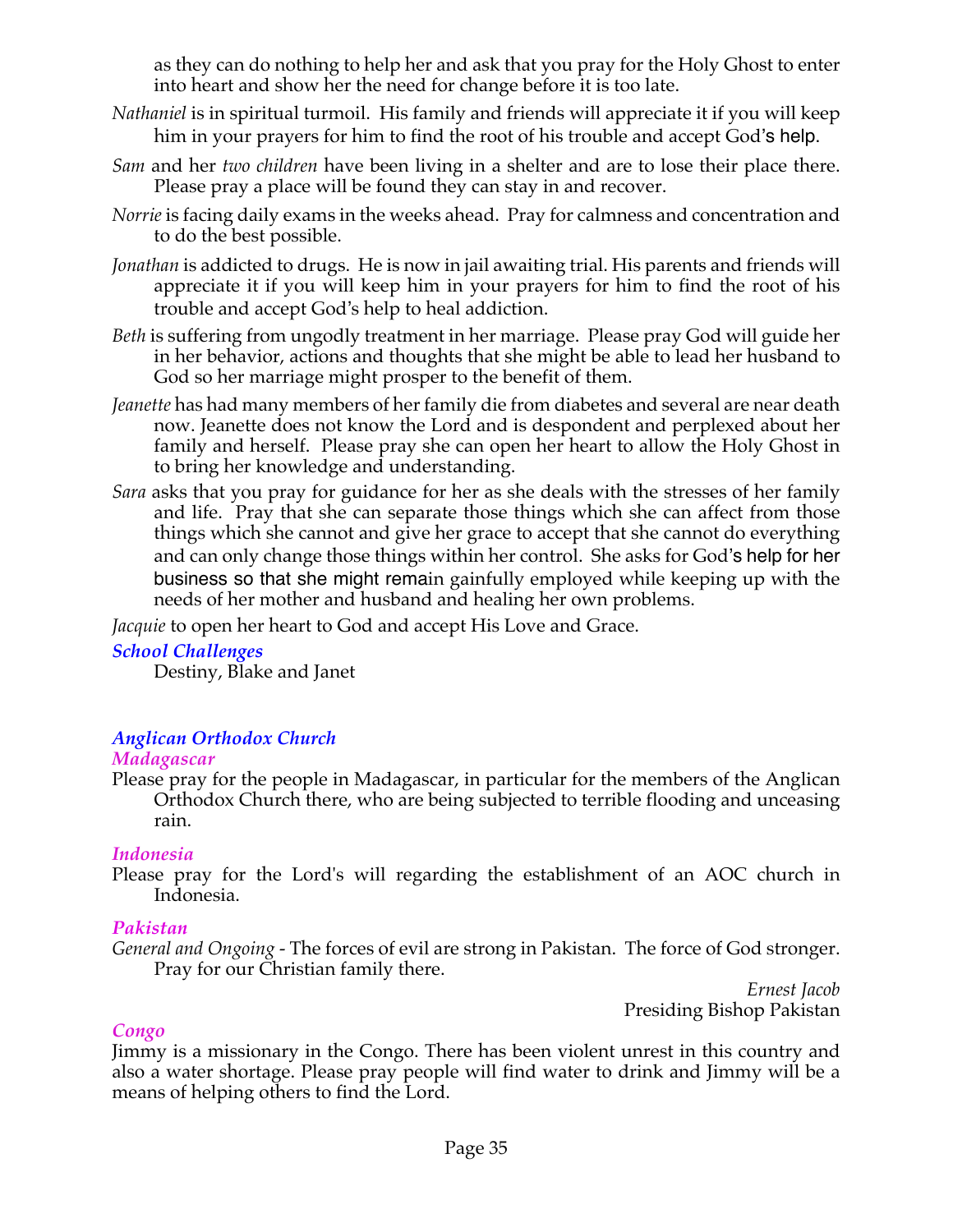#### *Serbia*

Bishop Igor Djurcik asks us to pray for peace between Serbia and the country of Kosovo which broke away from them in 2008. Kosovo is a muslim country and seems to be willing to provoke conflict; Serbia is a primarily Christian country which seems to be ready to return the conflict. Pray Serbia will look for the long term best interests of its people.

#### *Philippines*

Please pray a *Minister* will be found who would like to serve in Tabuk, in the Philippine Islands. The Anglican Orthodox Church has an established Church there and in the surrounding areas and need a Shepherd to lead the flock*.*

#### *Diocese of the Epiphany*

*Saint Paul's, Moberly, Missouri* would like your prayers that the Holy Ghost might enter more fully into their hearts so that they might be more effective in spreading the Word of God.

#### *Diocese of Virginia*

*Saint Joseph of Arimathea Anglican Orthodox Church* is under a lot of stress. We all are, but they need even more prayer. Rev Roger Jessup, their wonderful minister, had to retire as he was so pressed by the duties of a primary care giver, in addition to all the worries of this world. Pray for trust in God for each member of the parish and for them to find economic relief.

## *Armed Forces & Contractors*

Dustin (USAF - Stateside), Kristyna and Luis Aviles (Army - Fort Lewis, Washington), Airman Donny Patton (USAF - Hulbert Field, Florida), Jordan Brown (USMC – Recruiter - Iowa City, Iowa), Trevor Jennings (USAF - KC-10 Boom Operator – Korea), Trevor Di Marco (USN - Whidbey Island, EF-18 Pilot), Kurt Thomas (USN – Virginia), Ethan (US Army Airborne – Southwest Asia)

#### *For Our Country*

Our country has lost its way. Over half the people that vote, voted for a government that promises them things it cannot deliver in return for their souls which it can, will and does take. Our foreign policy backs the rise of Islam, we turn our backs on those who would follow God and arm those who murder them. Pray God will raise up a leader from among the people who can turn the country's course 180° and attempt to come back to God. Pray the people will recognize that they are headed down a smooth wide road into the pit, a road that will get smoother and smoother, steeper and steeper until the only possible way is down. Down, into the depths of the pit. Pray people will recognize there is:

- One True and Triune God who is goodness in and of Himself;
- All religions are not equal;
- All ways of life are not equal;
- The Bible holds the Key to Life;
- All rights come from God, not the State;
- Good;
- Bad;
- Evil;
- Right;